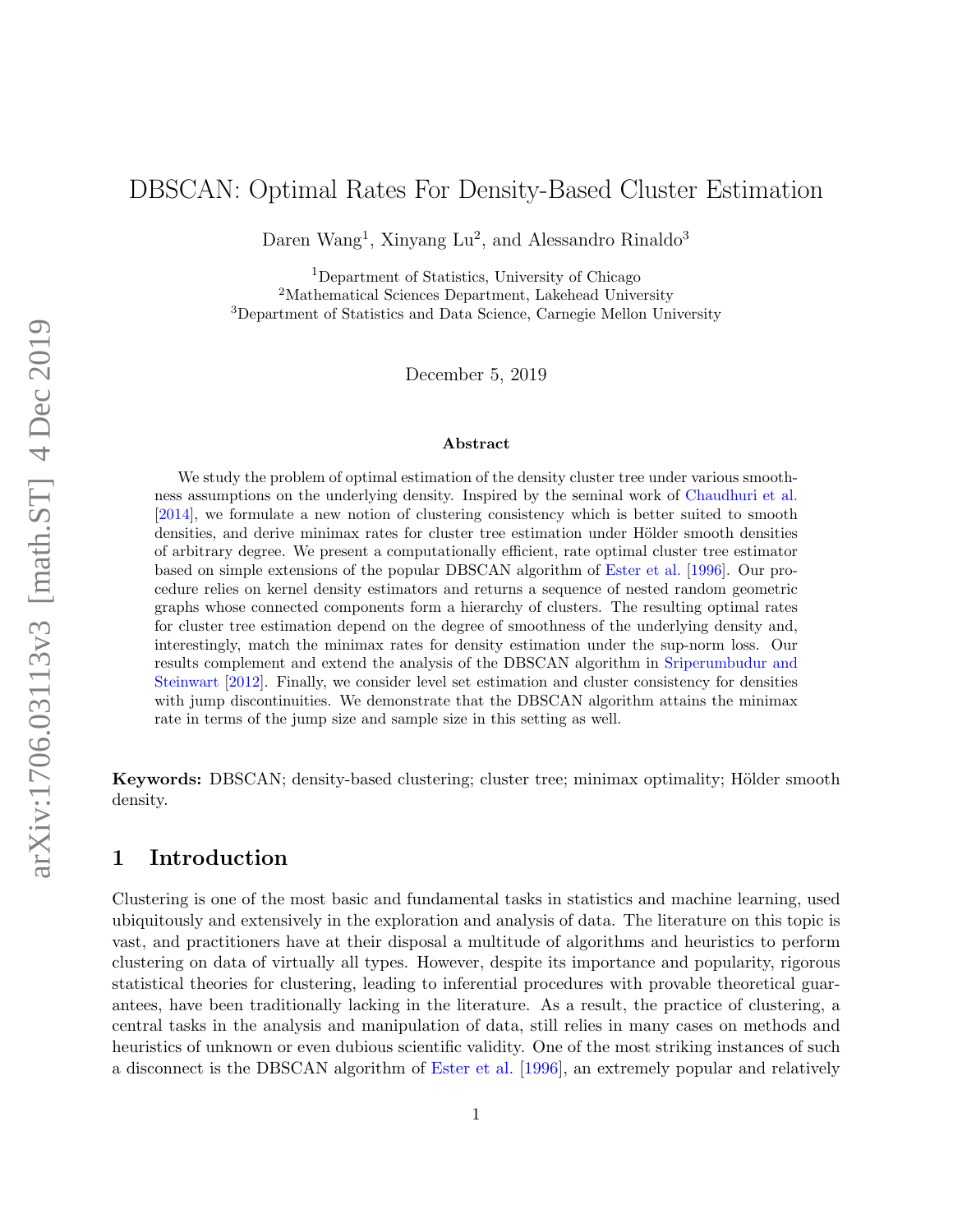efficient [see [Gan and Tao,](#page-25-1) [2015,](#page-25-1) [Wang et al.,](#page-27-0) [2015\]](#page-27-0) clustering methodology whose statistical properties have been properly analyzed only very recently: see [Sriperumbudur and Steinwart](#page-26-0) [\[2012\]](#page-26-0), [Jiang](#page-25-2) [\[2017a\]](#page-25-2) and [Steinwart et al.](#page-26-1) [\[2017\]](#page-26-1).

In this paper, we provide a complementary and thorough study of DBSCAN, and show that this simple algorithm can deliver optimal statistical performance in *density-based* clustering. Densitybased clustering [see, e.g., [Hartigan,](#page-25-3) [1981\]](#page-25-3) provides a general and rigorous probabilistic framework in which the clustering task is well-defined and amenable to statistical analysis. Given a probability distribution P on  $\mathbb{R}^d$  with a corresponding continuous density p and a fixed threshold  $\lambda \geq 0$ , the  $\lambda$ clusters of p are the connected components of the upper  $\lambda$ -level set of p, the set  $\{x \in \mathbb{R}^d : p(x) \geq \lambda\}$ of all points whose density values exceed the level  $\lambda$ . With this definition, clusters are the highdensity regions, subsets of the support of P with the largest probability content among all sets of the same volume.

As noted in [Hartigan](#page-25-3)  $[1981]$ , the hierarchy of inclusions of all clusters of p is a tree structure indexed by  $\lambda > 0$ , called the *cluster tree* of p. The chief goal of density clustering is to estimate the cluster tree of p, given an i.i.d. sequence  $\{X_i\}_{i=1}^n$  of points with common distribution P. A cluster tree estimator is also a tree structure, consisting of a hierarchy of nested subsets of the sample points, and typically relies on non-parametric estimators of  $p$  in order to determine which sample points belong to high-density regions of  $p$ . A cluster tree estimator is deemed accurate if, with high probability, the hierarchy of clusters it encodes is close to the hierarchy that would have been obtained should  $p$  be known.

Density-based clustering, an instance of hierarchical clustering, enjoys several advantages: (1) it imposes virtually no restrictions on the shape, size and number of clusters, at any level of the tree; (2) unlike flat (i.e. non-hierarchical) clustering, it does not require a pre-specified number of clusters as an input and in fact the number of clusters itself is a quantity that may change depending on the level of the tree; (3) it provides a multi-resolution representation of all the clustering features of p across all levels  $\lambda$  at the same time; (4) it allows for an efficient representation and storage of the entire tree of clusters with a compact data structure that can be easily accessed and queried, and  $(5)$  the main object of interest for inference, namely the cluster tree of p, is a well-defined quantity.

Despite the appealing properties of the density-based clustering framework, a rigorous quantification of the statistical performance of this type of algorithms has proved difficult. Previous results by [Hartigan](#page-25-3) [\[1981\]](#page-25-3) and then [Penrose](#page-26-2) [\[1995\]](#page-26-2) have demonstrated a weaker notion of consistency achieved by the popular single-linkage algorithm. More recently [Chaudhuri et al.](#page-24-0) [\[2014\]](#page-24-0) have developed a general framework for defining consistency of cluster tree estimators based on a separation criterion among clusters. The authors further demonstrated that two graph-based algorithms, both based on k-nearest neighbors graphs over the sample points, achieve such consistency and provided minimax optimal consistency rates with respect to the parameters specifying the amount of cluster separation. Such results hold with virtually no assumptions on the underlying density. However, because of this generality, these consistency rates do not directly reflect any degree of regularity or smoothness of the underlying density. In particular, it remains unclear whether cluster tree estimation would be easier with smoother densities.

In this paper we provide further contributions to the theory of density based clustering by deriving novel, nearly minimax-optimal rates for cluster tree estimation that depend explicitly on the smoothness of the underlying density function. Our results further confirm that the smoother the density the faster the rate of consistency for the cluster tree estimation problem, a finding that is consistent with analogous results about non-parametric density estimation. Interestingly, our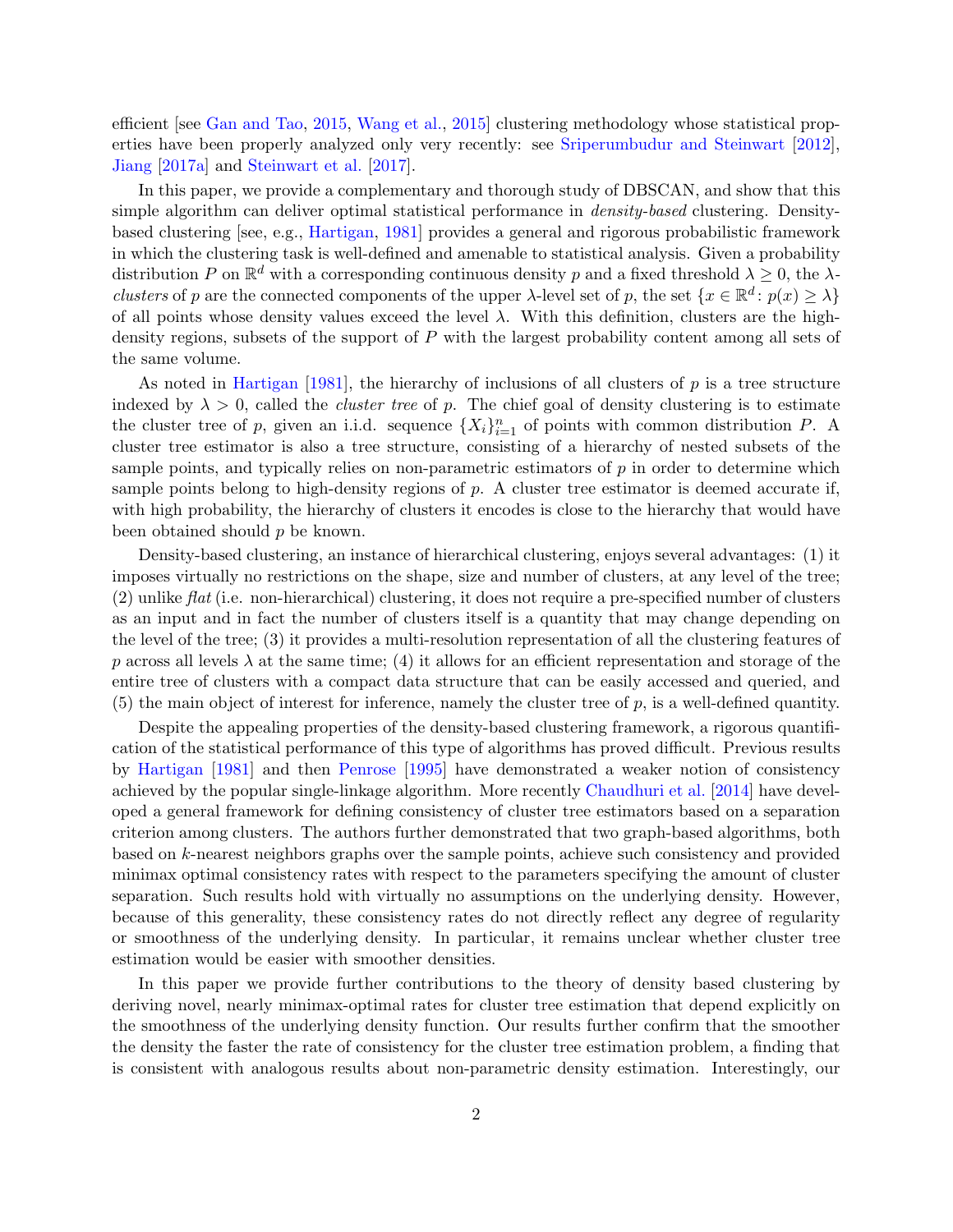rates match those for estimating smooth densities in the  $L_{\infty}$  norm. To the best of our knowledge, this finding and the implication that density based clustering is no easier – at least in our setting – than density estimation, has not been rigorously shown before. In order to account explicitly for the smoothness of the density, we have developed a new criterion for cluster consistency that is better suited for smooth densities. In terms of procedures, we consider cluster tree estimators that arise from applying a very simple generalization of the well-known DBSCAN algorithm and are computationally efficient. Furthermore, our DBSCAN-based estimator is minimax optimal over arbitrary smooth densities according to our notion of consistency under appropriate conditions.

### Related work

The idea of using the probability density function in order to study clustering structure dates back to [Hartigan](#page-25-3) [\[1981\]](#page-25-3), who formalized the notion of clusters as the connected components of high density regions and of cluster tree. Much of the subsequent theoretical work focused on consistency for "flat" clustering at a fixed level, which effectively reduces to level set estimation. The literature on this topic is vast and offers a multitude of results covering different settings and metric for consistency. See, e.g., [Penrose](#page-26-2) [\[1995\]](#page-26-2) [Polonik](#page-26-3) [\[1995\]](#page-26-3), [Tsybakov et al.](#page-27-1) [\[1997\]](#page-27-1), [Cuevas and Fraiman](#page-24-1) [\[1997\]](#page-24-1), BaIllo et al. [\[2000\]](#page-24-2), Klemelä [\[2004\]](#page-25-4), [Willett and Nowak](#page-27-2) [\[2007\]](#page-27-2), [Singh et al.](#page-26-4) [\[2009\]](#page-26-4), [Rigollet and](#page-26-5) [Vert](#page-26-5) [\[2009\]](#page-26-5), [Rinaldo and Wasserman](#page-26-6) [\[2010\]](#page-26-6). In contrast, there have been fewer contributions to the theory of practice of cluster tree estimation: see, e.g., [Stuetzle](#page-26-7) [\[2003\]](#page-26-7), [Stuetzle and Nugent](#page-26-8) [\[2010\]](#page-26-8), Klemelä [\[2009\]](#page-26-9) and [Rinaldo et al.](#page-26-10) [\[2012\]](#page-26-10). The work of [Chaudhuri et al.](#page-24-0) [\[2014\]](#page-24-0) (see also [Kpotufe](#page-26-11) [and Luxburg](#page-26-11) [\[2011\]](#page-26-11)) represented a significant advance in the theory of density-based clustering, as it derived a new framework and consistency rates for cluster tree estimation. [Balakrishnan](#page-24-3) [et al.](#page-24-3) [\[2012\]](#page-24-3) generalized these results to the probability distributions supported over well-behaved manifolds, with consistency rates depending on the reach of the manifold and its intrinsic dimension. Corresponding guarantees in Hausdorff distance have been recently obtained by [Jiang](#page-25-2) [\[2017a\]](#page-25-2). [Eldridge et al.](#page-25-5) [\[2015\]](#page-25-5) developed a unified theory for consistency in cluster tree estimation that encompasses the original framework of Hartigan while [Kim et al.](#page-25-6) [\[2016\]](#page-25-6) investigated the challenging problems of defining adequate metrics over the space of cluster tree and of constructing confidence sets for cluster tree structures. [Chen et al.](#page-24-4) [\[2016\]](#page-24-4) provides bootstrap-based methods for constructing confidence sets for density level sets and for visualization of high-density clusters. Recently, [Jang](#page-25-7) [and Jiang](#page-25-7) [\[2018\]](#page-25-7) proposed a variant of the DBSCAN algorithm with both minimax clustering rate and sub-quadratic computational complexity while [Jiang et al.](#page-25-8) [\[2019\]](#page-25-8) studied DBSCAN under possibly adversarial contamination of the input data.

In a parallel and important line of work, [Steinwart](#page-26-12) [\[2011,](#page-26-12) [2015\]](#page-26-13) developed a rigorous, measuretheoretic approach to density-based clustering whereby the cluster tree is recovered by estimating the lowest split level of the density and then proceeding recursively. The corresponding results demonstrate a direct link between density based clustering and optimal level set estimation. This approach was applied in [Sriperumbudur and Steinwart](#page-26-0) [\[2012\]](#page-26-0) to show that the DBSCAN algorithm yield consistent estimator of density trees, a result that was then extended in [Steinwart et al.](#page-26-1) [\[2017\]](#page-26-1) to allow for more general, KDE-based procedures. Our work built directly upon the contributions of [Chaudhuri et al.](#page-24-0) [\[2014\]](#page-24-0) and [Steinwart](#page-26-13) [\[2015\]](#page-26-13).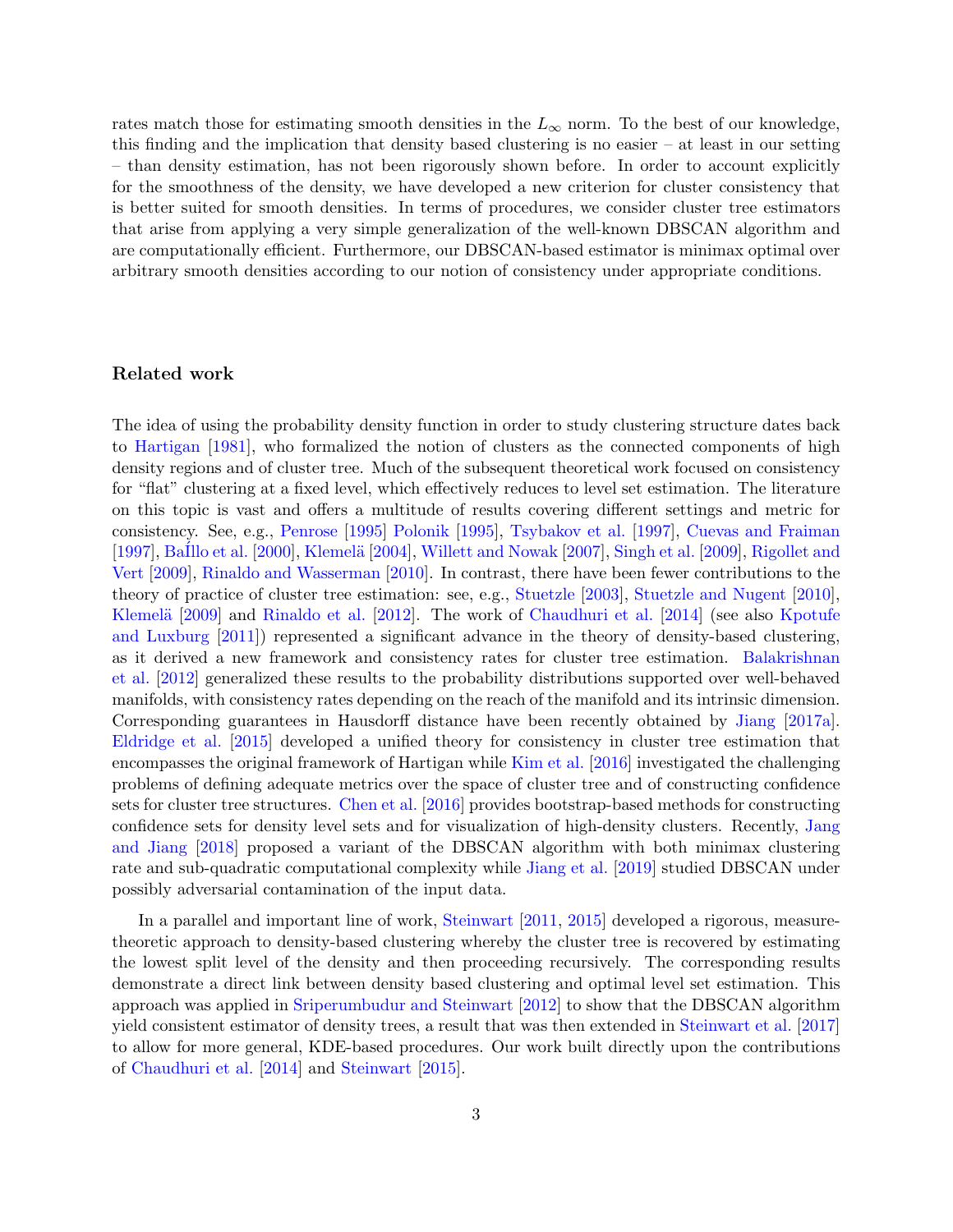#### Organization of the paper

The rest of the paper is organized as follows. In Section [3,](#page-5-0) we describe the DBSCAN algorithm and establish its connections with non-parametric density estimation. In Section [4](#page-7-0) we introduce a new notion of cluster consistency, called  $\delta$ -consistency that is tailored to Hölder-continuous densities. We describe a DBSCAN-based algorithm for clustered tree estimation that is computational efficient and delivers nearly optimal minimax rates that depend explicitly on the degree of smoothness of the underlying density, whereby cluster tree of smoother densities can be estimated at faster rates. Interestingly and, perhaps surprisingly, for the class of DBSCAN-based algorithms we consider, we observe a trade-off between statistical optimality and computational cost for smoother Hölder densities of degree  $\alpha > 1$ . In these situations, minimax rates can still be achieved by our computationally efficient algorithm provided that the underlying density satisfies additional geometric regularity conditions around the split levels. Such conditions are relatively mild and have been exploited before; see in particular [Steinwart](#page-26-13) [\[2015\]](#page-26-13). Finally, in Section [5](#page-17-0) we consider a different scenario in which the underlying density exhibits jump discontinuities. We are particularly interested in level set and cluster estimation at the jump, with the assumption that the size of the discontinuity is vanishing when  $n \to \infty$  so that clustering becomes increasingly difficult. We show that, with suitable inputs, the DBSCAN algorithm returns a Devroye-Wise type of estimator which is minimax optimal for cluster recovery and level set estimation. In addition, we derive the minimax scaling for the size of the jump discontinuity.

#### Notation

We denote with p a density for the distribution P of the i.i.d. sample  $\{X_i\}_{i=1}^n \subset \mathbb{R}^d$ . For a constant  $\lambda > 0$ , we set  $L(\lambda) = \{p \geq \lambda\}$  to be the  $\lambda$ -upper upper level set of the density p. We use  $T_p$  to denote the cluster tree generated by the density p and  $\hat{T}$  to density any estimator of  $T_p$ . We use subscript n to emphasize any global variable which may change with respect to n.  $\mathcal L$  represents the Lebesgue measure in  $\mathbb{R}^d$  and  $B(x,r)$  the closed d dimensional Euclidean ball centered at x with radius r and  $V_d = \mathcal{L}(B(0, 1))$  the volume of the unit ball  $B(0, 1)$ . For a vector x we denote with  $||x||$  and  $||x||_{\infty}$  its Euclidean and  $L_{\infty}$  norms, respectively. With a slight abuse of notation, if f is a real valued function defined over a subset S of  $\mathbb{R}^d$ , we let  $||f||_{\infty} = \sup_{x \in S} |f(x)|$  its  $L_{\infty}$  norm. For any  $h > 0$  and a measurable set  $A \subset \mathbb{R}^d$  we set

<span id="page-3-1"></span>
$$
A_h = \bigcup_{x \in A} B(x, h) \text{ and } A_{-h} = \{x \in A : B(x, h) \subset A\}. \tag{1}
$$

For any two real sequences  ${a_n}_{n=1}^{\infty}$  and  ${b_n}_{n=1}^{\infty}$  we write  $a_n = O(b_n)$  if there exists  $C > 0$  such that  $\limsup_{n\to\infty} |a_n/b_n| < C$  and write  $a_n = \Theta(b_n)$  if  $a_n = O(b_n)$  and  $b_n = O(a_n)$ . For any two closed subsets A and B of  $\mathbb{R}^n$ , we use  $d(A, B) = \inf_{x \in A, y \in B} ||x - y||$  to represent the ordinary distance between them.

## 2 Cluster Trees Estimation

Let P be a probability distribution with a continuous<sup>[1](#page-3-0)</sup> Lebesgue density p and with support  $\Omega \subset \mathbb{R}^d$ . For any  $\lambda \geq 0$ , let  $\{x \in \Omega : p(x) \geq \lambda\}$  be the  $\lambda$ -upper level set of p and the  $\lambda$ -cluster of p are the

<span id="page-3-0"></span><sup>&</sup>lt;sup>1</sup>Density based clustering does not require in general continuous densities.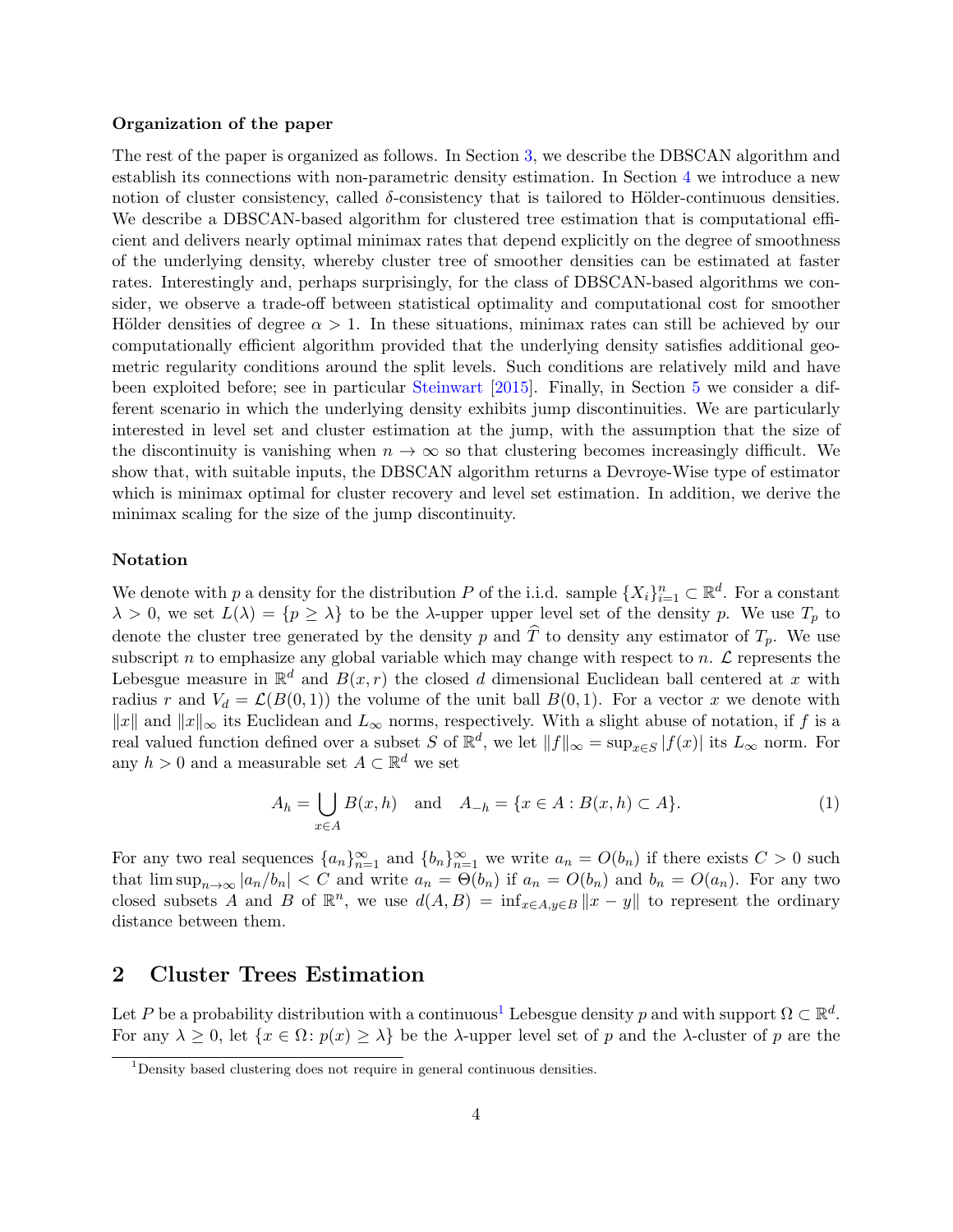connected components of  $L(\lambda)$ . See [A](#page-27-3)ppendix A for definition of connectedness. Notice that the set of all clusters is an indexed collection of subsets of  $\Omega$ , whereby each cluster of p is assigned the index  $\lambda$  associated to the corresponding super-level set  $L(\lambda)$ , and that many clusters may be indexed by the same level  $\lambda$ . The cluster tree of p is the collection  $T_p$  of all clusters of p, that is

$$
T_p = \{L(\lambda)\}_{\lambda \ge 0}.
$$

We can think of the cluster tree of p as the function defined on  $(0, \infty)$  and for each  $\lambda \geq 0$ , it returns the set of  $\lambda$ -clusters of p. Thus,  $T_p(\lambda)$  consists of disjoint connected subsets of  $\Omega$ . We remark that, since the density p is unique only up to sets of Lebesgue measure zero, the cluster tree  $T_p$  is also not unique. In fact, [Steinwart](#page-26-13) [\[2015\]](#page-26-13) shows that there exists a well-defined notion of cluster tree for the distribution  $P$  that is independent of the choice of the density. Furthermore, if  $P$  admits an upper semi-continuous density  $p$ , then the cluster tree is in fact composed of the hierarchy of the (closures of the) upper level sets of such density. As  $P$  is assumed, throughout most of the article, to have a density that is continuous everywhere on its support, when we speak of "the" density of P, we will refer to this canonical choice.

The concept of cluster tree owes its name to the easily verifiable property (see [Hartigan](#page-25-3) [\[1981\]](#page-25-3)) that if A and B are elements of  $T_p$ , i.e. distinct clusters of p, then  $A \cap B = \emptyset$  or  $A \subseteq B$  or  $B \subseteq A$ . This induces a partial order on the set of clusters. In particular, for any  $\lambda_1 \geq \lambda_2 \geq 0$ , if  $A \in T_p(\lambda_1)$  and  $B \in T_p(\lambda_2)$  then either  $A \cap B = \emptyset$  or  $B \subseteq A$ . As a result,  $T_p$  can be represented as a dendrogram with height indexed by  $\lambda \geq 0$ . We refer to [Kim et al.](#page-25-6) [\[2016\]](#page-25-6) for a formal definition of the dendrogram encoding a cluster tree.

Let  $\{X_i\}_{i=1}^n$  be i.i.d. samples from P. In order to estimate the cluster tree of p we will consider tree-valued estimators, defined below.

<span id="page-4-0"></span>**Definition 1.** A cluster tree estimator of  $T_p$  is a collection  $\widehat{T}_n$  of subsets of  $\{X_i\}_{i=1}^n$  indexed by  $[0, \infty)$  such that

• for each  $\lambda \geq 0$ ,  $\widehat{T}_n(\lambda)$  consists of disjoint subsets of  $\{X_i\}_{i=1}^n$  (including, possibly the empty set), called clusters, and

•  $\hat{T}_n$  satisfies the tree property: for any  $\lambda_1 \geq \lambda_2 \geq 0$ , if  $A \in \hat{T}_n(\lambda_1)$  and  $B \in \hat{T}_n(\lambda_2)$  then either  $A \cap B = \emptyset$  or  $A \subseteq B$ .

It is important to realize that, while the cluster tree  $T_p$  is a collection of connected subsets of the support of p, the cluster tree estimators considered in this paper are collections of subsets of the sample points.

In order to quantify how well a cluster-tree estimator approximates the true cluster tree, we will make use of the notion of cluster tree consistency put forward by [Chaudhuri et al.](#page-24-0) [\[2014\]](#page-24-0).

In detail, let  $\mathcal{A}_n$  denote a collection of connected subsets of the support of p, which may depend on n. A cluster tree estimator  $T_n$  is consistent with respect to  $\mathcal{A}_n$  if, with probability tending to 1 as  $n \to \infty$ , the following holds simultaneously over all A and A' in  $\mathcal{A}_n$ : the smallest clusters in  $\widehat{T}_n$  containing  $A \cap \{X_i\}_{i=1}^n$  and  $A' \cap \{X_i\}_{i=1}^n$  are disjoint. The requirement for consistency outlined above is rather natural: if a cluster tree is deemed consistent with respect to the sequence  $\mathcal{A}_n$ , then it should, with probability tending to 1, cluster the sample points perfectly well, as if we had the ability of verifying, for each pair of sample points  $X_i$  and  $X_j$  and each connected set  $A \in \mathcal{A}_n$ , whether both  $X_i$  and  $X_j$  are in A.

We allow  $\mathcal{A}_n$  to grow larger and more complex with n, so that the cluster tree estimator will be able to discriminate among clusters of  $p$  that are barely distinguishable given the size of the sample.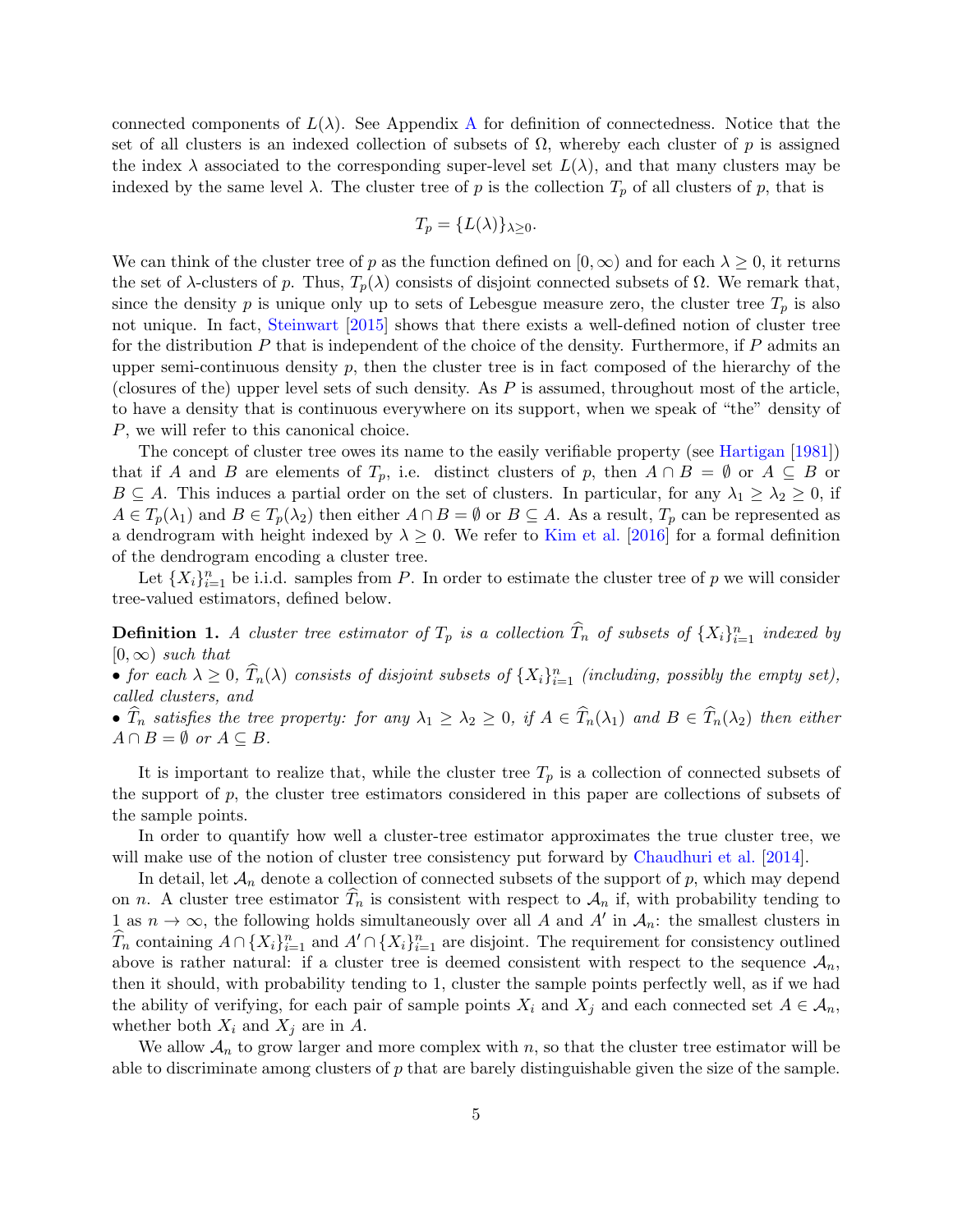An example of a sequence  $\{\mathcal{A}_n\}_{n=1}^{\infty}$  is the set of  $\delta_n$ -separated clusters according to Definition [2,](#page-8-0) where the parameter  $\delta_n$  is taken to be vanishing as  $n \to \infty$ . The sequence of target subsets  ${\{\mathcal{A}_n\}}_{n=1}^{\infty}$  may not be chosen to be too large: for example if  $\mathcal{A}_n$  equals to the set of all clusters of  $p$ , then, depending on the complexity of  $p$ , no cluster tree estimator need to be consistent. A natural way to define  $\{\mathcal{A}_n\}_{n=1}^{\infty}$  is by specifying a separation criterion for sets, which may become less strict as n grows, and then populate each  $A_n$  using only the connected subsets of the support of p fulfilling such a criterion. In particular, [Chaudhuri et al.](#page-24-0) [\[2014\]](#page-24-0) develop a criterion known as the  $(\epsilon, \sigma)$ -separation, which requires two connected subsets A and A' to be far apart from each other in terms of their "horizontal" distance  $d(A, B)$  and their "vertical" distance, in the sense that the smallest cluster containing both A and B should belong to a level set of  $p$  indexed by a value of  $\lambda$  significantly smaller to the values indexing the level sets of A and B. See Definition [10](#page-23-0) below for details. One of the main contributions of this paper is to replace this rather general notion of separation by a simpler one, the  $\delta$ -separation criterion in Definition [2,](#page-8-0) which is better suited deal with smooth densities. This allows us to derive new rates of consistency that depend explicitly on the smoothness of the density.

As explained in [Eldridge et al.](#page-25-5) [\[2015\]](#page-25-5), the cluster tree consistency guarantees based on separation criteria can be fairy coarse, as they only require  $T_n$  to preserve the connectivity of all the sets in  $\mathcal{A}_n$ . In particular, a tree estimator that is consistent with respect to such definition needs not yield a good clustering of the sample points. Concretely,  $\hat{T}_n$  might have additional unwanted clusters, referred to as *false* in [Chaudhuri et al.](#page-24-0) [\[2014\]](#page-24-0), that do not correspond to any disjoints sets in  $\mathcal{A}_n$ , a phenomenon referred to as *over-segmentation* by [Eldridge et al.](#page-25-5) [\[2015\]](#page-25-5). Similarly,  $T_n$  might not conform to the partial order of inclusions among the clusters of  $p$ , an issue called *improper* nesting. In fact, the estimators developed in this paper do not suffer from such shortcomings and are consistent in the merge distortion metric of [Eldridge et al.](#page-25-5) [\[2015\]](#page-25-5), a more refined stronger notion of consistency for cluster trees. See Sections [4.6](#page-16-0) and [6](#page-21-0) below.

## <span id="page-5-0"></span>3 The DBSCAN Algorithm

The DBSCAN algorithm, first introduced in [Ester et al.](#page-25-0) [\[1996\]](#page-25-0), is an extremely popular methodology for "flat" clustering. In this section we introduce a simple generalization of DBSCAN, shown below in Algorithm [1,](#page-5-1) that yields cluster tree estimators and establish its connections with kernel density estimation.

| Algorithm 1 The DBSCAN algorithm.                                                                                                              |
|------------------------------------------------------------------------------------------------------------------------------------------------|
| <b>INPUT:</b> i.i.d sample $\{X_i\}_{i=1}^n$ , and $h > 0$ .                                                                                   |
| 1. For each $k \in \mathbb{N}$ , construct a graph $\mathbb{G}_{h,k}$ with nodes $\{X_i :  B(X_i, h) \cap \{X_j\}_{i=1}^n  \geq k\}$ and edges |
| $(X_i, X_j)$ if $  X_i - X_j   < 2h$ .                                                                                                         |
| 2. Compute $\mathbb{C}(h,k)$ , the graphical connected components of $\mathbb{G}_{h,k}$ .                                                      |
| <b>OUTPUT:</b> $\{ \mathbb{C}(h,k), k \in \mathbb{N} \}.$                                                                                      |
|                                                                                                                                                |

<span id="page-5-1"></span>For a fixed value of k, Algorithm [1](#page-5-1) is in fact a simplified version of the original DBSCAN procedure of [Ester et al.](#page-25-0) [\[1996\]](#page-25-0), where the parameters h and k are called instead Eps and MinPts, respectively. Notice that, unlike in the original formulation of DBSCAN, we do not distinguish between core and border points and, furthermore, we evaluate connectivity among the sample points using balls of radius 2h instead of h. Such modifications have no impact on the rates of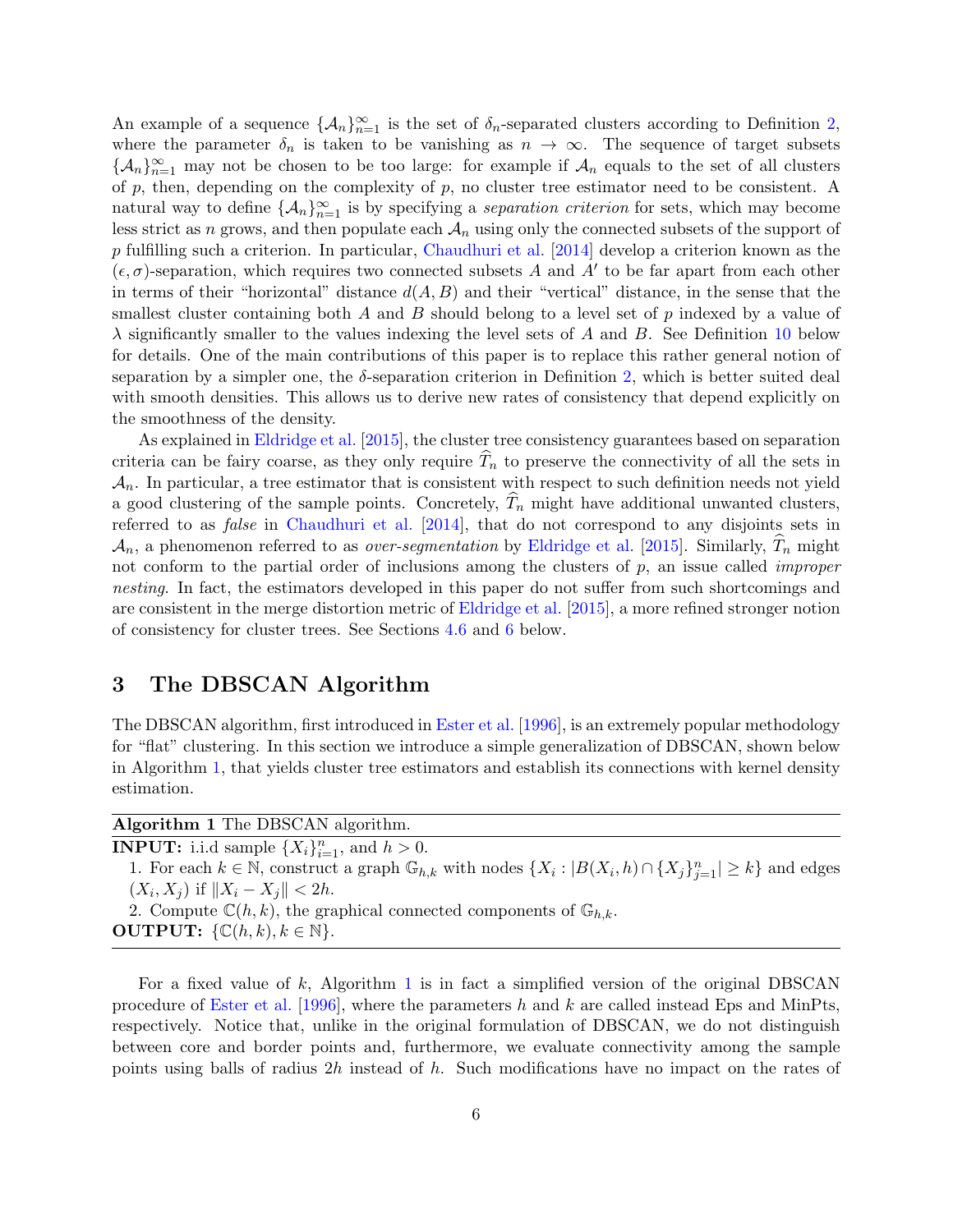consistency we obtain but simplify the derivations.

Assuming  $h > 0$  fixed, by sweeping through all the possible values of k, Algorithm [1](#page-5-1) produces a sequence of nested geometric graphs  $T_n = \{C(h, k)\}_{k \in \mathbb{N}}$ . It is immediate to see that  $T_n$  forms a cluster tree estimator over the sample points  $\{X_i\}_{i=1}^n$ ; see Definition [1.](#page-4-0) This is because, for each  $k_1 \leq k_2$ 

$$
\bigcup_{\{X_i: \ |B(X_i,h)\cap\{X_j\}_{j=1}^n|\geq k_2\}} B(X_i,h) \subseteq \bigcup_{\{X_i: \ |B(X_i,h)\cap\{X_j\}_{j=1}^n|\geq k_1\}} B(X_i,h).
$$

In practice, Algorithm [1](#page-5-1) can be efficiently implemented using a union-find structure in such a way that the set  $\mathbb{C}(h,k)$  of the maximal connected components of  $\mathbb{G}_{h,k}$  can be computed without using the potentially expensive breadth-first search or depth-first search algorithms. The resulting cluster tree algorithm is simpler than the estimator based on Wishart's algorithm proposed in [Chaudhuri et al.](#page-24-0) [\[2014\]](#page-24-0). Indeed, the DBSCAN-based estimator is obtained from a sequence of nodeinduced sub-graphs of the 2h-neighborhood graph over the sample points. In contrast, Wishart's algorithm entails taking node and edge-induced sub-graphs of the k-nearest neighborhood graph over  $\{X_1, \ldots, X_n\}$ , which has higher computational complexity.

As explained in [Sriperumbudur and Steinwart](#page-26-0) [\[2012\]](#page-26-0), DBSCAN is implicitly using a kernel density estimator with kernel corresponding to the indicator function of the unit d-dimensional Euclidean ball to cluster the points. In detail, consider the density estimator  $\hat{p}_h$  given by

$$
x \in \mathbb{R}^d \mapsto \widehat{p}_h(x) = \frac{|B(x, h) \cap \{X_i\}_{i=1}^n|}{nh^d V_d} = \frac{1}{nh^d V_d} \sum_{i=1}^n K\left(\frac{x - X_i}{h}\right),\tag{2}
$$

where

$$
K(x) = \begin{cases} 1 & \text{if } x \in B_d(0,1), \\ 0 & \text{otherwise.} \end{cases}
$$
 (3)

It is easy to see that  $\hat{p}_h$  is a Lebesgue density, i.e.  $\hat{p}_h(x)$  is a measurable, non-negative function and  $\int_{\mathbb{R}^d} \widehat{p}_h(x) dx = 1$ . Furthermore,  $\mathbb{E}[\widehat{p}_h(x)] = p_h(x)$  for all  $x \in \mathbb{R}^d$ , where

$$
p_h(x) = \frac{1}{h^d V_d} \int_{\mathbb{R}^d} K\left(\frac{x-z}{h}\right) p(z) dz = \frac{P(B(x,h))}{h^d V_d}.
$$
 (4)

For any  $\lambda \geq 0$ , set  $\widehat{D}(\lambda) = \{x : \widehat{p}_h(x) \geq \lambda\} \cap \{X_i\}_{i=1}^n$  and

$$
\widehat{L}(\lambda) = \bigcup_{X_j \in \widehat{D}(\lambda)} B(X_j, h). \tag{5}
$$

Then, setting, for  $k > 0$ ,  $\lambda_k = \frac{k}{nh^dV_d}$ , one can see that, for clustering purpose,  $\mathbb{C}(h, k)$  and  $\widehat{L}(\lambda_k)$ convey the same information. Indeed from the definition of  $\widehat{L}(\lambda_k)$ , it is straightforward to see that **Lemma 1.** Two data points  $X_i$  and  $X_j$  are in the same connected component of the d-dimensional

<span id="page-6-0"></span>set  $\widehat{L}(\lambda_k)$  if and only if they are in the same connected component of the graph  $\mathbb{C}(h, k)$ .

The union of balls  $\widehat{L}(\lambda)$  is a renown estimator in the literature on level set estimation, originally studied in [Devroye and Wise](#page-25-9) [\[1980\]](#page-25-9) (see also Cuevas and Rodríguez-Casal [\[2004\]](#page-24-5)). In particular, with a suitable choice of the bandwidth parameter h and as n grows unbounded,  $\hat{L}(\lambda)$  is a rateoptimal estimator of the level set  $L(\lambda)$  under various loss functions and appropriate assumptions on the underlying density.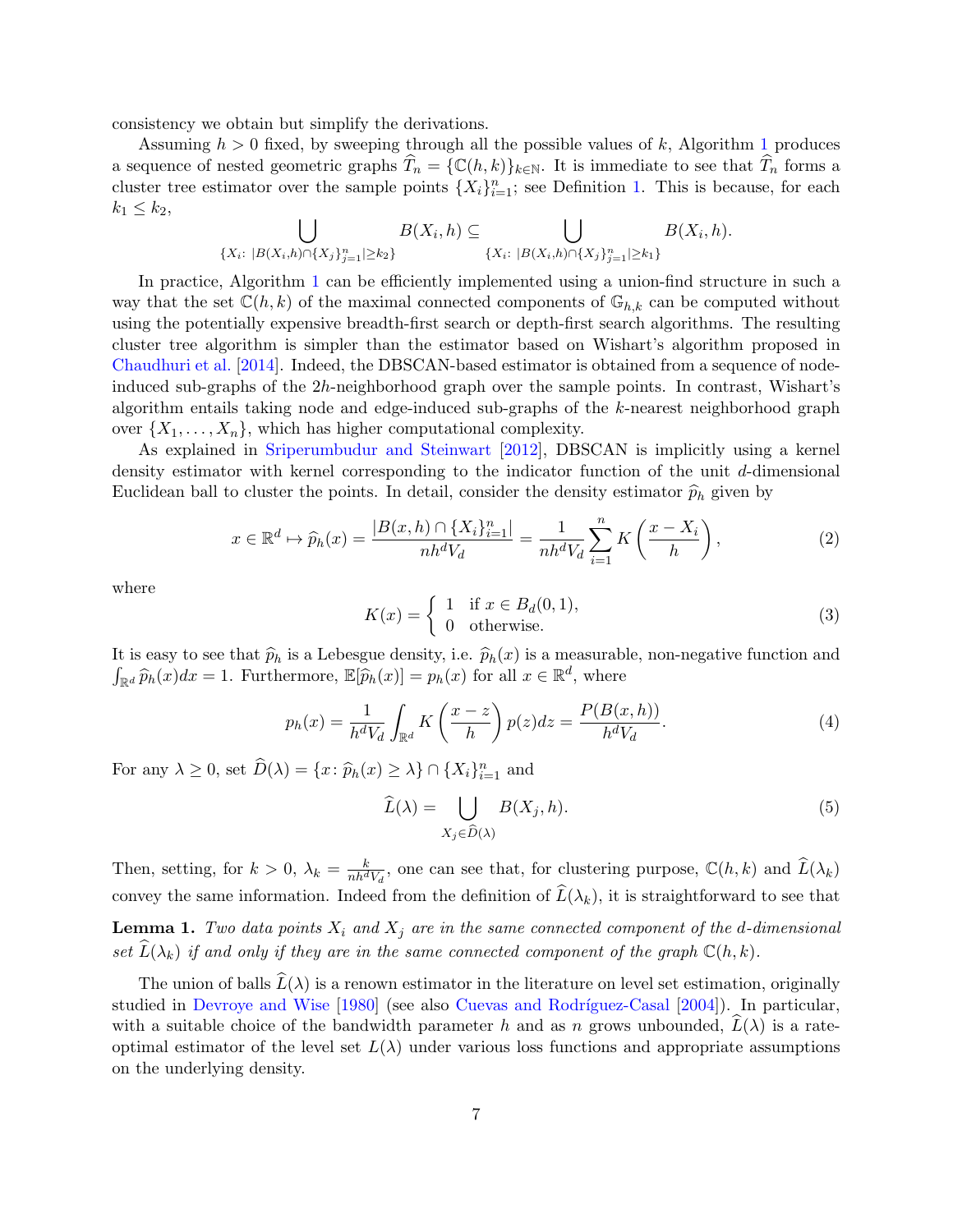## <span id="page-7-0"></span>4 Clustering Consistency for Hölder Continuous Densities

In this section we show that the DBSCAN algorithm [1](#page-5-1) is consistent under Hölder smooth densities. Towards that end, we introduce a new notion of cluster tree consistency, called δ-consistency (see Section [4.2](#page-8-1) below), which is well-suited to study cluster trees generated by smooth densities. We will show that DBSCAN, with suitable inputs, will return cluster tree estimators that nearly attain the corresponding minimax optimal rates and that those rates depend on the degree of smoothness of the density.

### <span id="page-7-2"></span>4.1 Hölder smooth densities

Below we give a recap of well-known results on non-parametric density estimation. Given vectors  $s = (s_1, \ldots, s_d)$  in  $\mathbb{N}^d$  and  $x = (x_1, \ldots, x_d)$  in  $\mathbb{R}^d$ , set  $|s| = s_1 + \cdots + s_d$  and  $x^s = x_1^{s_1} \ldots x_d^{s_d}$ , and let

$$
D^s = \frac{\partial^{s_1 + \dots + s_d}}{\partial x_1^{s_1} \dots \partial x_d^{s_d}}
$$

denote the differential operator. A function  $p : \mathbb{R}^d \to \mathbb{R}$  is said to belong the Hölder class  $\Sigma(L, \alpha)$ with parameters  $\alpha > 0$  and  $L > 0$  if p is  $|\alpha|$ -times continuously differentiable and, for all  $x, y \in \mathbb{R}^d$ and all  $s \in \mathbb{N}^d$  with  $|s| = |\alpha|$ ,

$$
|D^s p(x) - D^s p(y)| \le L ||x - y||^{\alpha - s}.
$$

Notice that, when  $0 < \alpha \leq 1$ , the Hölder condition reduces to the Lipschitz condition

$$
|p(x) - p(y)| \le L \|x - y\|^{\alpha}, \quad \forall x, y \in \mathbb{R}^d.
$$

Let  $\hat{p}_h$  denote a kernel density estimator with bandwidth h and kernel K, that is

$$
\widehat{p}_h(x) = \frac{1}{nh^d} \sum_{i=1}^n K\left(\frac{x - X_i}{h}\right).
$$

Then, we obtain the standard bias-variance decomposition for the KDEs, namely

$$
\|\widehat{p}_h-p\|_{\infty}\leq \|\widehat{p}_h-p_h\|_{\infty}+\|p_h-p\|_{\infty}.
$$

In order to control the stochastic component  $\|\widehat{p}_h - p_h\|_{\infty}$  we will invoke well-known concentration bounds from density estimation to conclude that, under appropriate and very mild assumptions on K, there exists a constant  $C_1 > 0$ , depending on  $||p||_{\infty}$ , d and K, such that, for any  $\gamma > 0$  and all n large enough and assuming  $nh^d \geq 1$ ,

<span id="page-7-1"></span>
$$
\mathbb{P}\left(\|\widehat{p}_h - p_h\|_{\infty} \le a_n\right) \ge 1 - e^{-\gamma},\tag{6}
$$

where

<span id="page-7-3"></span>
$$
a_n = C_1 \sqrt{\frac{(\gamma + \log(1/h))}{nh^d}}.\tag{7}
$$

The verification of this bound can be found in many places in the literature; see, e.g., Giné and [Guillou](#page-25-10) [\[2002\]](#page-25-10), [Sriperumbudur and Steinwart](#page-26-0) [\[2012\]](#page-26-0), [Jiang](#page-25-11) [\[2017b\]](#page-25-11) and [Kim et al.](#page-25-12) [\[2019\]](#page-25-12). See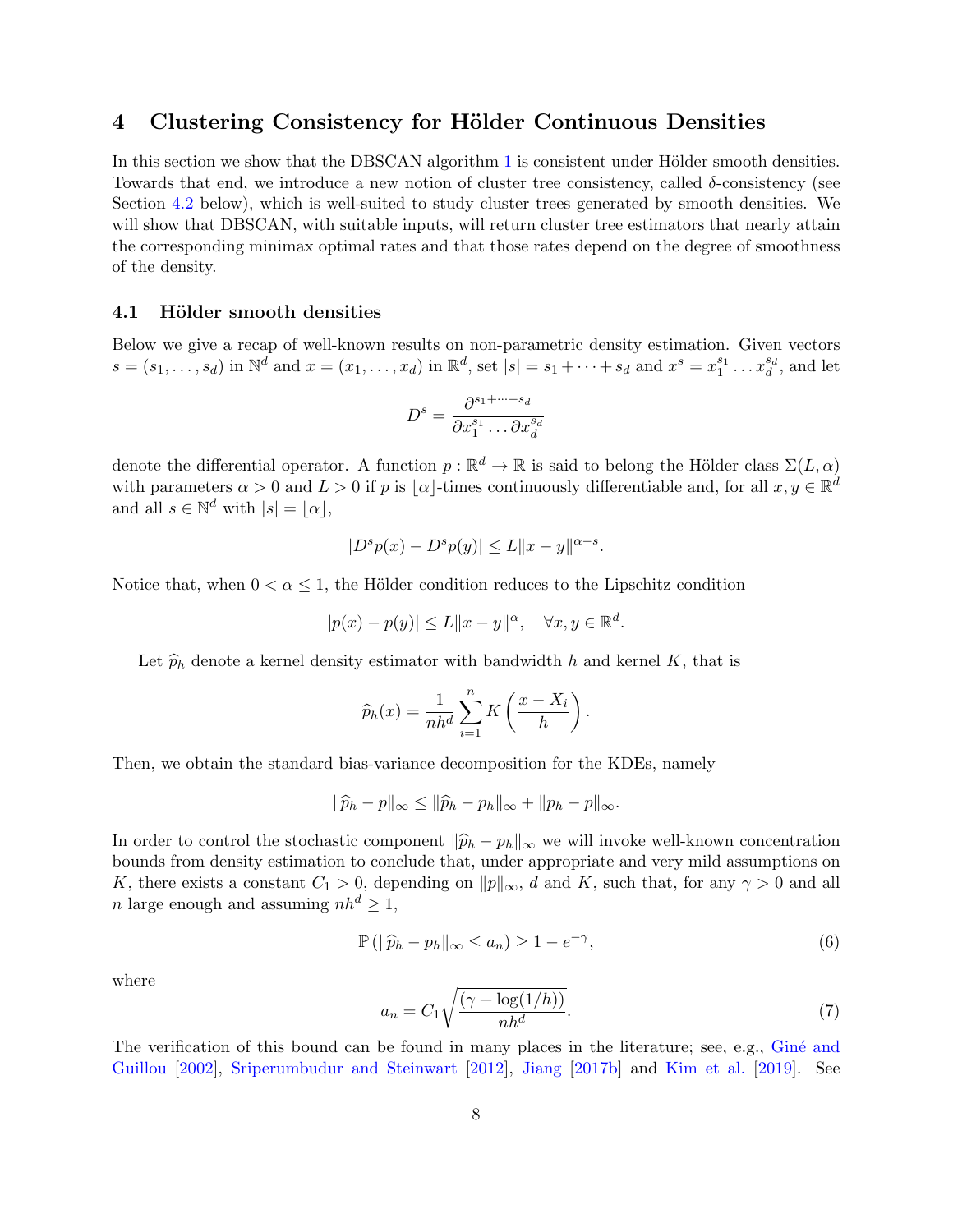Appendix [B](#page-27-4) for details. As for the bias term  $||p_h - p||_{\infty}$ , if K is chosen to be a  $\alpha$ -valid kernel<sup>[2](#page-8-2)</sup> (see, e.g., [Rigollet and Vert](#page-26-5) [\[2009\]](#page-26-5)), then standard calculations yield that

<span id="page-8-3"></span>
$$
||p_h - p||_{\infty} \le C_2 h^{\alpha},\tag{8}
$$

for an appropriate constant  $C_2 > 0$  depending on L and  $\alpha$ . In particular, since this type of kernels are polynomials supported on  $[0,1]^d$ , they automatically satisfy the VC condition [see lemma 22 of [Nolan and Pollard,](#page-26-14) [1987,](#page-26-14) for a justification].

Thus combining the bias in  $(6)$  and the variance in  $(8)$ , we conclude that, with probability at least  $1 - e^{-\gamma}$ , with  $\gamma$  any positive number,

<span id="page-8-5"></span>
$$
\|\widehat{p}_h - p\|_{\infty} \le C_1 \sqrt{\frac{\gamma + \log(1/h)}{nh^d}} + C_2 h^{\alpha}.
$$
\n(9)

Setting, e.g.,  $\gamma = \log n$ , the optimal choice of the bandwidth is

$$
h \asymp \left(\frac{\log n}{n}\right)^{2\alpha + d},\tag{10}
$$

leading to the final rate of  $\left(\frac{\log n}{n}\right)$  $\left(\frac{\mathbf{g} n}{n}\right)^{\frac{\alpha}{2\alpha+d}},$  which is in fact minimax optimal.

## <span id="page-8-1"></span>4.2 The  $\delta$ -Separation Criterion

We now formulate a notion of cluster separation that is naturally suited to smooth densities and, for continuous densities is equivalent to separation in the merge distance of [Eldridge et al.](#page-25-5) [\[2015\]](#page-25-5) [see also [Kim et al.,](#page-25-6) [2016\]](#page-25-6).

<span id="page-8-0"></span>**Definition 2.** Let A and A' be subsets the support of the density p and set  $\lambda := \inf_{x \in A \cup A'} p(x)$ . For  $\delta \in (0, \lambda)$ , A and A' are said to be  $\delta$ -separated if they belong to distinct connected components of the level set  $\{x: p(x) > \lambda - \delta\}.$ 

Unlike the separation criterion of [Chaudhuri et al.](#page-24-0) [\[2014\]](#page-24-0), which requires the specification of two parameters quantifying the horizontal and vertical displacement between clusters,  $\delta$ -separation only uses one parameter The intuition behind the notion of  $\delta$ -separation is simple: due to the smoothness of the density, the degrees of "vertical" and "horizontal" separation between clusters are coupled. This is illustrated in Figure [1](#page-10-0) and best explained for the case of a density in  $\Sigma(L, \alpha)$  with  $\alpha \leq 1$ . If A and A' are  $\delta$ -separated, then their distance is at least  $\left(\frac{\delta}{I}\right)$  $\frac{\delta}{L}$ )<sup>1/ $\alpha$ </sup>. As a result, the degree of separation between clusters of smooth densities can be described using only one parameter, a feature that we will exploit to derive new notion of consistency for clustering.

<span id="page-8-4"></span>**Definition 3.** Let  $\delta > 0$  and  $\gamma \in (0,1)$ . A cluster tree estimator based on an i.i.d. sample  $\{X_i\}_{i=1}^n$ is  $(\delta, \gamma)$ -accurate if, with probability no smaller than  $1 - \gamma$ , for any pair of connected subsets A and A' of the support that are  $\delta$ -separated, exactly one of the following conditions holds:

1. at least one of  $A \cap {X_i}_{i=1}^n$  and  $A' \cap {X_i}_{i=1}^n$  is empty;

<span id="page-8-2"></span><sup>&</sup>lt;sup>2</sup> For a fixed  $\alpha > 0$ , a function  $K : \mathbb{R}^d \to \mathbb{R}$  is an  $\alpha$ -valid kernel if  $\int_{\mathbb{R}^d} K(x)dx = 1$ , has finite  $L_p$  norm for all  $p \geq 1$ ,  $\int_{\mathbb{R}^d} ||x||^{\alpha} K(x) dx < \infty$  and  $\int_{\mathbb{R}^d} x^s K(x) dx = 0$  for all  $s = (s_1, \ldots, s_d) \in \mathbb{Z}^d$  such that  $1 \leq \sum_{i=1}^d s_i \leq \lfloor \alpha \rfloor$ , where for  $x = (x_1, \ldots, x_d) \in \mathbb{R}^d$ ,  $x^s = \prod_{i=1}^d x_i^{s_i}$ . See Definition 1 in [Rigollet and Vert](#page-26-5) [\[2009\]](#page-26-5).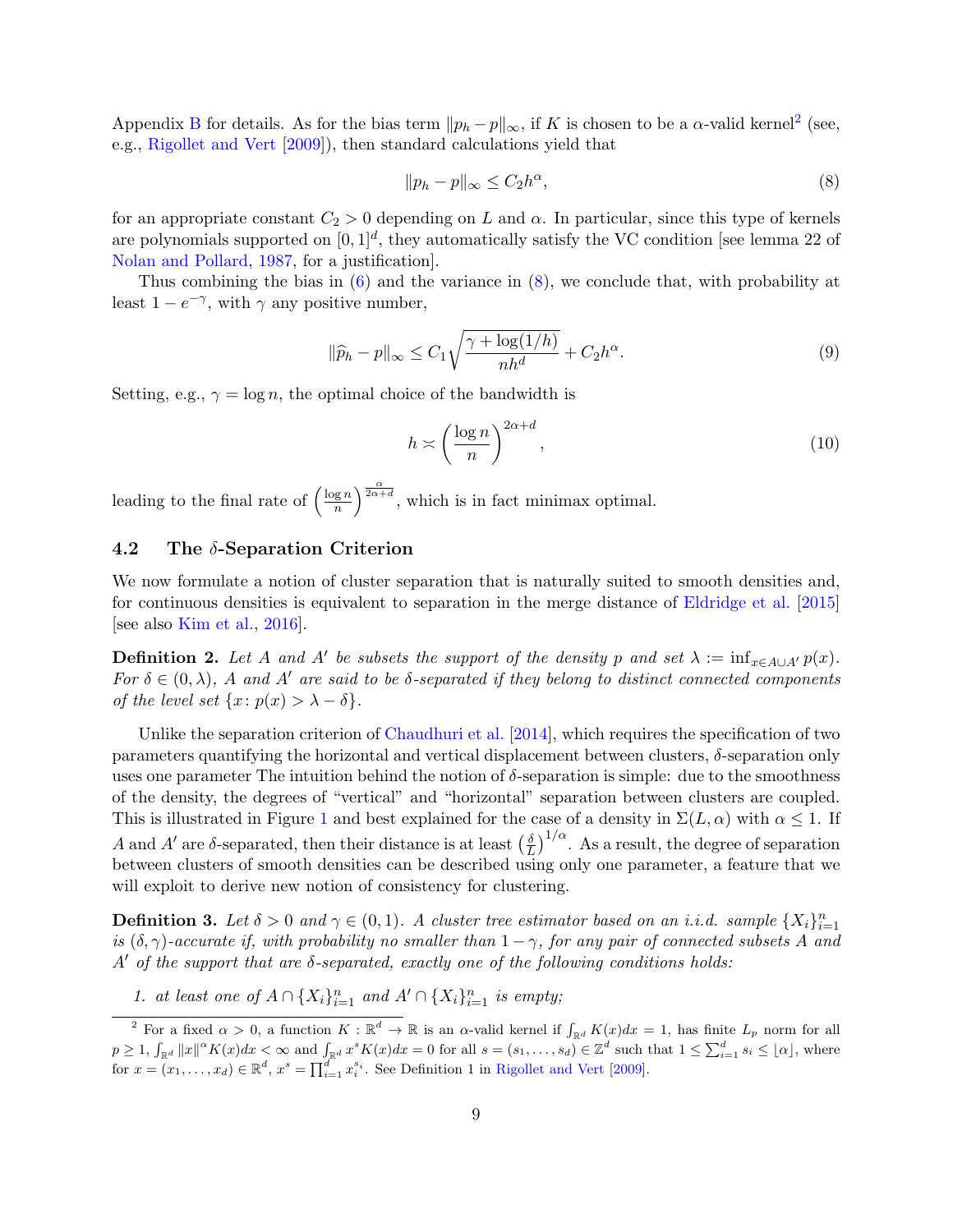2. the smallest clusters in the cluster tree estimator containing  $A \cap {X_i}_{i=1}^n$  and  $A' \cap {X_i}_{i=1}^n$ are disjoint.

Let  $\{\delta_n\}_n$  be a vanishing sequence of positive numbers and a  $\{\gamma_n\}$  a vanishing sequence in  $(0, 1)$ . We say that the sequence of cluster tree estimators  $\{T_n\}_n$ , where  $T_n$  is based on an i.i.d. sample  ${X_i}_{i=1}^n$ , is δ-consistent with rate  $\delta_n$  if, for all n large enough,  $T_n$  is  $(\delta_n, \gamma_n)$ -accurate where  $\gamma_n$ decays polynomially in n.

It is important to realize that the notion of  $\delta$ -consistency is a uniform notion of consistency that is required to hold simultaneously over all possibly pairs of  $\delta$ -separated connected subsets of the support.

The  $\delta$ -separation criterion is closely related to the concept of the *merge height* introduced by [Eldridge et al.](#page-25-5) [\[2015\]](#page-25-5). In the context of hierarchical clustering, the merge height is used to describe the height at which two points or two clusters merge into one cluster; see Definition [9.](#page-22-0) In particular we show below in Lemma [4](#page-28-0) that if two subsets A and A' of the support are  $\delta$ -separated and  $\inf_{x \in A \cup A'} p(x) = \lambda$ , then their merge height is no larger than  $\lambda - \delta$ . To further emphasize how similar the two approaches are, we mention that our results about cluster consistency still hold for a slightly stronger notion of cluster consistency, whereby condition 2 in Definition [3](#page-8-4) is replaced by the condition

2. there exists a level  $\lambda \in \left[\inf_{x \in A \cup A'} f(x) - \delta, \inf_{x \in A \cup A'} f(x)\right]$  such that  $A \cap \{X_i\}_{i=1}^n$  and  $A' \cap$  $\{X_i\}_{i=1}^n$  are contained in two different  $\lambda$ -clusters of the cluster tree estimator.

The key difference between  $\delta$ -consistency and this stronger version of  $\delta$ -consistency is that in the latter case we further constrain the split level for  $A$  and  $A'$  in the cluster tree estimator to occur at a value less than  $\inf_{x \in A \cup A'} f(x)$  by an amount no larger than  $\delta_n$ . This is precisely what is required for merge distance consistency; see [Eldridge et al.](#page-25-5) [\[2015\]](#page-25-5). We provide more detailed comparison in Section [6,](#page-21-0) where we further elucidate the differences between our notion of  $\delta$ -separation and the  $(\epsilon, \sigma)$ -separation criterion of [Chaudhuri et al.](#page-24-0) [\[2014\]](#page-24-0).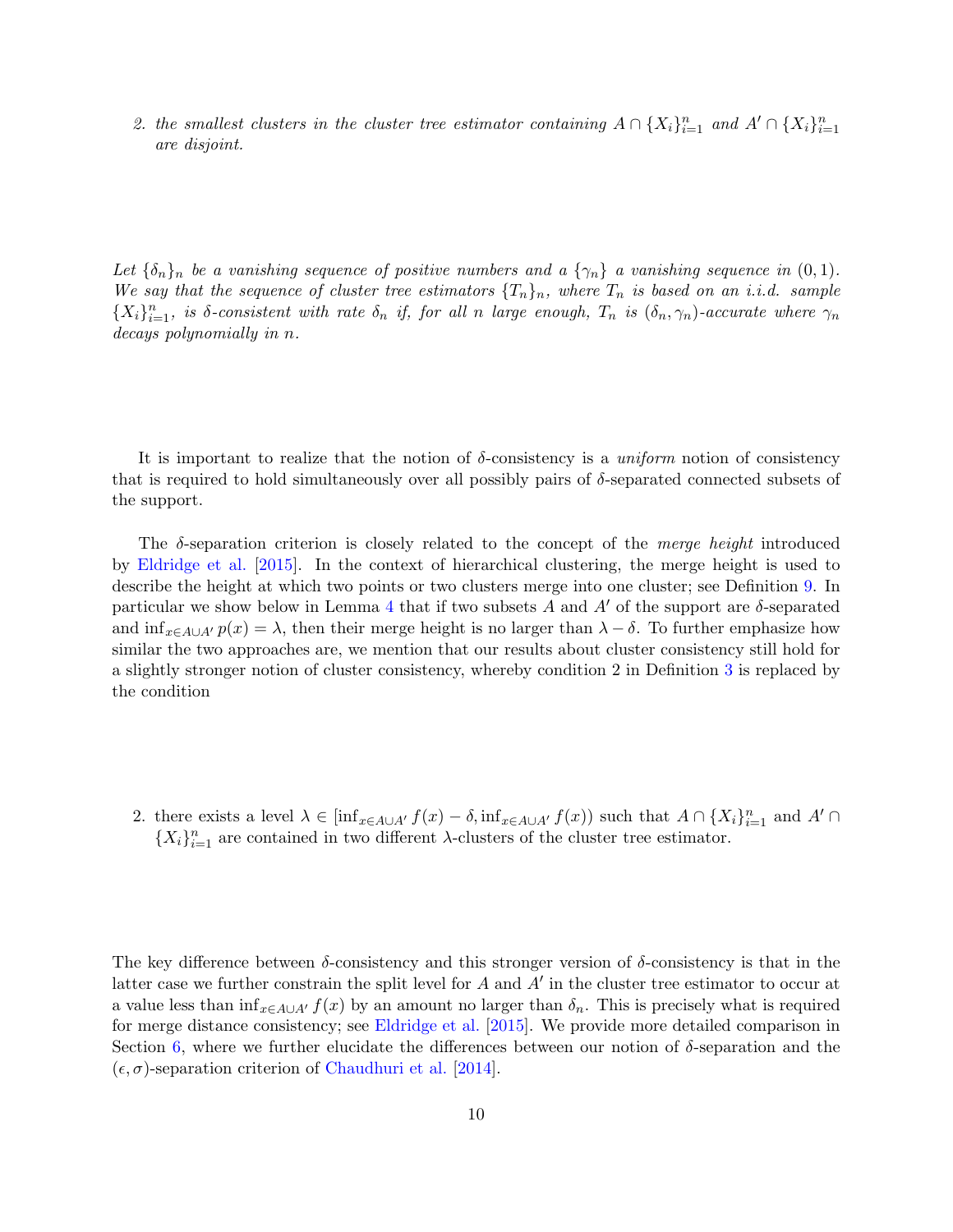

<span id="page-10-0"></span>Figure 1: The left figure depicts a split level (defined in  $\lambda^*$  Section [4.3\)](#page-10-1) of the density p. The right figure depicts two sets A and A' being  $\delta$  separated with respect to  $\lambda^*$ .

## <span id="page-10-1"></span>4.3 The split levels

One of the most impoertant features of a cluster tree is the collections of levels  $\lambda$  at which the clusters split into two or more disjoint sub-clusters, which we refer to as split levels. Such levels belong to the well-known class of "critical levels" in differential topology, which identify critical changes in the topology of the upper level sets of p. See, for example, [Hirsch](#page-25-13) [\[2012\]](#page-25-13) for more details. In particular, the estimation of split levels is a central theme in the contributions of [Sriperumbudur](#page-26-0) [and Steinwart](#page-26-0) [\[2012\]](#page-26-0) and in [Steinwart](#page-26-13) [\[2015\]](#page-26-13). Below, we provide a slightly different characterization of the split levels of continuous densities and relate it to the criterion of  $\delta$ -separation of clusters. The notion of split levels will be important below in Section [4.4.2](#page-12-0) in formalizing conditions under which computationally efficient and statistically optimal cluster tree estimation is feasible for Hölder densities with smoothness degree  $\alpha > 1$ . It will also be used to demonstrate that we can easily remove false clusters from the cluster tree estimations returned by our algorithms (see Section [4.6\)](#page-16-0).

**Definition 4.** Let  $p : \mathbb{R}^d \to \mathbb{R}$  be a continuous density function. For a fixed  $\lambda^* > 0$ , let  $\{\mathcal{C}_k\}_{k=1}^K$  be the connected components of  $\{p \geq \lambda^*\}$ . The value  $\lambda^*$  is said to be a split level of p if there exists a  $\mathcal{C}_k$  such that  $\mathcal{C}_k \cap \{p > \lambda^*\}$  has two or more connected components.

The following simple result illustrates the main topological properties of split levels.

<span id="page-10-2"></span>**Proposition 1.** Suppose that  $p : \mathbb{R}^d \to \mathbb{R}$  is compactly supported and that A and A' are subsets of two distinct connected components of  $\{p \geq \lambda_1\}$ . If A and A' belongs to the same connected components of  $\{p \geq \lambda_2\}$ , where  $\lambda_2 < \lambda_1$ , then there is a unique split level  $\lambda^* \in [\lambda_2, \lambda_1)$  such that A and A' belong to one connected component of  $\{p \geq \lambda^*\}$  and to distinct connected components of  $\{p>\lambda^*\}.$ 

Proposition [1](#page-10-2) suggests that if two connected components merge into one as the density level  $\lambda$ decreases, then there exists one and only one split level at which the corresponding merge takes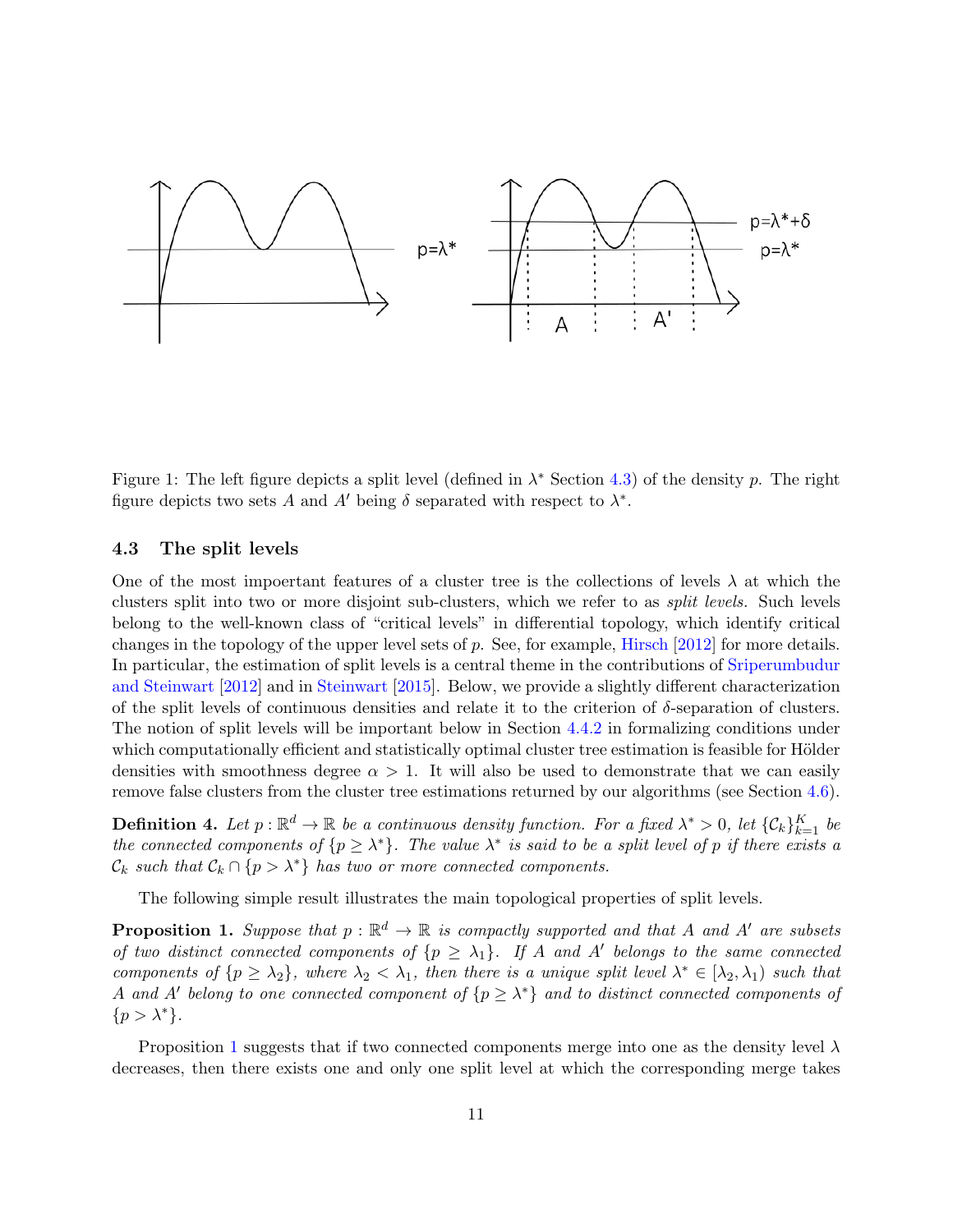place. Therefore, the following definition, which characterizes the split level of any two distinct clusters in a cluster tree, seems natural.

<span id="page-11-1"></span>**Definition 5.** Suppose A and A' are two open subsets of the support of p. Then A and A' are said to split at level  $\lambda^*$  if A and A' belong to one connected component of  $\{p \geq \lambda^*\}$  and to two distinct connected components of  $\{p > \lambda^*\}.$ 

In our next result we illustrate a direct link between the notion of split levels and the criterion of  $\delta$ -separation introduced above. We will exploit this fact later in Section [4.6](#page-16-0) to demonstrate how to prune the cluster tree estimators to yield accurate estimates of the split levels without producing false clusters.

<span id="page-11-2"></span>Corollary 1. Let A and A' be  $\delta$ -separated. Then there exists a split level  $\lambda^*$  of the density, with

$$
\lambda^* \le \inf_{x \in A \cup A'} f(x) - \delta,
$$

such that A and A' belong to one connected component of  $\{p \geq \lambda^*\}$  and to two distinct connected components of  $\{p > \lambda^*\}.$ 

### <span id="page-11-3"></span>4.4 Rate of consistency for the DBSCAN algorithm

We are now ready to present the main results of the paper, and derive rates of consistency for DBSCAN-based cluster tree estimators with respect to the criterion of  $\delta$ -separation and for Hölder smooth densities. Specifically, we will show that these estimators are  $\delta$ -consistent with rate

<span id="page-11-0"></span>
$$
\delta_n \ge C \left( \frac{\log(n)}{n} \right)^{\frac{\alpha}{2\alpha + d}},\tag{11}
$$

for an appropriate constant C that depends on  $||p||_{\infty}$ , L, K and  $\alpha$ . The above rates depend on the smoothness of the underlying density, with smoother densities leading to faster rates, and, as shown in Section [4.5,](#page-15-0) are in fact minimax optimal. This is one of the main contributions of this article and delivers an extension of the cluster consistency results of [Chaudhuri et al.](#page-24-0) [\[2014\]](#page-24-0), which are agnostic to the smoothness of p.

#### 4.4.1 Consistency for  $\alpha \leq 1$

We first show that, when  $\alpha \leq 1$ , the DBSCAN algorithm is  $\delta$ -consistent with rate of order [\(11\)](#page-11-0). We remark that this type of result can be deduced from several contributions in the literature on density-based clustering, which show that variants of the DBSCAN algorithm lead to some form of cluster consistency when  $\alpha \leq 1$ . See, e.g., [Rinaldo and Wasserman](#page-26-6) [\[2010\]](#page-26-6), [Sriperumbudur and](#page-26-0) [Steinwart](#page-26-0) [\[2012\]](#page-26-0), [Jiang](#page-25-2) [\[2017a\]](#page-25-2) and [Steinwart et al.](#page-26-1) [\[2017\]](#page-26-1). We provide the details for completeness.

In order to demonstrate that DBSCAN is  $\delta$ -consistent, it will be sufficient to show that the procedure provides an approximation to the upper level sets of  $\hat{p}_h$ . This is done in the next result, which relies on general, well-known, finite sample concentration bounds for KDEs along with standard calculations for the bias of a KDE; see Lemma [6](#page-39-0) and Proposition [7](#page-28-1) in Appendix [B.](#page-27-4)

<span id="page-11-4"></span>**Lemma 2.** Assume that  $p \in \Sigma(L, \alpha)$ , where  $\alpha \in (0, 1]$ , and let K be the spherical kernel. Then, there exist constants  $C_2$ , depending on  $C_1$ ,  $\|p\|_{\infty}$ , L and d such that, if  $h = C_1 n^{-\frac{1}{2\alpha+d}}$  then uniformly over all  $\lambda > 0$ , with probability at least  $1 - 1/n$ ,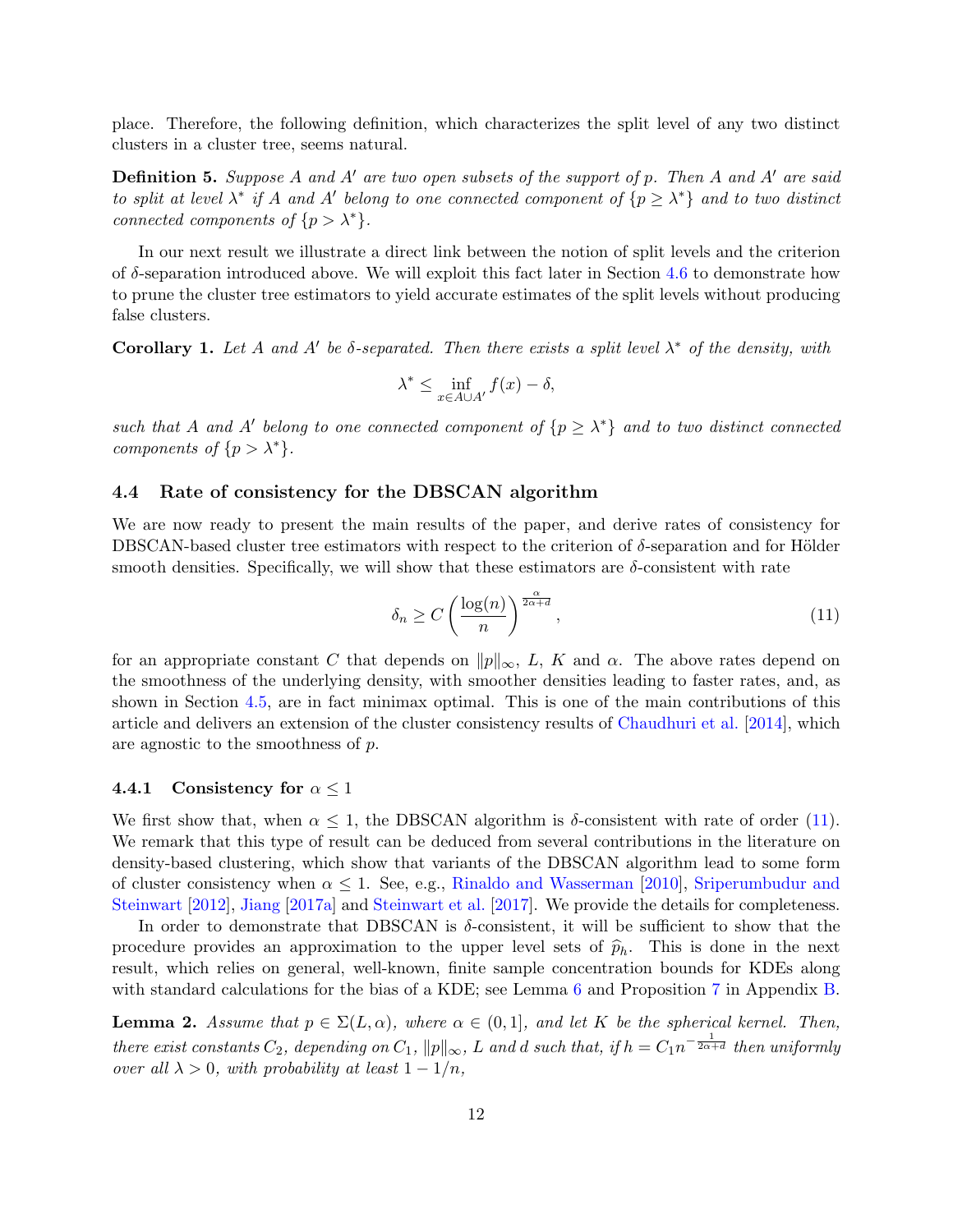$$
\left\{ p \ge \lambda + C_2 \left( \frac{\log(n)}{n} \right)^{\alpha/(2\alpha+d)} + Lh^{\alpha} \right\} \subset \bigcup_{X_j \in \widehat{D}(\lambda)} B(X_j, h) \subset \left\{ p \ge \lambda - C_2 \left( \frac{\log(n)}{n} \right)^{\alpha/(2\alpha+d)} - Lh^{\alpha} \right\}
$$
\n(12)

.

As a direct corollary, we see that the DBSCAN algorithm, with an appropriate choice of the bandwidth h, outputs a  $\delta$ -consistent cluster tree with consistency rates that depend on  $\alpha$ .

<span id="page-12-3"></span>**Corollary 2.** Assume that  $p \in \Sigma(L, \alpha)$ , where  $\alpha \in (0, 1]$ , and let K be the spherical kernel. Then, there exist constants  $C_1$  depending on  $||p||_{\infty}$ , L and d such that, if  $h = C_1 \left(\frac{\log(n)}{n}\right)$  $\left(\frac{g(n)}{n}\right)^{\frac{1}{2\alpha+d}},\;the\;cluster$ tree returned by the DBSCAN Algorithm [1](#page-5-1) is  $\delta$ -consistent with rate  $\delta_n \geq C \left(\frac{\log(n)}{n}\right)$  $\binom{n}{n}$   $n^{\frac{\alpha}{2\alpha+d}},$  where  $C = C(||p||_{\infty}, L, d).$ 

### <span id="page-12-0"></span>4.4.2 Consistency for  $\alpha > 1$

When  $\alpha > 1$  $\alpha > 1$ , Algorithm 1 no longer delivers the optimal rate displayed in [\(11\)](#page-11-0), for two reasons. The first reason stems from standard non-parametric density estimation considerations: when  $\alpha > 1$  it becomes necessary to rely on smoother kernels, namely  $\alpha$ -valid kernels as indicated before. This will lead to a bias  $||p - p_h||_{\infty}$  of the correct order  $O(h^{\alpha})$ . The second reason is more subtle: the straightforward arguments we used to handle the case of  $\alpha \leq 1$  do not lead to optimal clustering rates even if the kernel K is chosen to be  $\alpha$ -valid. To exemplify, suppose we would like to cluster the sample points  $\{X_i\}_{i=1}^n \cap \{x : \hat{p}_h(x) \geq \lambda\}$  for some  $\lambda > 0$ . The computationally efficient linkage rule implemented by DBSCAN is to cluster the points based on the connected components of the union-of-balls around them, i.e based on the connected components of

$$
\widehat{L}(\lambda) = \bigcup_{X_j \in \{\widehat{p}_h \ge \lambda\}} B(X_j, h).
$$

Assume now that the gradient of p has norm uniformly bounded by a constant D for all  $x \in L(\lambda)$ . Then,

<span id="page-12-1"></span>
$$
\max_{X_j \in \{\hat{p}_h \ge \lambda\}} \sup_{x \in B(X_j, h)} |p(x) - p(X_j)| \le Dh,\tag{13}
$$

and, as a result,

$$
\left\{ p \ge \lambda + C \left( \sqrt{\frac{\log(n)}{nh^d}} + h^{\alpha} \right) + Dh \right\} \subset \widehat{L}(\lambda) \subset \left\{ p \ge \lambda - C \left( \sqrt{\frac{\log(n)}{nh^d}} - h^{\alpha} \right) - Dh \right\}, \quad (14)
$$

where  $C\left(\frac{\log(n)}{\sqrt{nh^d}}+h^{\alpha}\right)$  comes from the  $L_{\infty}$  error bound of  $\alpha$ -valid kernels as in [\(9\)](#page-8-5) and Dh is due to [\(13\)](#page-12-1). As  $h \to 0$ , the term Dh dominates the bias term  $Ch^{\alpha}$ , so that the optimal choice of h is of the order  $h \asymp \left(\frac{\log n}{n}\right)$  $\left(\frac{\text{g }n}{n}\right)^{1/(2+d)}$ , which in turn yields a worse rate than [\(11\)](#page-11-0) when  $\alpha > 1$ . What is more,  $\|\nabla p(X_j)\| > 0$  for any  $X_j$  away from the critical points of p. This would mean that

<span id="page-12-2"></span>
$$
\min_{X_j \in \{\widehat{p}_h \ge \lambda\}} \|\nabla p(X_j)\| > 0,
$$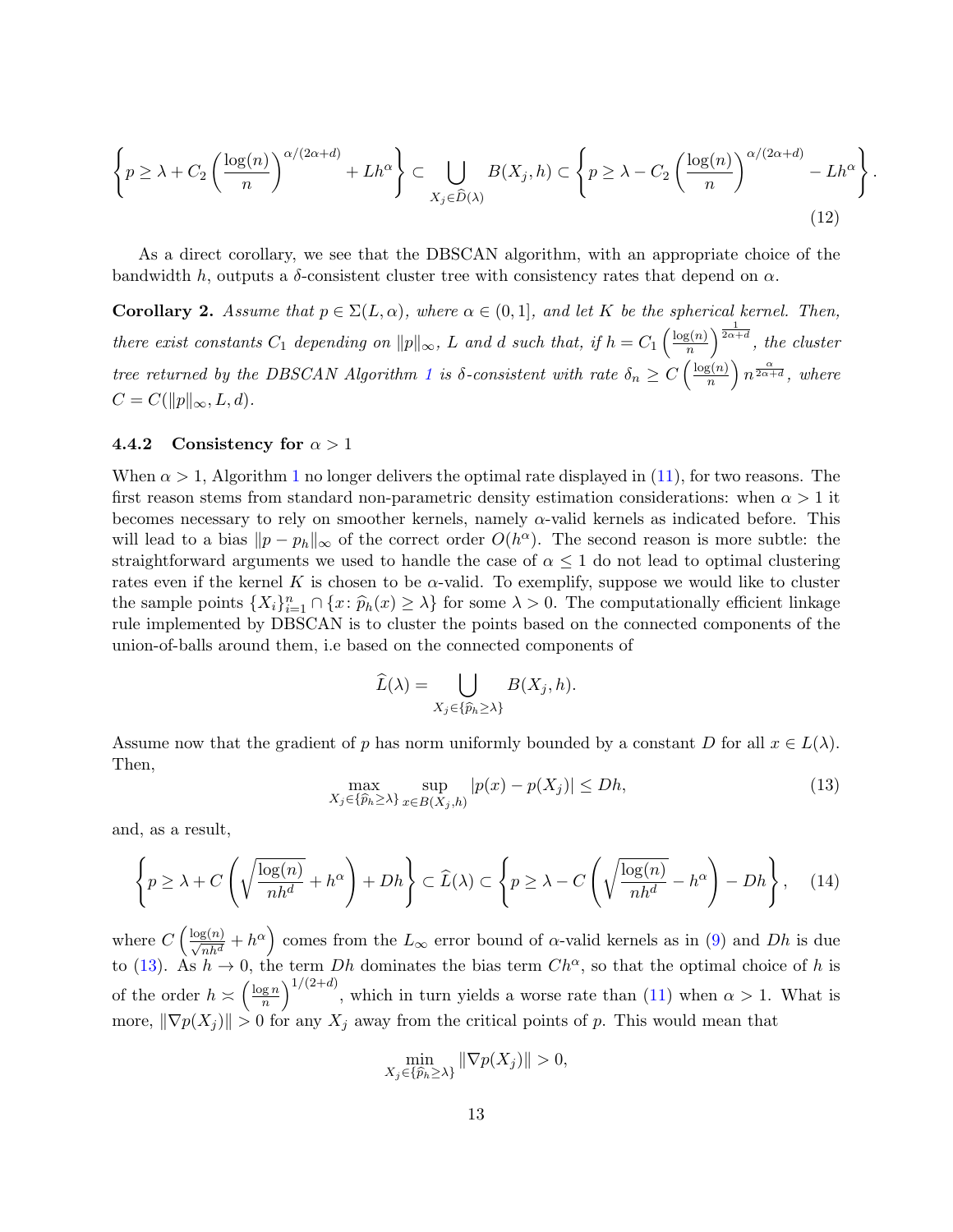Then, as  $h \to 0$ ,  $\sup_{x \in B(X_j,h)} |p(x) - p(X_j)| \approx ||\nabla p(X_j)||h = \Theta(h)$ . Thus, the inclusions in [\(14\)](#page-12-2) are tight, showing that the sub-optimal choice of h cannot be ruled out. We believe that this phenomenon is not specific to DBSCAN only, but applies more broadly to the the class of singlelinkage-type clustering algorithms. That is, it seems to us that such algorithms are in general unable, like our DBSCAN-based procedure in Algorithm [1,](#page-5-1) to take advantage of a higher degree of smoothness of the underlying density.

The issue outlined above can be handled in more than one way. A possible solution, which is nearly trivial but impractical, is to deploy a computationally inefficient algorithm that assumes the ability to evaluate the connected components of the upper level set of  $\hat{p}_h$  exactly: see Algorithm [3](#page-39-1) in the appendix. It is immediate to see that this approach produces optimal  $\delta$ -consistency; see Corollary [3](#page-39-2) in Algorithm [3.](#page-39-1) Unfortunately, this procedure will require evaluating  $\hat{p}_h$  on a fine grid, which is computationally infeasible even in small dimensions. The second, more interesting and novel solution which we describe next, is to further assume that  $p$  satisfies additional mild regularity conditions around the split levels. The conditions are of geometric and analytic nature and are reminiscent of low-noise type assumptions in classification. Under these conditions, the modified DBSCAN Algorithm [2](#page-13-0) will achieve the optimal rate [\(11\)](#page-11-0) while remaining computationally efficient. This finding, stated formally in Theorem [1](#page-15-1) below, is the main result of this section.

Algorithm 2 The modified DBSCAN

**INPUT:** i.i.d sample  $\{X_i\}_{i=1}^n$ , a  $\alpha$ -valid kernel K and  $h > 0$ .

1. Compute  $\{\widehat{p}_h(X_i), i = 1, \ldots, n\}.$ 

2. For each  $\lambda \geq 0$ , construct a graph  $\mathbb{G}_{h,\lambda}$  with node set

<span id="page-13-0"></span>
$$
\widehat{D}(\lambda) = \{X_i : \widehat{p}_h(X_i) \ge \lambda\}
$$

and edge set  $\{(X_i, X_j) : X_i, X_j \in D(\lambda) \text{ and } ||X_i - X_j|| < 2h\}.$ 3. Compute  $\mathbb{C}(h,\lambda)$ , the graphical connected components of  $\mathbb{G}_{h,\lambda}$ . **OUTPUT:**  $\widehat{T}_n = \{ \mathbb{C}(h, \lambda), \lambda \geq 0 \}.$ 

Remark 1. Despite its seemingly different form, Algorithm [2](#page-13-0) is nearly identical to Algorithm [1.](#page-5-1) The only difference is the use of an  $\alpha$ -valid kernel K instead of a spherical kernel. Furthermore, the procedures only require evaluating at most  $n+1$  different graphs:

$$
\mathbb{G}_{h,0}, \mathbb{G}_{h,\widehat{p}_h(X_{\sigma_1})}, \ldots, \mathbb{G}_{h,\widehat{p}_h(X_{\sigma_n})},
$$

where  $(\sigma_1, \ldots, \sigma_n)$  is a permutation of  $(1, \ldots, n)$  such that

$$
\widehat{p}_h(X_{\sigma_1}) \leq \widehat{p}_h(X_{\sigma_2}) \leq \ldots \widehat{p}_h(X_{\sigma_n})
$$

And, again just like with Algorithm [1,](#page-5-1) the connected components of each  $\mathbb{C}(h,\lambda)$  can be easily evaluated by maintaining a union-find structure.

To formulate the the extra regularity conditions on the geometry of the density  $p \in \Sigma(\alpha, L)$ around the split levels that guarantee optimality of the clustering Algorithm [2](#page-13-0) we first recall some notions commonly used in the literature on level set and support estimation. Below,  $\Omega$  denotes a generic subset of  $\mathbb{R}^d$  of dimension d.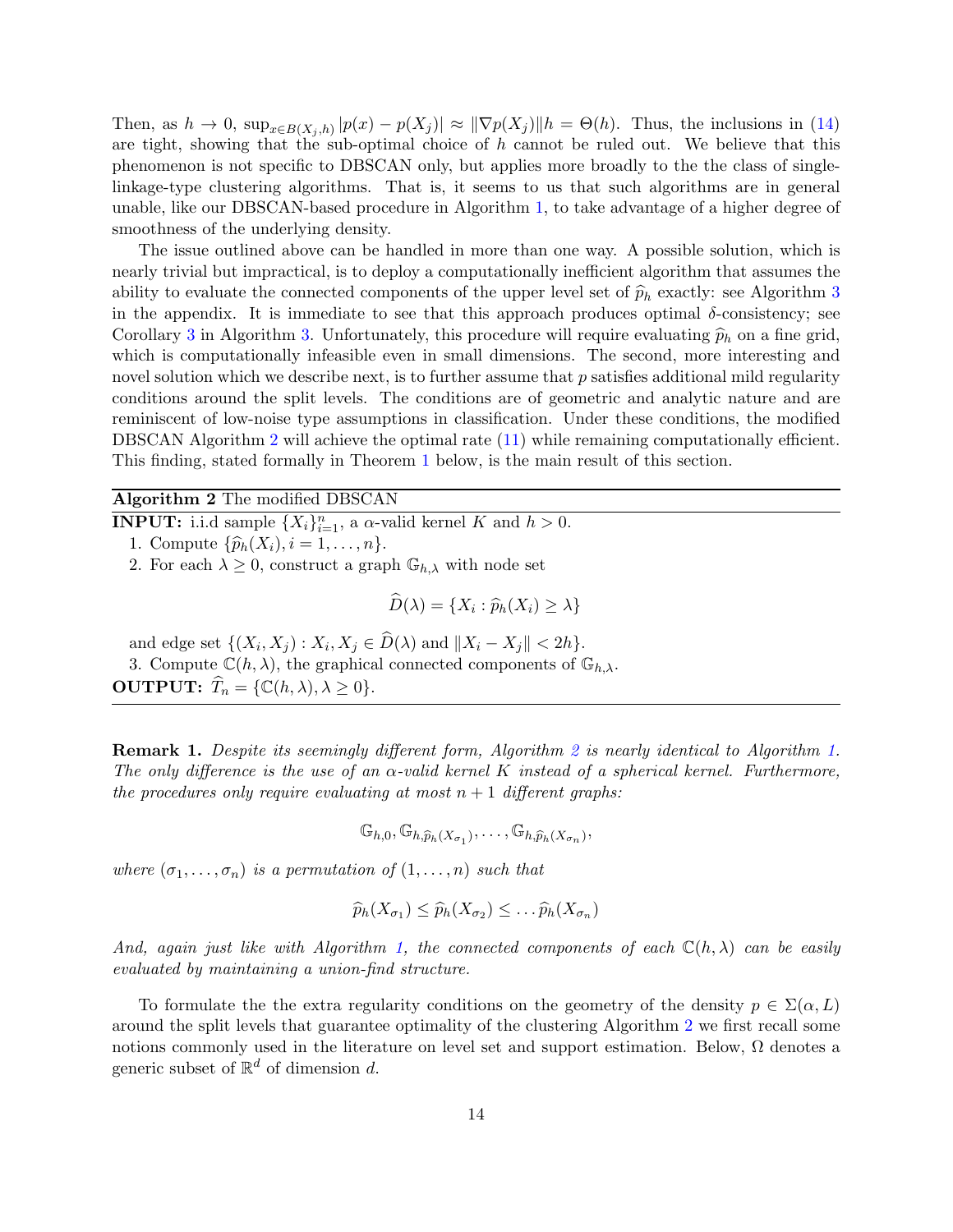**C1.** (The Inner Cone Condition) The subset  $\Omega$  satisfies the inner cone conditions if ihere exist constants  $r_I, c_I > 0$  such that, for any  $0 \le r \le r_I$  and  $x \in \Omega$ ,

$$
\mathcal{L}(B(x,r)\cap\Omega)\geq c_I V_d r^d,
$$

where  $\mathcal L$  denotes the Lebesgue measure of  $\mathbb R^d$ .

**C2.** (The Covering Condition) The subset  $\Omega$  satisfies the covering condition if there exists a constant  $C_I$  such that, for any  $0 < r \leq r_I$ , there exists a collection of points  $\mathcal{N}_r \subset \Omega$  such that  $card(\mathcal{N}_r) \leq C_I r^{-d}$  and

$$
\bigcup_{y \in \mathcal{N}_r} B(y,r) \supset \Omega.
$$

Both assumptions C1, C2 are rather mild. If  $\Omega$  is a compact manifold of dimension  $b \leq d$  with piecewise Lipschitz boundary, both assumptions are automatically verified with the dimension d replaced by the intrinsic dimension b. [see, e.g. [Do Carmo,](#page-25-14) [1992\]](#page-25-14). The inner cone condition  $C1$  is used in [Korostelev and Tsybakov](#page-26-15) [\[1993\]](#page-26-15) and is well-known as the standard condition [\[Cuevas,](#page-24-6) [2009\]](#page-24-6) or, more recently, the  $(a, b)$  condition of [\[Chazal et al.,](#page-24-7) [2015\]](#page-24-7). It is essentially equivalent to the level set regularity condition [B] in [Singh et al.](#page-26-4) [\[2009\]](#page-26-4). The covering condition C2 holds automatically if  $\Omega$  is compact. See, e.g., [Rinaldo and Wasserman](#page-26-6) [\[2010\]](#page-26-6) and [Balakrishnan et al.](#page-24-3) [\[2012\]](#page-24-3).

Since  $p \in \Sigma(L, \alpha)$  with  $\alpha > 1$ , any level set  $\{p \geq \lambda\}$  is a union of connected d dimensional manifolds with  $C^1$  boundary. Therefore it is natural to require both  $C1$  and  $C2$  to hold simultaneously for all the upper level-sets of p right above the split levels. Specifically, we will assume the following.

**C.** There exists a  $\delta_0 > 0$  such that, for any split level  $\lambda^*$  of p and any  $0 < \delta \leq \delta_0$ , the set  ${x: p(x) \geq \lambda^* + \delta}$  satisfies conditions C1 and C2 with constants  $r_I, c_I$  and  $C_I$  only depending on  $p$ .

We also need the connected components of the upper level sets right above the split levels to satisfy a low-noise condition as follows.

 $\mathbf{S}(\alpha)$ . There exist positive constants  $\delta_S$  and  $c_S$  such that, for each split level  $\lambda^*$  of the density p, the following holds. Let  $\{\mathcal{C}_k\}_{k=1}^K$  be the connected components of  $\{x: p(x) > \lambda^*\}$ . Then,

$$
\min_{k \neq k'} d(\mathcal{C}_k \cap \{p \ge \lambda^* + \delta\}, \mathcal{C}_{k'} \cap \{p \ge \lambda^* + \delta\}) \ge c_S \delta^{1/\alpha}, \quad \forall \delta \in (0, \delta_S].
$$
\n(15)

Condition  $S(\alpha)$  constrains the behavior of the density only around the split levels. It is a fairly common assumption in the literature: it coincides with the *separation exponent* condition of [Steinwart](#page-26-13) [\[2015\]](#page-26-13) (see Definition 4.2 therein), which quantifies the separation of distinct connected components right above the split levels. Furthermore,  $S(\alpha)$  is implied by the local density regularity conditions of [Singh et al.](#page-26-4) [\[2009\]](#page-26-4), which in turn is used in [Jiang](#page-25-2) [\[2017a\]](#page-25-2) to define the β-regularity condition for cluster separation. [Steinwart](#page-26-13) [\[2015\]](#page-26-13) provides several specific examples of densities satisfying the  $S(\alpha)$  condition. In fact, we prove that conditions **C** and  $S(\alpha)$  are verified in a large non-parametric class of functions. This class consists of Morse density functions, which are widely used in the density based clustering and mode estimation and topological data analysis; see, e.g., Chacón et al. [\[2015\]](#page-24-8), [Arias-Castro et al.](#page-24-9) [\[2016\]](#page-24-9) and references therein. We recall that a function  $p$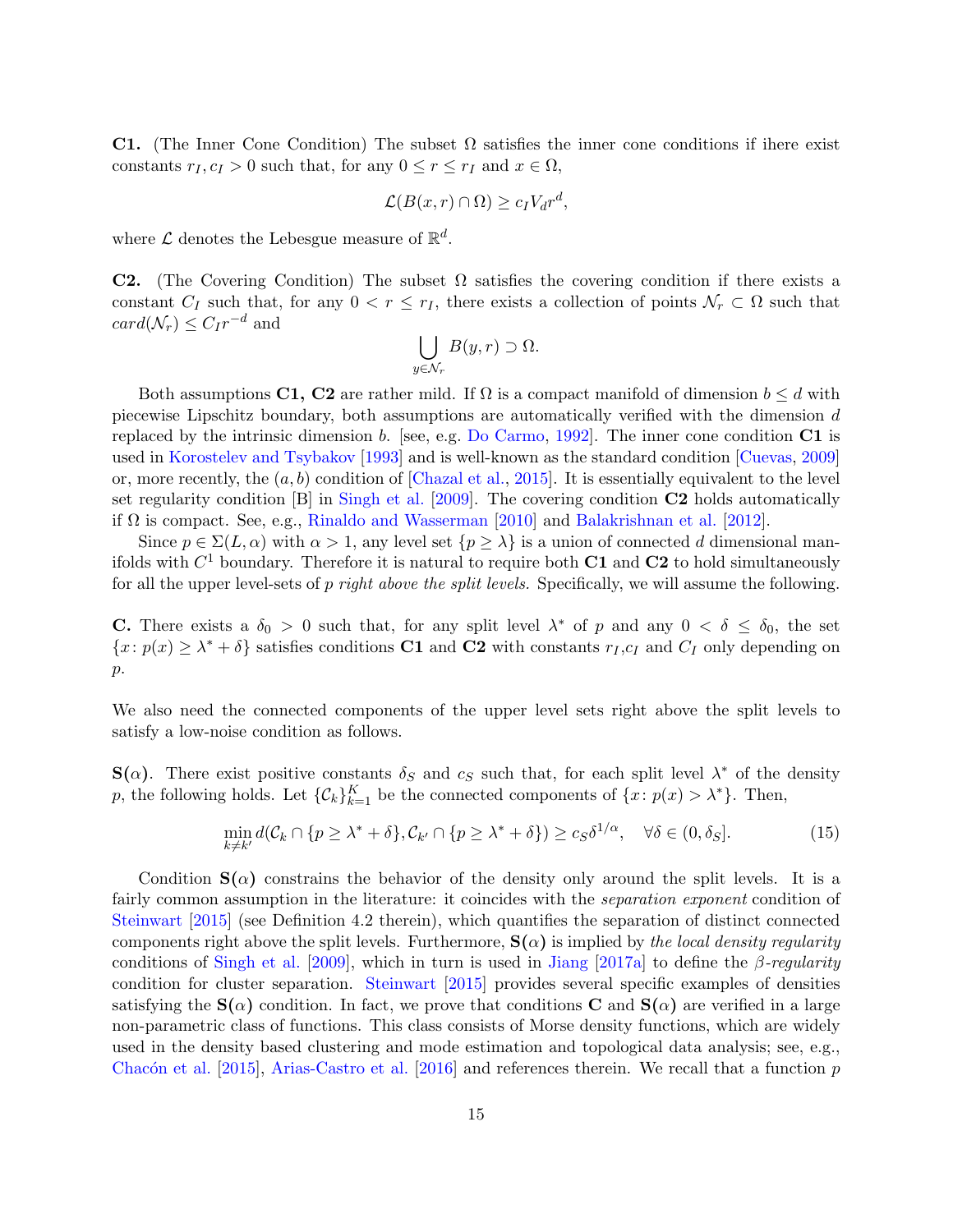is Morse if all its critical points have a non-degenerate Hessian. An equivalent and more intuitive condition is that p behaves like a quadratic function around its critical points.

## <span id="page-15-2"></span>**Proposition 2.** Suppose  $p : \mathbb{R}^d \to \mathbb{R}$  is a Morse function. Then p satisfies C and  $S(2)$ .

Another interesting class of density functions satisfying conditions  $C$  and  $S(\alpha)$  can be obtained as follows. Let  $\alpha \geq 2$  be any integer and  $f_1 : [0,1] \to \mathbb{R}$  be such that  $f_1(x) = (x-2)^{\alpha}$ . Then, there exists a polynomial  $f_2$  of degree  $\alpha$  such that the function on R defined point-wise as

$$
f(x) = \begin{cases} f_1(x), & x \in [1,2] \\ f_2(x), & x \in [0,1] \\ 0, \text{ otherwise,} \end{cases}
$$

has continuous derivatives up to order  $\alpha - 1$  and is such that  $f(0) = f'(0) = \ldots = f^{(\alpha-1)} = 0$ . When  $\alpha = 3$ , f is a natural spline. For any integer  $d \geq 1$ , let  $F : \mathbb{R}^d \to \mathbb{R}$  be such that  $F(x) = f(||x||_2)$ . Then  $F \in \Sigma(\alpha, L)$ . Denote  $x_0 = (2, 0, \ldots, 0)$ . Let  $G(x) = F(x - x_0) + F(x + x_0)$ . It is easy to see that for any  $0 < \delta \leq 1$ 

$$
\{G(x) \ge \delta\} = B(x_0, 2 - \delta^{1/\alpha}) \cup B(-x_0, 2 - \delta^{1/\alpha}).
$$

As a result, conditions **C** and  $S(\alpha)$  are trivially satisfied in this simple case.

Our main result of this section is to prove that that the conclusion of Corollary [2](#page-12-3) still holds for  $\alpha > 1$ , provided that the conditions **C** and **S**( $\alpha$ ) are met.

<span id="page-15-1"></span>**Theorem 1.** Let  $p \in \Sigma(\alpha > 1, L)$  be any density function with compact and connected support and finitely many split levels. Suppose that conditions **C** and  $S(\alpha)$  hold for p. If  $h \geq \left(\frac{\log(n)}{n}\right)$  $\binom{n}{n}$ <sup>1/(2 $\alpha+d$ )</sup>), then, with probability at least  $1 - \frac{1}{n} - O(h^{-d} \exp(-cn^{\alpha/(2\alpha+d)}))$ , the cluster tree returned by the modified DBSCAN Algorithm  $2$  is  $\delta$ -consistent with rate

$$
\delta_n \ge 2a_n + (4h/c_S)^{\alpha}
$$

where c is a constant that depends on p only,  $a_n = C_1 \sqrt{\frac{(\log n + \log(1/h))}{nh^d}} + C_2 h^{\alpha}$  is the right hand side of the inequality in  $(9)$  and  $c<sub>S</sub>$  is defined in C.

The choice of the parameter h in Theorem [1](#page-15-1) yields that Algorithm [2](#page-13-0) is  $\delta$  consistent with rate given by  $(11)$ .

#### <span id="page-15-0"></span>4.5 Lower bounds

Next, we show that the consistent rates of the DBSCAN algorithm derived in the previous sections are nearly minimax optimal, save for a  $log(n)$  term. We point out that the lower bound results by [Chaudhuri et al.](#page-24-0) [\[2014\]](#page-24-0) are not directly applicable to our problem, since they rely on discontinuous densities.

<span id="page-15-3"></span>**Theorem 2.** Suppose  $d \ge 1$  and  $\alpha > 0$ . There exists a finite family F of d-dimensional probability density functions belonging to the Hölder class  $\Sigma(L, \alpha)$  satisfying the conditions  $\mathbf{C}, \mathbf{S}(\alpha)$  and uniformly bounded from above by  $C_0$ , and a constant K, depending on L and  $\alpha$ , such that when

$$
n \ge \frac{4^d 8 \log(32)}{V_d} \quad \text{and} \quad \delta \le \min\left\{ \left( \frac{\mathcal{K}}{16^{\alpha} (7C_0)^{\alpha/d}} \right), ||p||_{\infty} / (2^{d/2+1}) \right\},\,
$$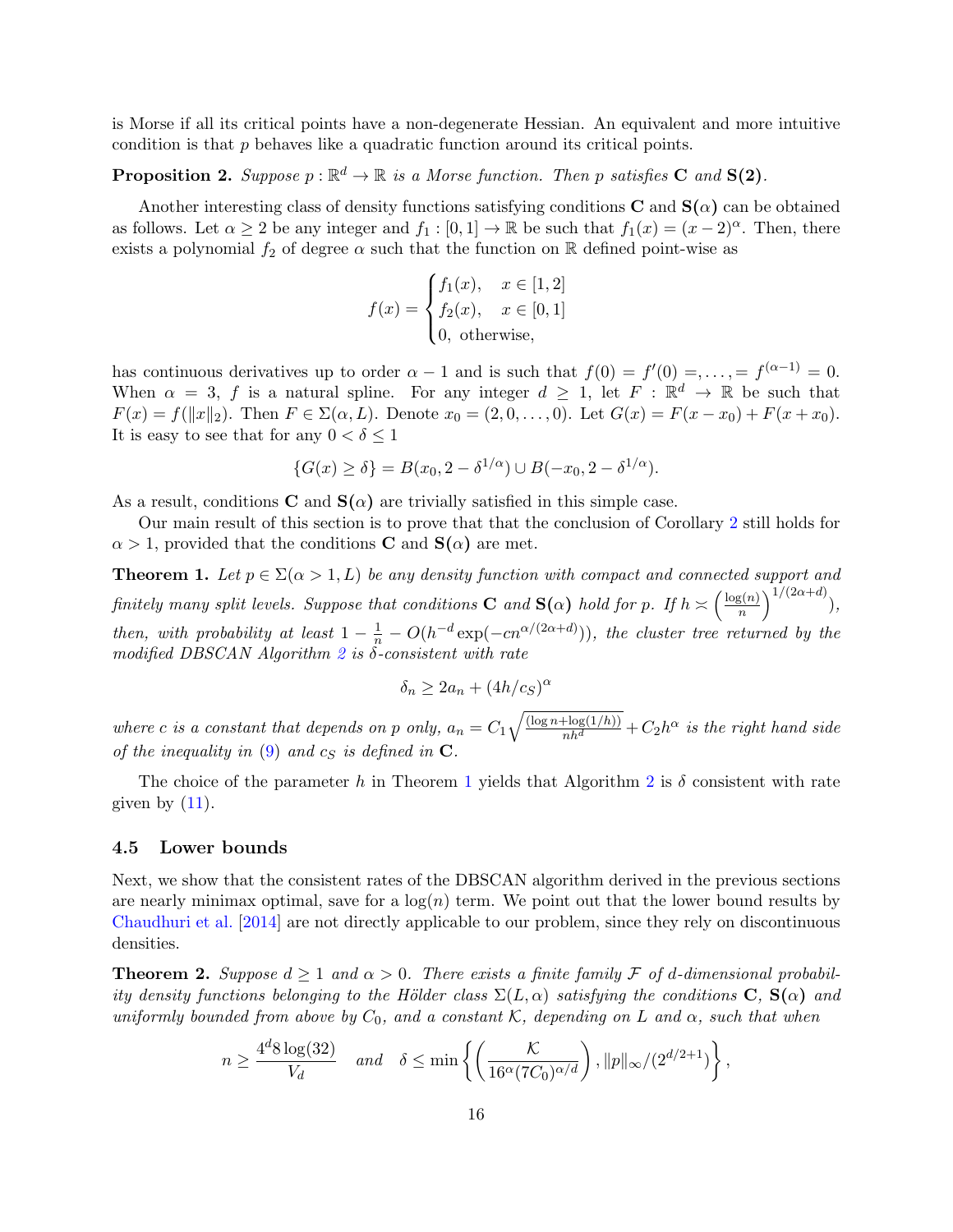where  $V_d$  denote the volume of a d dimensional ball, the following holds. If cluster tree estimator is  $(\delta_n, 1/4)$ -accurate when presented with an i.i.d. sample from a density function in F, then it must be the case that

<span id="page-16-1"></span>
$$
n \ge \frac{C_0 \mathcal{K}^{d/\alpha}}{C \delta_n^{2 + d/\alpha}},\tag{16}
$$

for some constant C only depends on d.

Therefore, with the constant  $C_0$  in the previous theorem and the dimension d fixed, the bounds obtained in Theorem [1](#page-15-1) and Corollary [2](#page-12-3) match the minimax bound in  $(16)$ , up to a  $log(n)$  factor. Thus, together they show that, up to log factors, the optimal rate for  $\delta$ -consistency of density functions in  $\Sigma(L, \alpha)$  is of order  $\left(\frac{\log(n)}{n}\right)$  $\binom{\log(n)}{n}$ <sup> $\alpha/(2\alpha+d)$ </sup>.

Interestingly, the minimax clustering rates we derived match the rates for estimation of a Hölder density p under  $L_{\infty}$  norm; see Section [4.1.](#page-7-2) While this result may not be entirely surprising in light of the findings of, e.g., [Eldridge et al.](#page-25-5) [\[2015\]](#page-25-5) and [Kim et al.](#page-25-6) [\[2016\]](#page-25-6), such a a connection has never been formally established, to the best of our knowledge. In particular, our results seem to settle, at least for the class of Hölder-continuous densities and with respect to the criterion of  $\delta$ -consistency, a long-standing open problem of how density-based clustering compares to density estimation: both problems exhibit the same degree of statistical difficulty.

### <span id="page-16-0"></span>4.6 Consistent Estimate of The Split Levels

In this section, we present a simple pruning strategy, leading to consistent estimators of the split levels of the the density. While pruning strategies and consistent estimation of split levels have been considered by several authors, such as [Sriperumbudur and Steinwart](#page-26-0) [\[2012\]](#page-26-0), [Steinwart](#page-26-13) [\[2015\]](#page-26-13), [Chaudhuri et al.](#page-24-0) [\[2014\]](#page-24-0) and [Jiang](#page-25-2) [\[2017a\]](#page-25-2), the existing results do not yield error bounds that depend on the degree of smoothness  $\alpha$  for density  $p \in \Sigma(L, \alpha)$  with  $\alpha > 1$ .

The following definition provides a way to identify significant split levels in the cluster tree estimator returned by Algorithm [2.](#page-13-0)

**Definition 6.** Let  $\Delta > 0$ . The random variable  $\widehat{\lambda^*} \in (0, \infty)$  is said to be a  $\Delta$ -significant split level of the cluster tree estimator if there exist two data points  $X_i, X_j \in D(\lambda^* + \Delta)$  such that

<span id="page-16-3"></span>
$$
\widehat{\lambda^*} = \sup \{ \lambda > 0 : X_i \text{ and } X_j \text{ are in the same connected component of } \mathbb{C}(h, \lambda) . \}
$$
 (17)

Below, we show that there is a one to one correspondence between  $\Delta$ -significant split levels of the modified DBSCAN cluster tree estimator from Algorithm [2](#page-13-0) and the split levels of the population density under a slightly stronger covering condition than condition C given above. Specifically, we assume the following.

C'. There exists a constant  $\delta_0 > 0$  such that, for any split level  $\lambda^*$  of p and any  $\delta \in \mathbb{R}$  with  $|\delta| \leq \delta_0$ ,  $\{p \geq \lambda^* + \delta\}$  satisfies conditions C1 and C2 with constants  $r_I, c_I$  and  $C_I$  only depending on p.

<span id="page-16-2"></span>The only difference between  $C$  and  $C'$  is that while condition  $C$  assumes some regularity of p only above split levels, C' requires the same type of regularity around split levels.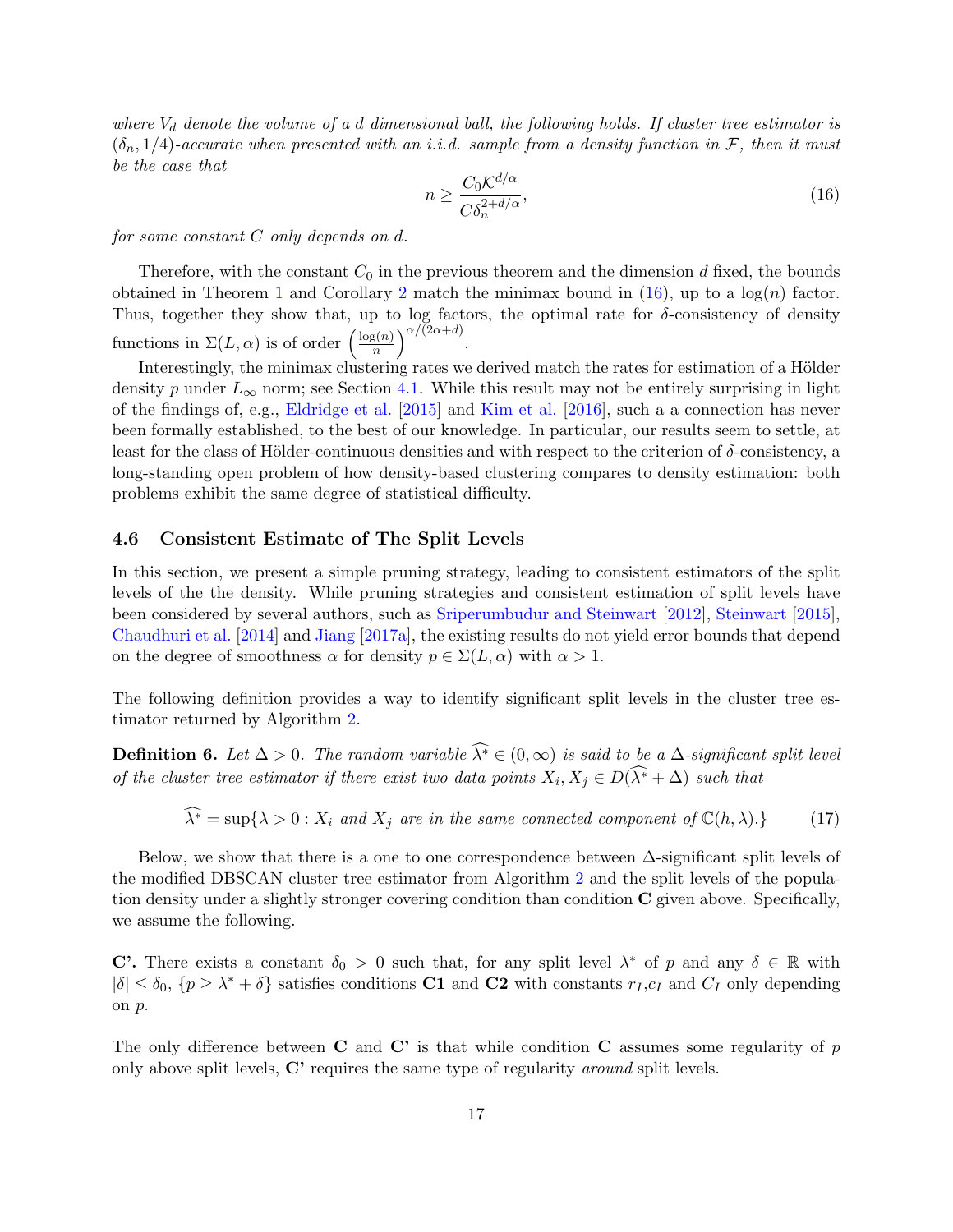**Proposition 3.** Suppose condition C' and  $S(\alpha)$  hold. Let  $\Delta = 2a_n + (4h/c_S)^{\alpha}$  where  $a_n$  is defined in [\(9\)](#page-8-5) and  $h = C_1 n^{-1/(2\alpha+d)}$ . Suppose p has finitely many split levels. Then, with probability at least  $1-1/n-O(h^{-d}\exp(-cn^{\alpha/(2\alpha+d)}))$ , the following additional results hold:

1. Let  $\lambda^*$  be a split level of the density p. Suppose C and C' are two open sets splitting at  $\lambda^*$  (see Definition [5\)](#page-11-1) and that

<span id="page-17-2"></span>
$$
\min\{P(\mathcal{C}\cap\{p\ge\lambda^*+2\Delta\}), P(\mathcal{C}'\cap\{p\ge\lambda^*+2\Delta\})\}>0. \tag{18}
$$

Then, there exists a  $\Delta$ -significant split level  $\widehat{\lambda^*}$  of the cluster tree estimator returned by the modified DBSCAN such that

$$
|\lambda^* - \widehat{\lambda^*}| \le \Delta. \tag{19}
$$

2. Conversely, suppose that  $\widehat{\lambda^*}$  is a  $\Delta$ -significant split level of the cluster tree estimator. Then there exists a split level  $\lambda^*$  of p such that

$$
|\lambda^* - \widehat{\lambda^*}| \le \Delta. \tag{20}
$$

Proposition [3](#page-16-2) says that, with high probability, every  $\Delta$ -split level corresponds to a density split level and that conversely, any split level of the density p can be found if we have enough data. To prune the cluster tree returned by the modified DBSCAN algorithm, it suffices to remove all the split levels that are not  $\Delta$  significant.

## <span id="page-17-0"></span>5 Densities with Gaps

We now consider the particular scenario where the density  $p$  exhibiting a jump discontinuity in such a way that, for all levels  $\lambda$  in a given interval of length  $\epsilon$ , the upper level sets  $\{x: p(x) \geq \lambda\}$  do not change. The value of  $\epsilon$  is referred to as the *gap size*. We provide a formal definition next, which we formulate within the general measure-theoretic language of [Steinwart](#page-26-13) [\[2015\]](#page-26-13) since the underlying densities are not continuous. We recall that  $\mathcal L$  denotes the Lebesgue measure on  $\mathbb R^d$ .

**Definition 7** (Distribution with a gap). Let P a probability measure on  $\mathbb{R}^d$ , absolutely continuous with respect to the Lebesgue measure. For any  $\lambda^* > 0$ , let  $S_{\lambda^*}$  be the support of the sub-probability measure

$$
A \mapsto P(A \cap \{x : p'(x) \ge \lambda^*\}), \quad A \text{ Lebesgue measurable},
$$

where p' is any density of P. Then, P is said to have a gap at  $\lambda_*$  of size  $\epsilon$ , where  $0 < \epsilon < \lambda^*$ , if  $P(S_{\lambda^*}) > 0$  with  $\mathcal{L}(\partial S_{\lambda^*}) = 0$  and

$$
S_{\lambda_* - \eta} \backslash S_{\lambda_*} = \emptyset, \quad \forall \eta \in (0, \epsilon). \tag{21}
$$

We impose the condition that  $\mathcal{L}(\partial S_{\lambda^*}) = 0$  in order to avoid pathological cases.

The above definition is independent of the choice of the density of  $P$ . At the same time, it also implies that  $P$  admits a Lebesgue density  $p$  such that

<span id="page-17-1"></span>
$$
S_{\lambda^*} = \text{cl}(\{x \colon p(x) \ge \lambda^*\}) \quad \text{and} \quad \text{cl}(S_{\lambda^*}^c) = \text{cl}(\{x \colon p(x) \le \lambda^* - \epsilon\}).\tag{22}
$$

Here, given any set A,  $\text{cl}(A)$  denotes the closure of A. Indeed, it is not hard to see that, if  $p'$  is any Lebesgue density of  $P$ , then the function

$$
p(x) = \begin{cases} \max\{p'(x), \lambda^*\} & x \in S_{\lambda^*} \\ \min\{p'(x), \lambda^* - \epsilon\} & x \in S_{\lambda^*}^c \end{cases}
$$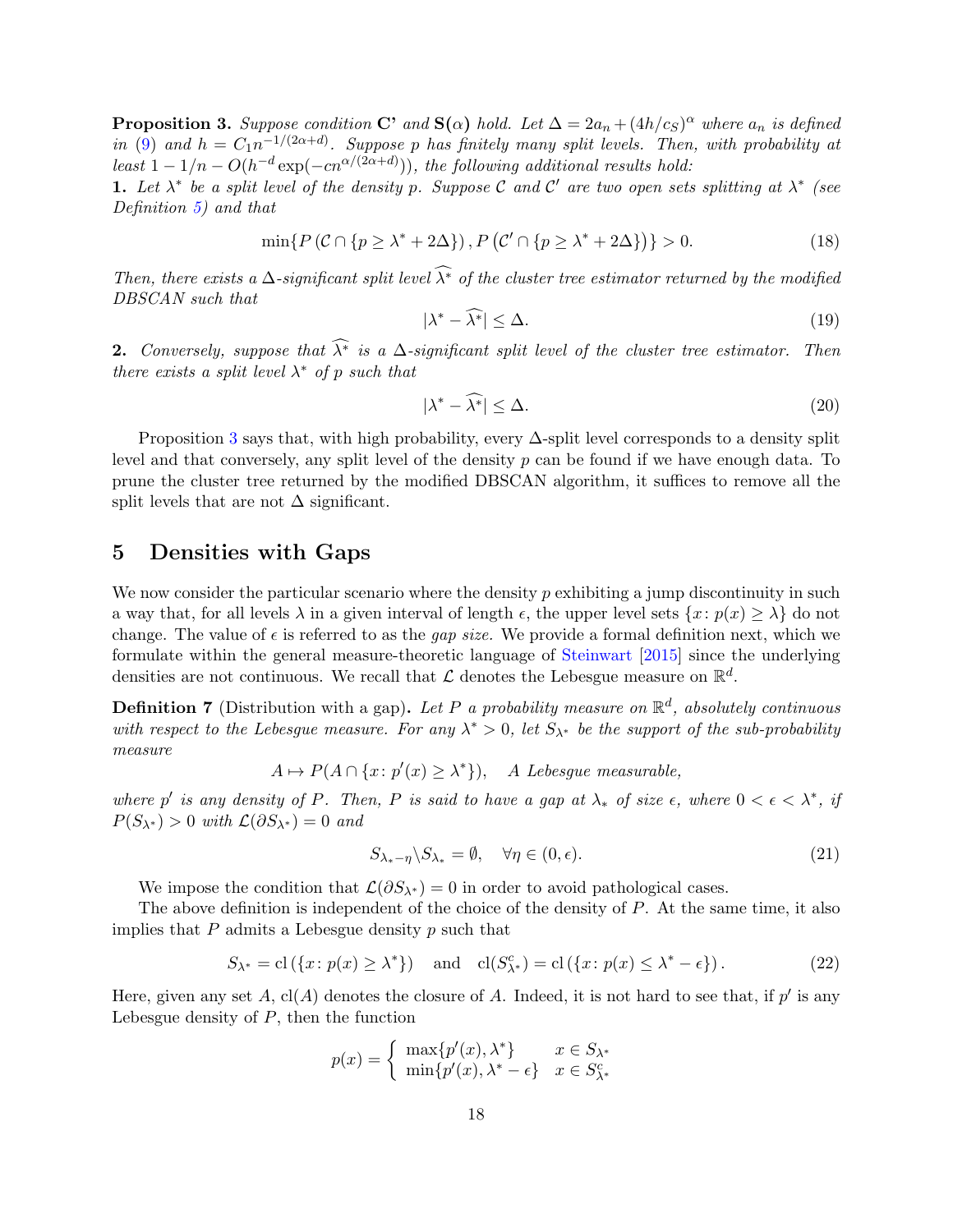is also a density of  $P$ , and satisfies [\(22\)](#page-17-1). Thus, with a slight abuse of notation, we may also speak of "the" density  $p$  even in this case, with the understanding that we are referring to any density of P for which [\(22\)](#page-17-1) holds. See Figure [2](#page-18-0) for an illustration.



Figure 2: The left plot depicts a one dimensional density with gap of size  $\epsilon$  at level  $\lambda$ . It is clear that  $\{\lambda < p \leq \lambda + \epsilon\}$  is an empty set. The right plot depicts 500 i.i.d sampling from a two dimensional density with a gap. It is clear that the density is low in the background and high in the disk centered at  $(-1,-1)$  and in the square centered at  $(1,1)$ . Finding the samples points with low density values can be thought of as outliers detection in this case.

Though fairly restrictive, the scenario of a distribution with a gap is quite interesting for the purpose of both clustering and level set estimation. Indeed, this situation encompasses the ideal clustering scenario, depicted as examples in Figures 1 and 5 in the original DBSCAN paper [Ester](#page-25-0) [et al.](#page-25-0) [\[1996\]](#page-25-0), of a piece-wise constant density that is low everywhere on its support with the exception of a few connected, full-dimensional regions, or clusters, where it is higher by a certain amount (in our case the gap  $\epsilon$ ). The size of the gap parameter  $\epsilon$  and the minimal distance among clusters both affect the difficulty of the clustering task, which becomes harder as the parameters get smaller.

To formally capture the dependence on the distance between clusters we set

<span id="page-18-0"></span>
$$
S_{\lambda^*} = \bigcup_{i=1}^I \mathcal{C}_i,
$$

where  $(C_1, \ldots, C_l)$  are disjoint, connected, (necessarily) closed sets of positive P measure and let

$$
\sigma = \min_{i \neq j} \text{dist}(\mathcal{C}_i, \mathcal{C}_j) > 0 \tag{23}
$$

be the minimal distance between them. The separation parameter  $\sigma$  captures an aspect of the intrinsic difficulty of the clustering task that is complementary to the one quantified by gap parameter  $\epsilon$ : clusters that are at a small distance  $\sigma$  from each other are hard to separate, for any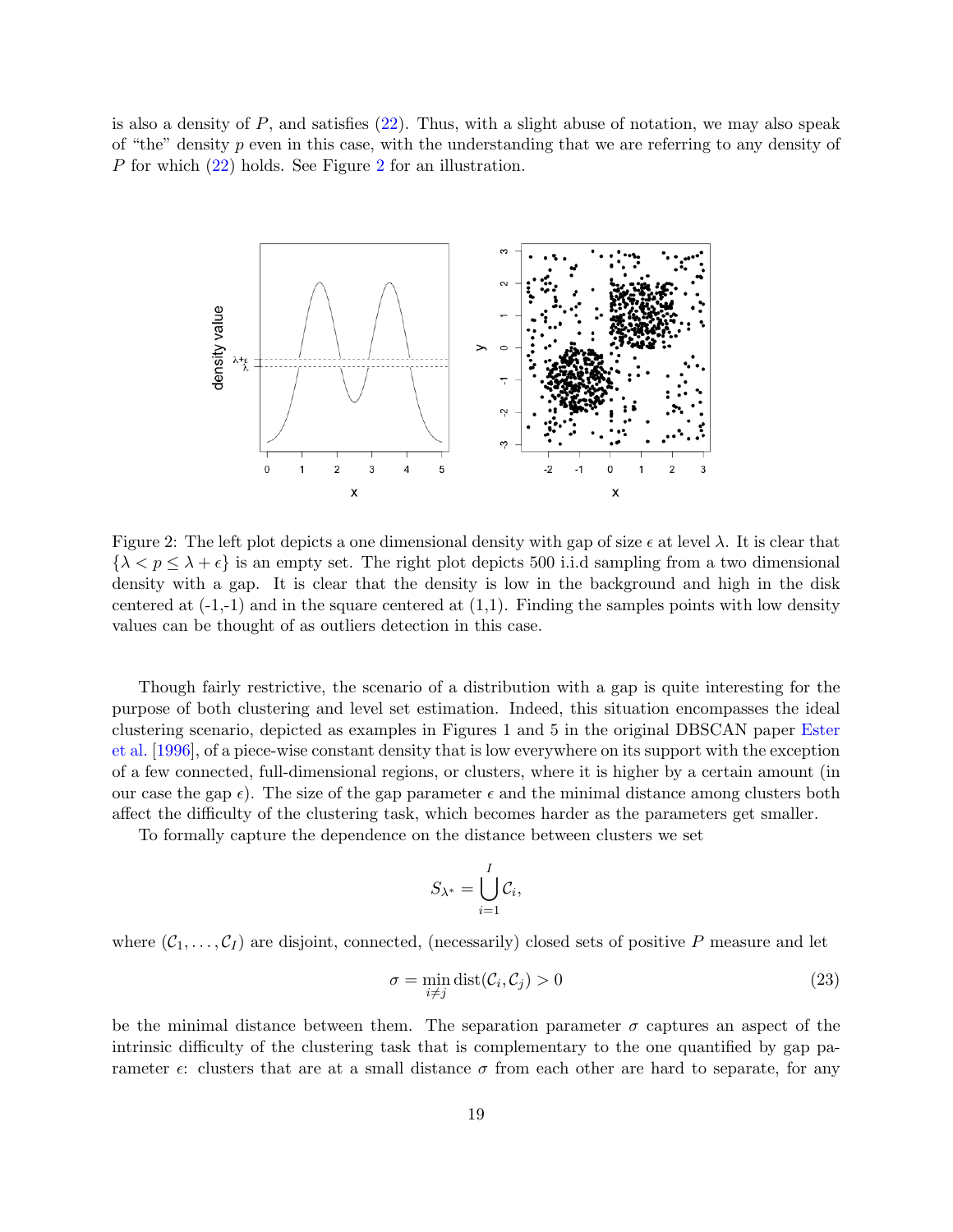given value of  $\epsilon$ . In our analysis, we let both the gap parameter  $\epsilon$  and the separation parameter  $\sigma$ vary with n (though we do not make this dependence in out notation for ease of readability), thus allowing for harder clustering problems as a function of the sample size.

In the next simple result, we show that a flat version of the vanilla DBSCAN algorithm given in Algorithm [1,](#page-5-1) with suitable choices for the input parameters, can optimally estimate the clusters at  $\lambda^*$  at a rate that depend explicitly on both  $\epsilon$  and  $\sigma$ .

<span id="page-19-0"></span>**Proposition 4.** Let  $\{X_1, \ldots, X_n\}$  be an i.i.d. sample from a probability distribution P that has a gap of size  $\epsilon$  at level  $\lambda^*$ . Set  $a_n = C_1 \sqrt{\frac{\log(n) + \log(1/h)}{nh^d}}$  as in [\(7\)](#page-7-3) and suppose the input parameters h and k of the DBSCAN algorithm are such that

<span id="page-19-1"></span>
$$
\sigma/4 \ge h \ge C \left(\frac{\log(n)}{n\epsilon^2}\right)^{1/d} \quad \text{and} \quad k = \lceil nh^d V_d \lambda \rceil, \tag{24}
$$

for any  $C > 0$  such that  $2a_n < \epsilon$  and any  $\lambda$  in  $(\lambda^* - \epsilon + a_n, \lambda^* - a_n]$ . Then with probability at least  $1 - 1/n$ :

- i. simultaneously over all connected sets A such that  $A_{2h} \subset \mathcal{C}_i$ , for some i, all the sample points in A, if any, belong to the same connected component of  $\mathbb{G}_{k,h}$ ;
- ii. simultaneously over all connected sets A and A' such that  $A_{2h} \subset C_i$  and  $A'_{2h} \subset C_j$ , for some  $i \neq j$ , the sample points in A and A', if any, belong to distinct connected components of  $\mathbb{G}_{k,h}$ .

The definition of  $A_{2h}$  and  $A_{-2h}$  can be found in [\(1\)](#page-3-1). Notice that the above results hold true for all n large enough such that  $a_n < \epsilon/2$ . Proposition [4](#page-19-0) implies the DBSCAN algorithm will yield clustering consistency, in the sense of [Chaudhuri et al.](#page-24-0) [\[2014\]](#page-24-0), provided that its input parameters fulfill [\(24\)](#page-19-1) holds. In particular, this result requires that the sample size relates to the gap parameter  $\epsilon$  and the separation parameter  $\sigma$  according to the inequality

$$
n \ge C \frac{1}{\epsilon^2 \sigma^d},
$$

for some constant  $C$ , depending on  $d$ . In fact, such scaling is nearly minimax optimal: no other clustering algorithms can guarantee cluster consistency under the same assumptions and with a better sample complexity as a function of both  $\epsilon$  and  $\sigma$ . This results follows from the lower bound guarantee given in Theorem VI.1 of [Chaudhuri et al.](#page-24-0) [\[2014\]](#page-24-0), where we take notice that the parameters  $\sigma$  and  $\epsilon$  have different, though related, meaning; see Appendix [C.4.](#page-45-0) In fact, the results in Proposition [4](#page-19-0) can be further extended to hold over more general settings of arbitrary densities; see Appendix [D.](#page-46-0)

We conclude by noting that the gap size  $\epsilon$  and the separation parameters  $\sigma$  quantify two very separate notions of intrinsic difficulty of clustering that are unrelated to each other, and the clustering problem becomes impossible whenever either one of them becomes so small to violate the lower bound [\(53\)](#page-46-1), regardless of the other. In particular, it is easy to give examples in which the clustering task is impossible to solve because  $\epsilon$  is too small even if  $\sigma$  is large, and the other way around. As a result, the overall hardness of the clustering problem around the gap is a combination of these two parameters. This is in contrast with the settings considered earlier, where, due to the smoothness of the underlying density, only one parameter is sufficient to capture separation among clusters.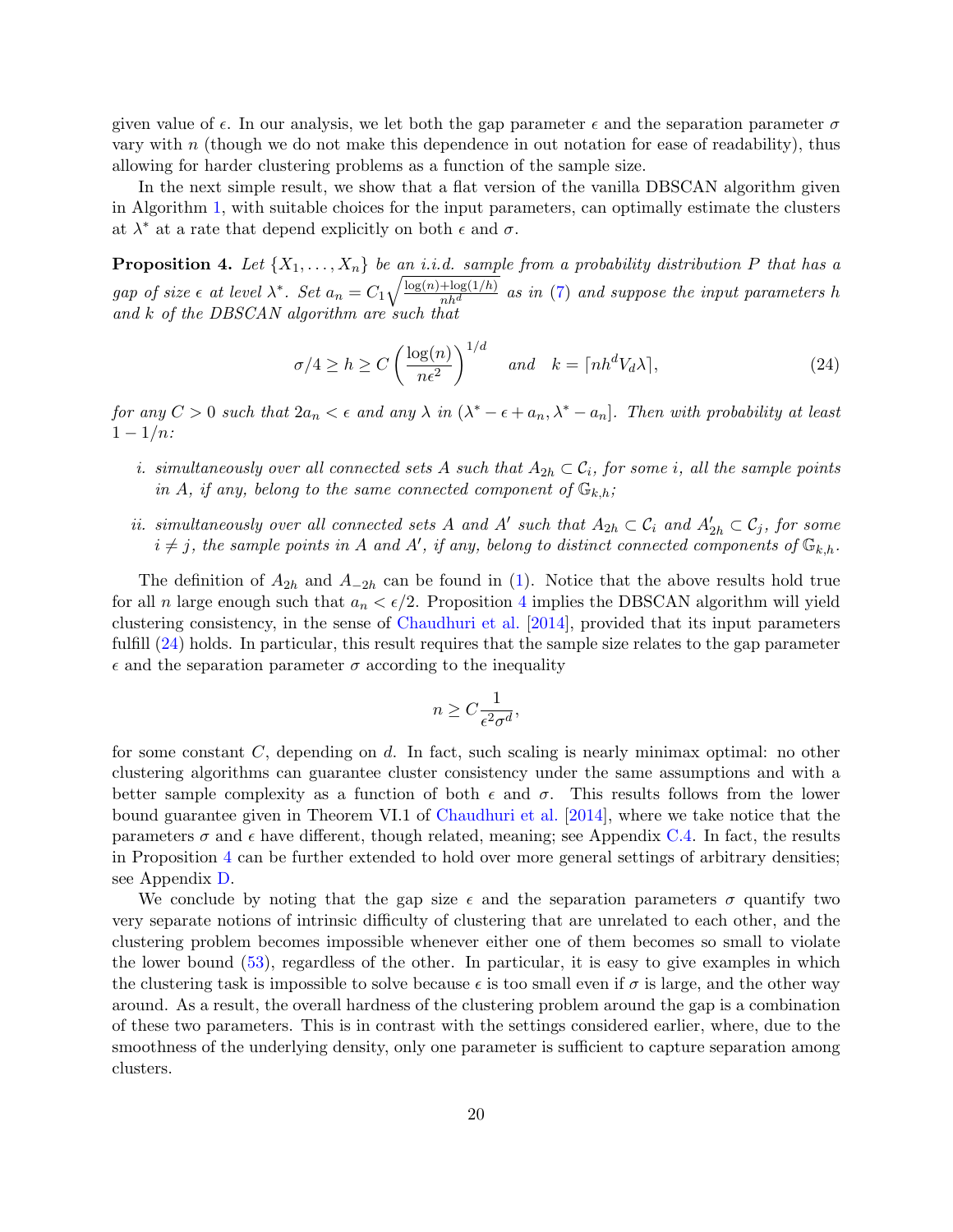## 5.1 The Devroye-Wise estimator of the Level Sets

The assumption of a density with gap allows us to carry out a further analysis of the DBSCAN algorithm, showing that it is also minimax optimal for estimating the level set itself  $S_{\lambda^*}$ . For this purpose, the DBSCAN algorithm reduces to the renown Devroye-Wise estimator: see [Devroye and](#page-25-9) [Wise](#page-25-9) [\[1980\]](#page-25-9). Below we provide a novel, sharper analysis of this estimator, where we allow the size of the gap  $\epsilon$  to decrease with n, and demonstrate that its rate-optimal (again, we will not explicitly express this dependence in our notation for simplicity). To the best of our knowledge, such scaling has not been previously established.

Recall that the DBSCAN algorithm with inputs k and h outputs a set of nodes  $\mathbb{G}_{h,k}$ . One then may construct the estimator

$$
\widehat{S}_h = \bigcup_{X_j \in \mathbb{G}_{h,k}} B(X_j, h) \tag{25}
$$

comprised of a union of balls around such points, and use it as an estimator of the corresponding high density region  $S = S_{\lambda^*} = \bigcup_{i=1}^I C_i$  consisting of all the clusters.

We measure the performance of any estimator  $\widehat{S}$  with the Lebesgue measure of its symmetric difference with S:

$$
\mathcal{L}\left(S\Delta\widehat{S}\right) = \mathcal{L}\left(S\cap\widehat{S}^c\right) + \mathcal{L}\left(S^c\cap\widehat{S}\right).
$$

We will in addition impose the following condition:

**R.** (Level set regularity). There exists constants  $h_0 > 0$  and  $C_0 > 0$  such that, for all  $h \in (0, h_0)$ ,

$$
\mathcal{L}(S_h \setminus S_{-h}) \leq C_0 h,
$$

where  $S_h$  and  $S_{-h}$  are defined in [\(1\)](#page-3-1).

Condition **R** is very mild. Indeed, if  $\partial S$  is  $C^2$ , then the set  $N_h := S_h \backslash S_{-h}$  is the tubular neighborhood [see, e.g. [Hirsch,](#page-25-13) [2012\]](#page-25-13) of  $\partial S$  in  $\mathbb{R}^d$ . In particular, every compact domain in  $\mathbb{R}^d$  with C<sup>2</sup> boundary satisfies condition **R**. In this case  $C_0 \preceq V_{d-1}|\partial S|$ , where  $|\partial S|$  denotes the surface volume of  $S$ . We also note that  $R$  is equivalent to the "smooth boundary" condition in [Steinwart](#page-26-13) [\[2015\]](#page-26-13).

<span id="page-20-0"></span>**Proposition 5.** Let  $\{X_1, \ldots, X_n\}$  be an i.i.d. sample from a probability distribution P that has a gap of size  $\epsilon$  at level  $\lambda^*$ . Let  $a_n = C\sqrt{\frac{\log(n) + \log(1/h)}{nh^d}}$  be defined as in [\(7\)](#page-7-3). Suppose the input parameters  $(h, k)$  of the DBSCAN algorithm satisfy

<span id="page-20-1"></span>
$$
h_0 \ge h \ge C \left(\frac{\log(n)}{n\epsilon^2}\right)^{1/d} \quad \text{and} \quad k = \lceil nh^d, V_d \lambda \rceil \tag{26}
$$

for any  $C > 0$  such that  $2a_n < \epsilon$  and any  $\lambda$  in  $(\lambda^* - \epsilon + a_n, \lambda^* - a_n]$ . Then with probability at least  $1 - 1/n$ ,

$$
\mathcal{L}(S \triangle S_h) \leq 2C_0 h,
$$

where  $C_0$  is defined in **R** and

$$
\widehat{S}_h = \bigcup_{X_j \in \mathbb{G}_{h,k}} B(X_j, h) \tag{27}
$$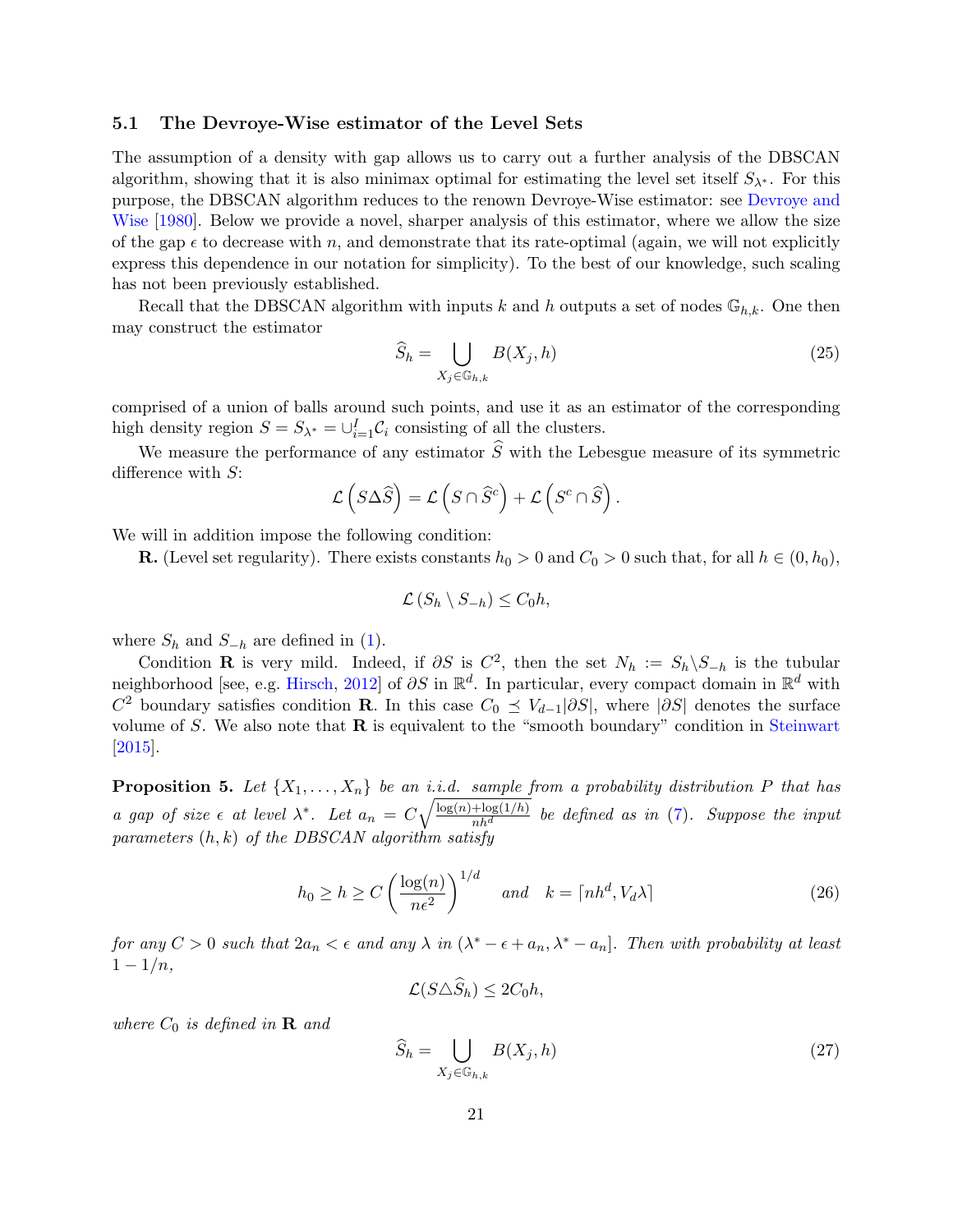Similarly to Proposition [4,](#page-19-0) the above results hold true for all n large enough such that  $a_n < \epsilon/2$ . If  $P(X \in S) = 1$ , the level set estimator  $S_h$  is also a support estimator and  $\epsilon = \inf_{x \in S} p(x)$ . In this case, Proposition [5](#page-20-0) says that if the lower bound on the density vanishes no faster than  $O(n^{-1/2})$ , then support estimation is still possible.

Below we show that the error bound given in Proposition [5](#page-20-0) is minimax optimal up to log factors. Consider  $\mathcal{P}^n(h_0, \epsilon)$ , the class of probability distribution of *n* i.i.d. random vectors in  $\mathbb{R}^d$  whose common density exhibit a gap of size  $\epsilon$  such that condition [\(22\)](#page-17-1) holds, and satisfying condition **R** with parameter  $h_0 > 0$ . Then Proposition [5](#page-20-0) shows that, for all *n* large enough,

$$
\sup_{P \in \mathcal{P}^n(h_0,\epsilon)} \mathbb{E}_P \left( S \triangle \widehat{S}_h \right) = O \left( \left( \frac{\log(n)}{n\epsilon^2} \right)^{1/d} \right),\,
$$

provided that h is of the order  $\left(\frac{\log(n)}{n\epsilon^2}\right)$  $\left(\frac{\log(n)}{n\epsilon^2}\right)^{1/d}$ . Our next result provides a nearly-matching lower bound.

<span id="page-21-1"></span>**Proposition 6.** There exist constants h<sub>0</sub> and c, depending only on d such that for any  $\epsilon \leq 1/4$ , for all n large enough here exist probability distributions  $\{P_1,\ldots,P_M\}$  in  $\mathcal{P}^n(h_0,\epsilon)$  such that

$$
\inf_{\widehat{S}} \sup_{i=1,\dots,M} \mathbb{E}_{P_i} \left( \mathcal{L}(\widehat{S} \triangle S) \right) \ge c \min \left\{ \left( \frac{1}{n\epsilon^2} \right)^{1/d}, 1 \right\},\
$$

where the infimum is with respect to all estimators of S.

Thus, if  $\frac{\log(n)}{n\epsilon^2} \to 0$  as  $n \to \infty$  (so that condition [\(26\)](#page-20-1) is eventually satisfied), then the bounds given in Proposition [5](#page-20-0) and Proposition [6](#page-21-1) match, up to a  $log(n)$  factor. That is, with suitable choice of input, DBSCAN can optimally estimate the level set  $S$  at the gap.

The performance of the Devroye-Wise estimator is a well-established topic in the literature: see, e.g., Theorem 4 and 5 in Cuevas and Rodríguez-Casal  $[2004]$ . Our contribution in this regard is two fold: we allow for an explicit dependence on the gap size parameter  $\epsilon$  and deliver minimax lower bounds. Our rate of convergence confirms the intuition that a smaller gap size leads to a harder estimation problem.

## <span id="page-21-0"></span>6 Discussion

In this article we propose a new notion of consistency for estimating the clustering structure under various conditions. Our analysis shows that the DBSCAN algorithm is minimax optimal. Interestingly, the rates match, up to log terms, minimax rates for density estimation in the supreme norm for Höloder smooth densities. In particular, our results provide a complete, rigorous justification to the plausible belief, commonly held in density-based clustering, that clustering is as difficult as density estimation. In the rest of the discussion section, we will compare our notion of separation with other existing ones in the literature. For the sake of exposition, we will follow the convention used in much of the literature on density-based clustering of assuming that the cluster tree of the data generating distribution in fact corresponds to the hierarchy of the upper level sets of a canonical density p. As explained in [Steinwart](#page-26-13) [\[2015\]](#page-26-13), this definition is in general not well-posed, since different densities will yield different trees.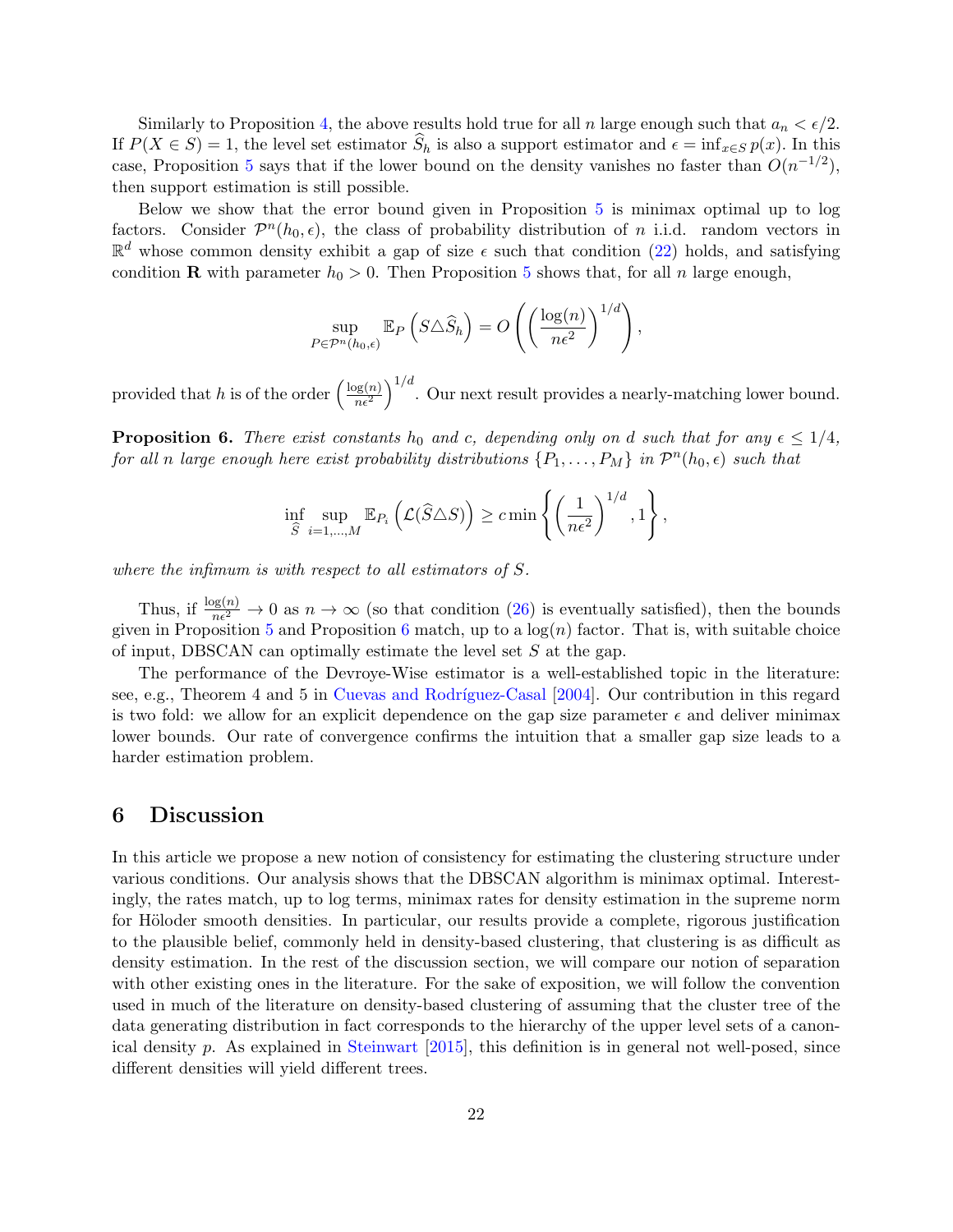## 6.1 Hartigan consistency in [Hartigan](#page-25-3) [\[1981\]](#page-25-3)

We follow [Chaudhuri and Dasgupta](#page-24-10) [\[2010\]](#page-24-10) and [Eldridge et al.](#page-25-5) [\[2015\]](#page-25-5) in defining Hartigan consistency in terms of the density cluster tree.

**Definition 8** (Hartigan consistency). Let  $T_n$  be a cluster tree estimator constructed from i.i.d. data  ${X_i}_{i=1}^n$  from a disribution P with Lebesgue density p. For any pair of subsets A and A', let denote  $A_n$  and  $A'_n$  be the smallest clusters of  $\widehat{T}_n$  containing  $A \cap \{X_i\}_{i=1}^n$  and  $A' \cap \{X_i\}_{i=1}^n$ , respectively. The cluster tree estimator  $\widehat{T}_n$  is Hartigan consistent if, for any pair of sets A and A' belonging to distinct connected components of  $\{x : p(x) \ge \lambda\}$  for some  $\lambda$ ,  $P(A_n \cap A'_n = \emptyset) \to 1$  as  $n \to \infty$ .

It is immediate from Definition [3](#page-8-4) that a δ-consistent cluster tree is also Hartigan consistent. While Hartigan consistency is a simple form of *point-wise* cluster tree consistency, which holds for each fixed pairs of disjoint clusters,  $\delta$ -consistency is a stronger guarantee, as it yields uniform consistency over all  $\delta$ -separated clusters and, furthermore, gives consistency rates depending on the value of the separation parameter  $\delta$ .

### 6.2 Comparison with the Merge distortion metric

The notion of  $\delta$ -separation is closely related to the notion of *merge distance* introduced by [Eldridge](#page-25-5) [et al.](#page-25-5) [\[2015\]](#page-25-5), which we present next.

<span id="page-22-0"></span>**Definition 9.** Let p and q be Lebesgue densities in  $\mathbb{R}^d$  and let  $T_p$  and  $T_q$  be the corresponding cluster density trees. The merge distortion distance between  $T_p$  and  $T_q$  is defined as

$$
d_M(T_p, T_q) = \sup_{x, y \in \mathbb{R}^d} |m_p(x, y) - m_q(x, y)|,
$$

where, for a Lebesgue density p,

$$
m_p(x, y) = \sup\{\lambda > 0 \in \mathbb{R} : \text{there exists } C \in T_p(\lambda) \text{ such that } \{x, y\} \subset C\}.
$$

The original definition of merge distortion metric is, in fact, more general but, when specialized to our settings, reduces to the one given above.

The merge distortion distance is closely related to the  $L_{\infty}$  distance between densities. In fact, by Theorem 17 in [Eldridge et al.](#page-25-5) [\[2015\]](#page-25-5),  $d_M(T_p, T_q) \leq ||p - q||_{\infty}$ , so that, if  $\{p_n\}_n$  is a sequence of Lebesgue densities, then  $||p_n - p|| \to 0$  implies that  $d_M(T_{p_n}, T_p) \to 0$ . In fact, Lemma 1 in Appendix F of [Kim et al.](#page-25-6) [\[2016\]](#page-25-6) shows that, if p and q are continuous, then  $d_M(T_p, T_q) = ||p-q||_{\infty}$ . As a result, for the class of continuous (and, in particular, Hölder smooth) densities, cluster consistency in the merge distortion distance is equivalent to cluster consistency based on the  $\delta$ -separation criterion, which in turn is equivalent to estimation consistency of the underlying density in the  $L_{\infty}$  norm.

The above statement immediately applies to the näive cluster tree estimator  $T_{\hat{p}_{h_n}}$  built using<br>built using land of any density activities  $\hat{p}_{h_n}$  is a subjective of any density of the L the level sets of any density estimator  $\hat{p}_{h_n}$  that is continuous and, as  $h_n \to \infty$ , consistent in the  $L_{\infty}$ norm. Such estimator is of course computationally unfeasible even in low dimension. In fact, the DBSCAN-based procedures described above in Algorithms [1](#page-5-1) and [2,](#page-13-0) which are applicable in highdimensional settings, are also consistent in the merge-distortion metric. To see this, and following the arguments of [Eldridge et al.](#page-25-5) [\[2015\]](#page-25-5), it is sufficient to demonstrate the properties of minimality and separation, as defined in that reference, for the DBSCAN cluster-tree estimators. The separation property, which prevents the emergence of false clusters or over-segmentation, follows directly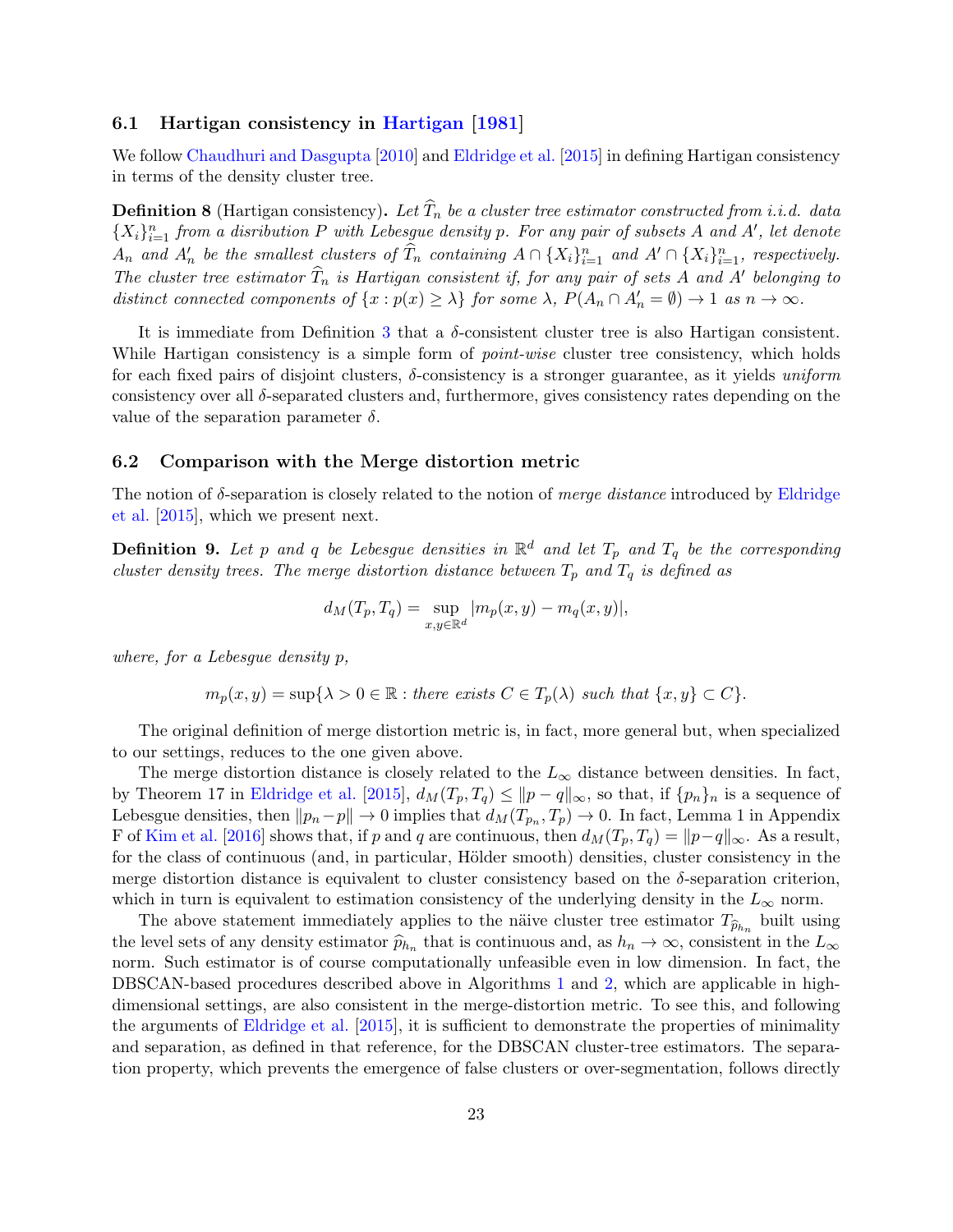from the definition of  $\delta$ -separation; see also the pruning results of Section [4.6.](#page-16-0) On the other hand, minimality avoids the occurrence of improper nesting and holds for the DBSCAN procedures we consider here in virtue of Lemma [1](#page-6-0) and Lemma [6.](#page-39-0) The fact that our algorithms produce cluster tree estimators that are consistent in the merge distance should not be surprising, since  $\delta$ -consistency is directly tied to consistency for density estimation in in  $L_{\infty}$ . As shown in [Eldridge et al.](#page-25-5) [\[2015\]](#page-25-5), the robust single-linkage clustering algorithm of [Chaudhuri et al.](#page-24-0) [\[2014\]](#page-24-0) is also consistent in the merge distance.

## 6.3 Comparison with the  $(\epsilon, \sigma)$ -separation criterion of [Chaudhuri et al.](#page-24-0) [\[2014\]](#page-24-0)

The criterion of  $\delta$ -separation we introduce in this paper is most useful when studying smooth densities. Nonetheless, it will be helpful to compare it to the notion of  $(\epsilon, \sigma)$ -separation defined in [Chaudhuri et al.](#page-24-0) [\[2014\]](#page-24-0), which is applicable to arbitrary densities.

<span id="page-23-0"></span>**Definition 10** (( $\epsilon$ ,  $\sigma$ )-separation criterion in [Chaudhuri et al.](#page-24-0) [\[2014\]](#page-24-0)).

- 1. Let f be a density supported on  $X \subset \mathbb{R}^d$ . We say that  $A, A' \subset X$  are  $(\epsilon, \sigma)$ -separated if there exists  $S \subset X$  (the separator set) such that (i) any path in X from A to A' intersects S, and (*ii*)  $\sup_{x \in S_{\sigma}} f(x) < (1 - \epsilon) \inf_{x \in A_{\sigma} \cup A'_{\sigma}} f(x)$ .
- 2. Suppose an i.i.d samples  $\{X_i\}_{i=1}^n$  is given. An estimate of the cluster tree is said to be  $(\epsilon, \sigma)$ consistent if for any pair A and A' being  $(\epsilon, \sigma)$  separated, the smallest cluster containing  $A \cap {X_i}_{i=1}^n$  is disjoint from the smallest cluster containing  $A' \cap {X_i}_{i=1}^n$ .

In the following result we make a straightforward connection between the  $\delta$ -separation and  $(\epsilon, \sigma)$ -separation.

<span id="page-23-1"></span>**Lemma 3.** Assume that  $p \in \Sigma(L, \alpha)$  with  $\alpha \leq 1$  and that A and A' are δ-separated. Then, A and A' are  $(\epsilon, \sigma)$ -separated with

$$
S = \{x : p(x) \le \lambda - \delta\}, \quad \epsilon = \delta/(3\lambda) \quad \text{and} \quad \sigma^{\alpha} = \delta/(3L), \tag{28}
$$

where  $\lambda = \inf_{z \in A \cup A'} p(z)$ .

*Proof of lemma [3.](#page-23-1)* Denote  $\lambda = \inf_{z \in A \cup A'} p(z)$ . Suppose for the sake of contradiction that there is a path l connects A and A' and that  $l \cap \{p \leq \lambda - \delta\} = \emptyset$ . Then by the continuity of p and the compactness of l, there exist  $\gamma > 0$  such that  $l \subset \{p \geq \lambda - \delta + \gamma\}$ . Thus A and A' belongs to the same path connected component of  $\{p \geq \lambda - \delta + \gamma\}$ . Since  $\{p \geq \lambda - \delta + \gamma\} \subset \{p > \lambda - \delta\}$ , A and A' belongs to the same path connected component of  $\{p > \lambda\}$ . Since  $\{p > \lambda\}$  is an open set, A and A' be belongs to the same connected component of  $\{p > \lambda\}$ . This is a contradiction.

Let  $\sigma^{\alpha} = \delta/(3L)$  and  $\epsilon = \delta/3$ , then for any  $x \in S_{\sigma}$ ,  $p(x) \leq \lambda - \delta + L\sigma^{\alpha} = \lambda - 2\delta/3$ . Similarly if  $x \in A_{\sigma} \cup A'_{\sigma}, p(x) \geq \lambda - L\sigma^{\alpha} = \lambda - \delta/3$ . Thus

$$
(1 - \epsilon) \inf_{x \in A_{\sigma} \cup A'_{\sigma}} f(x) > (1 - \epsilon)\lambda - \delta/3 = \lambda - 2\delta/3 > \sup_{x \in S_{\sigma}} f(x)
$$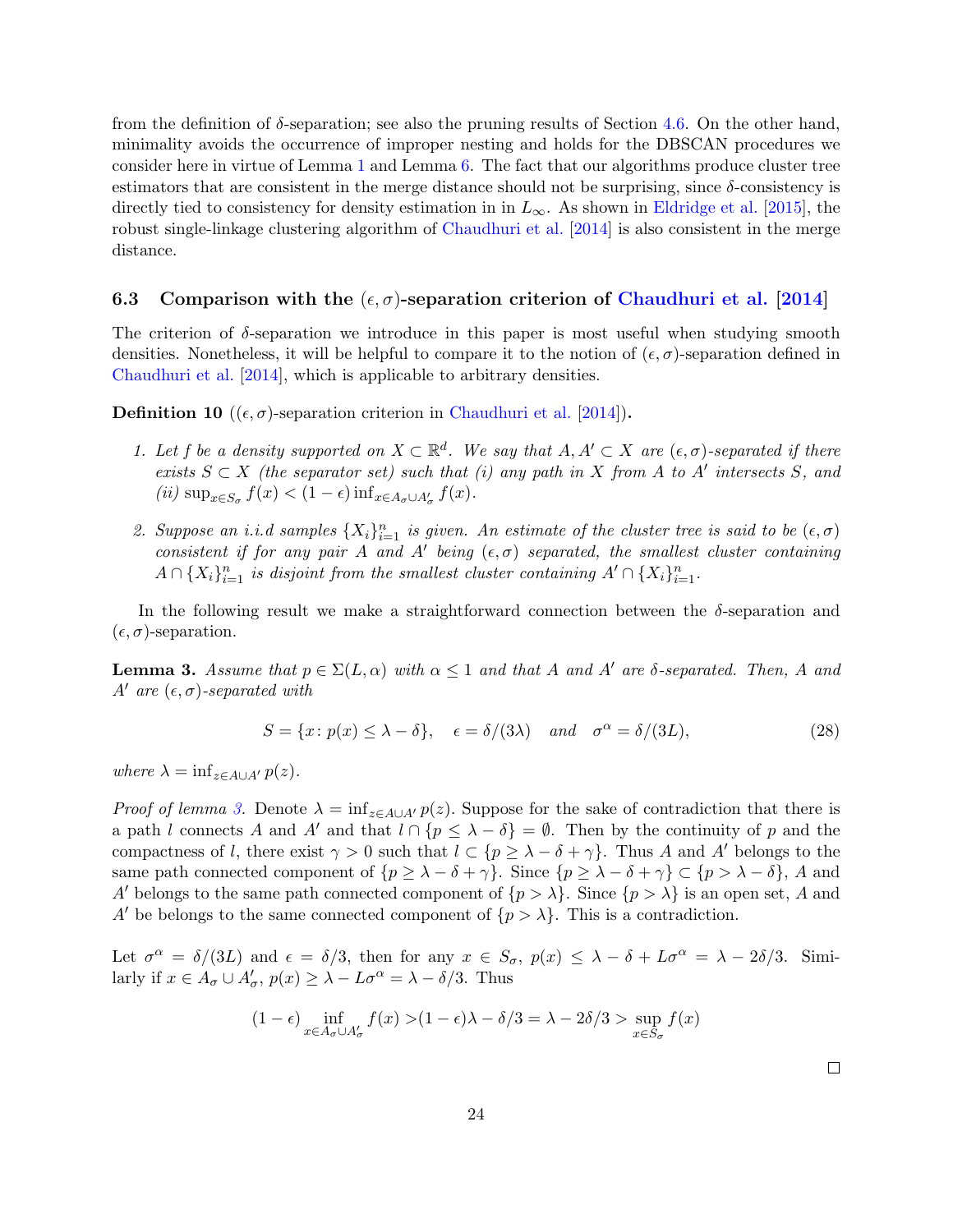According to the separation criterion in Definition [10,](#page-23-0) two clusters can be  $(\epsilon, \sigma)$ -separated for many the values of  $\epsilon$  and  $\sigma$ . In particular, by taking the separator set to be larger, it is easy to produce examples of  $\delta$ -separated clusters that are also  $(\epsilon, \sigma)$ -separated such that  $\delta$  is big but  $\sigma$  is small. This is simply because  $\sigma$  is heavily associated with S. And conversely, by taking an almost flat density function, it is possible to have a very large  $\sigma$  and very small  $\delta$ .

We remark that when  $\alpha > 1$ , there is no obvious relationship between the parameter  $(\sigma, \epsilon)$  in Definition [10](#page-23-0) and  $\delta$  in Definition [3](#page-8-4) as that in Lemma [3.](#page-23-1) For  $\alpha > 1$ , while  $p \in \Sigma(L, \alpha)$  implies that p is Lipschitz continuous, the Lipschitz constant in this case does not depend on L and  $\alpha$  in a simple manner. As a result, the parameter  $\sigma$ , representing the distance between connected components of upper level sets of p, is not straightforwardly related to  $\delta$ .

## References

- <span id="page-24-9"></span>Ery Arias-Castro, David Mason, and Bruno Pelletier. On the estimation of the gradient lines of a density and the consistency of the mean-shift algorithm. The Journal of Machine Learning  $Research, 17(1):1487-1514, 2016.$
- <span id="page-24-2"></span>Amparo BaIllo, Antonio Cuevas, and Ana Justel. Set estimation and nonparametric detection. Canadian Journal of Statistics, 28(4):765–782, 2000.
- <span id="page-24-3"></span>Sivaraman Balakrishnan, Srivatsan Narayanan, Alessandro Rinaldo, Aarti Singh, and Larry Wasserman. Cluster trees on manifolds. In Advances in Neural Information Processing Systems, 2012.
- <span id="page-24-8"></span>José E Chacón et al. A population background for nonparametric density-based clustering. Statistical Science, 30(4):518–532, 2015.
- <span id="page-24-10"></span>Kamalika Chaudhuri and Sanjoy Dasgupta. Rates of convergence for the cluster tree. In Advances in Neural Information Processing Systems, pages 343–351, 2010.
- <span id="page-24-0"></span>Kamalika Chaudhuri, Sanjoy Dasgupta, Samory Kpotufe, and Ulrike von Luxburg. Consistent procedures for cluster tree estimation and pruning. IEEE Transactions on Information Theory, 60(12):7900–7912, 2014.
- <span id="page-24-7"></span>Frédéric Chazal, Marc Glisse, Catherine Labruère, and Bertrand Michel. Convergence rates for persistence diagram estimation in topological data analysis. J. Mach. Learn. Res., 16(1):3603– 3635, 2015.
- <span id="page-24-4"></span>Yen-Chi Chen, Christopher R Genovese, and Larry Wasserman. Density level sets: Asymptotics, inference, and visualization. *Journal of the American Statistical Association*, (just-accepted), 2016.
- <span id="page-24-6"></span>Antonio Cuevas. Set estimation: Another bridge between statistics and geometry. Boletin de Estadística e Investigación Operativa,  $25(2)$ :71–85, 2009.
- <span id="page-24-1"></span>Antonio Cuevas and Ricardo Fraiman. A plug-in approach to support estimation. The Annals of Statistics, pages 2300–2312, 1997.
- <span id="page-24-5"></span>Antonio Cuevas and Alberto Rodríguez-Casal. On boundary estimation. Advances in Applied Probability, 36(2):340–354, 2004.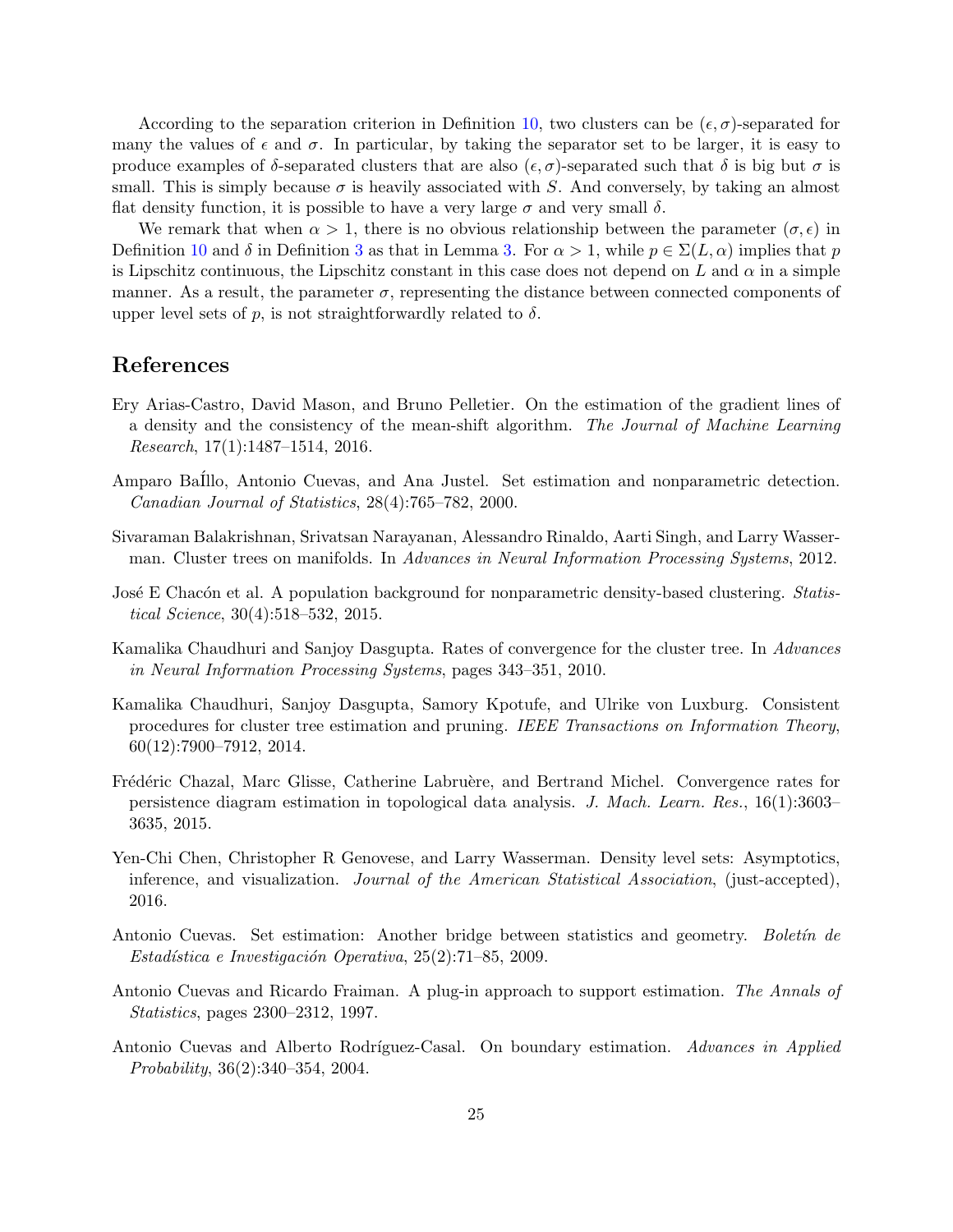- <span id="page-25-9"></span>Luc Devroye and Gary L. Wise. Detection of abnormal behavior via nonparametric estimation of the support. SIAM Journal on Applied Mathematics, 38(3):480–488, 1980.
- <span id="page-25-14"></span>Manfredo Perdigao Do Carmo. Riemannian geometry. Birkhauser, 1992.
- <span id="page-25-5"></span>Justin Eldridge, Mikhail Belkin, and Yusu Wang. Beyond hartigan consistency: Merge distortion metric for hierarchical clustering. In Conference on Learning Theory, pages 588–606, 2015.
- <span id="page-25-0"></span>Martin Ester, Hans-Peter Kriegel, Jörg Sander, Xiaowei Xu, et al. A density-based algorithm for discovering clusters in large spatial databases with noise. In Proceedings of the Second International Conference on Knowledge Discovery and Data Mining, Kdd, pages 226–231, 1996.
- <span id="page-25-1"></span>Junhao Gan and Yufei Tao. Dbscan revisited: Mis-claim, un-fixability, and approximation. In Proceedings of the 2015 ACM SIGMOD International Conference on Management of Data, SIG-MOD '15, pages 519–530, New York, NY, USA, 2015. ACM. ISBN 978-1-4503-2758-9. doi: 10.1145/2723372.2737792. URL <http://doi.acm.org/10.1145/2723372.2737792>.
- <span id="page-25-10"></span>Evarist Giné and Armelle Guillou. Rates of strong uniform consistency for multivariate kernel density estimators. Annales de l'IHP Probabilités et statistiques, 38:907–921, 2002.
- <span id="page-25-3"></span>John A Hartigan. Consistency of single linkage for high-density clusters. Journal of the American Statistical Association, 76(374):388–394, 1981.
- <span id="page-25-13"></span>Morris W Hirsch. Differential topology, volume 33. Springer Science & Business Media, 2012.
- <span id="page-25-7"></span>Jennifer Jang and Heinrich Jiang. Dbscan $++$ : Towards fast and scalable density clustering.  $arXiv$ preprint arXiv:1810.13105, 2018.
- <span id="page-25-2"></span>Heinrich Jiang. Density level set estimation on manifolds with dbscan. arXiv preprint arXiv:1703.03503, 2017a.
- <span id="page-25-11"></span>Heinrich Jiang. Uniform convergence rates for kernel density estimation. In International Conference on Machine Learning, pages 1694–1703, 2017b.
- <span id="page-25-8"></span>Heinrich Jiang, Jennifer Jang, and Ofir Nachum. Robustness guarantees for density clustering. In The 22nd International Conference on Artificial Intelligence and Statistics, pages 3342–3351, 2019.
- <span id="page-25-6"></span>Jisu Kim, Yen-Chi Chen, Sivaraman Balakrishnan, Alessandro Rinaldo, and Larry Wasserman. Statistical inference for cluster trees. In D. D. Lee, M. Sugiyama, U. V. Luxburg, I. Guyon, and R. Garnett, editors, Advances in Neural Information Processing Systems 29, pages 1839–1847. Curran Associates, Inc., 2016.
- <span id="page-25-12"></span>Jisu Kim, Jaehyeok Shin, Alessandro Rinaldo, and Larry Wasserman. Uniform convergence rate of the kernel density estimator adaptive to intrinsic volume dimension. In Proceedings of the 36th International Conference on Machine Learning, volume 97 of Proceedings of Machine Learning Research, pages 3398–3407, 2019.
- <span id="page-25-4"></span>Jussi Klemelä. Complexity penalized support estimation. *Journal of multivariate analysis*,  $88(2)$ : 274–297, 2004.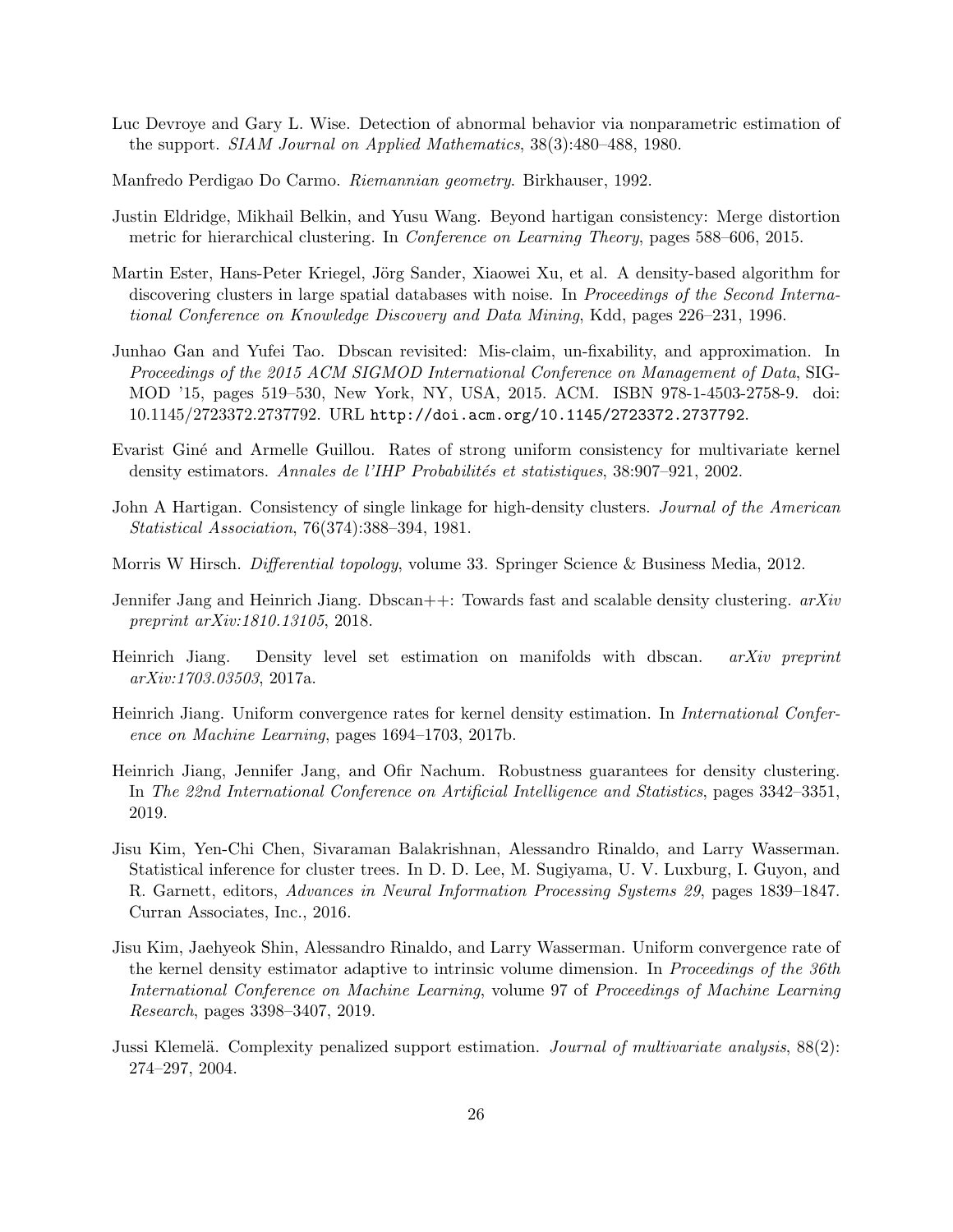- <span id="page-26-9"></span>Jussi Klemelä. Smoothing of Multivariate Data: Density Estimation and Visualization. Wiley, 2009.
- <span id="page-26-15"></span>Aleksandr Petrovich Korostelev and Alexandre B Tsybakov. Minimax theory of image reconstruction, volume 82. Springer Science & Business Media, 1993.
- <span id="page-26-11"></span>Samory Kpotufe and Ulrike V Luxburg. Pruning nearest neighbor cluster trees. In *Proceedings of* the 28th International Conference on Machine Learning (ICML-11), pages 225–232, 2011.
- <span id="page-26-16"></span>James R Munkres. Topology. Prentice Hall, 2000.
- <span id="page-26-14"></span>Deborah Nolan and David Pollard. U-processes: rates of convergence. The Annals of Statistics, pages 780–799, 1987.
- <span id="page-26-2"></span>Mathew D. Penrose. Single linkage clustering and continuum percolation. Journal of Multivariate Analysis, 53:94–109, 1995.
- <span id="page-26-3"></span>Wolfgang Polonik. Measuring mass concentrations and estimating density contour clusters-an excess mass approach. The Annals of Statistics, pages 855–881, 1995.
- <span id="page-26-5"></span>Philippe Rigollet and Régis Vert. Optimal rates for plug-in estimators of density level sets. Bernoulli, pages 1154–1178, 2009.
- <span id="page-26-6"></span>Alessandro Rinaldo and Larry Wasserman. Generalized density clustering. The Annals of Statistics, pages 2678–2722, 2010.
- <span id="page-26-10"></span>Alessandro Rinaldo, Aarti Singh, Rebecca Nugent, and Larry Wasserman. Stability of density-based clustering. The Journal of Machine Learning Research, 13(1):905–948, 2012.
- <span id="page-26-4"></span>Arrti Singh, Clayton Scott, Robert Nowak, and Aarti Singh. Adaptive hausdorff estimation of density level sets. The Annals of Statistics, 37(5B):2760–2782, 2009.
- <span id="page-26-0"></span>Bharath K Sriperumbudur and Ingo Steinwart. Consistency and rates for clustering with dbscan. In AISTATS, pages 1090–1098, 2012.
- <span id="page-26-12"></span>Ingo Steinwart. Adaptive density level set clustering. In Sham M. Kakade and Ulrike von Luxburg, editors, Proceedings of the  $24th$  Annual Conference on Learning Theory, volume 19 of Proceedings of Machine Learning Research, pages 703–738, 2011.
- <span id="page-26-13"></span>Ingo Steinwart. Fully adaptive density-based clustering. The Annals of Statistics, 43(5):21322167, 2015.
- <span id="page-26-1"></span>Ingo Steinwart, Bharath K. Sriperumbudur, and Philipp Thomann. Adaptive clustering using kernel density estimators. arXiv preprint arXiv:1708.05254, 2017.
- <span id="page-26-7"></span>Werner Stuetzle. Estimating the cluster tree of a density by analyzing the minimal spanning tree of a sample. Journal of classification, 20(1):025–047, 2003.
- <span id="page-26-8"></span>Werner Stuetzle and Rebecca Nugent. A generalized single linkage method for estimating the cluster tree of a density. Journal of Computational and Graphical Statistics, 19(2), 2010.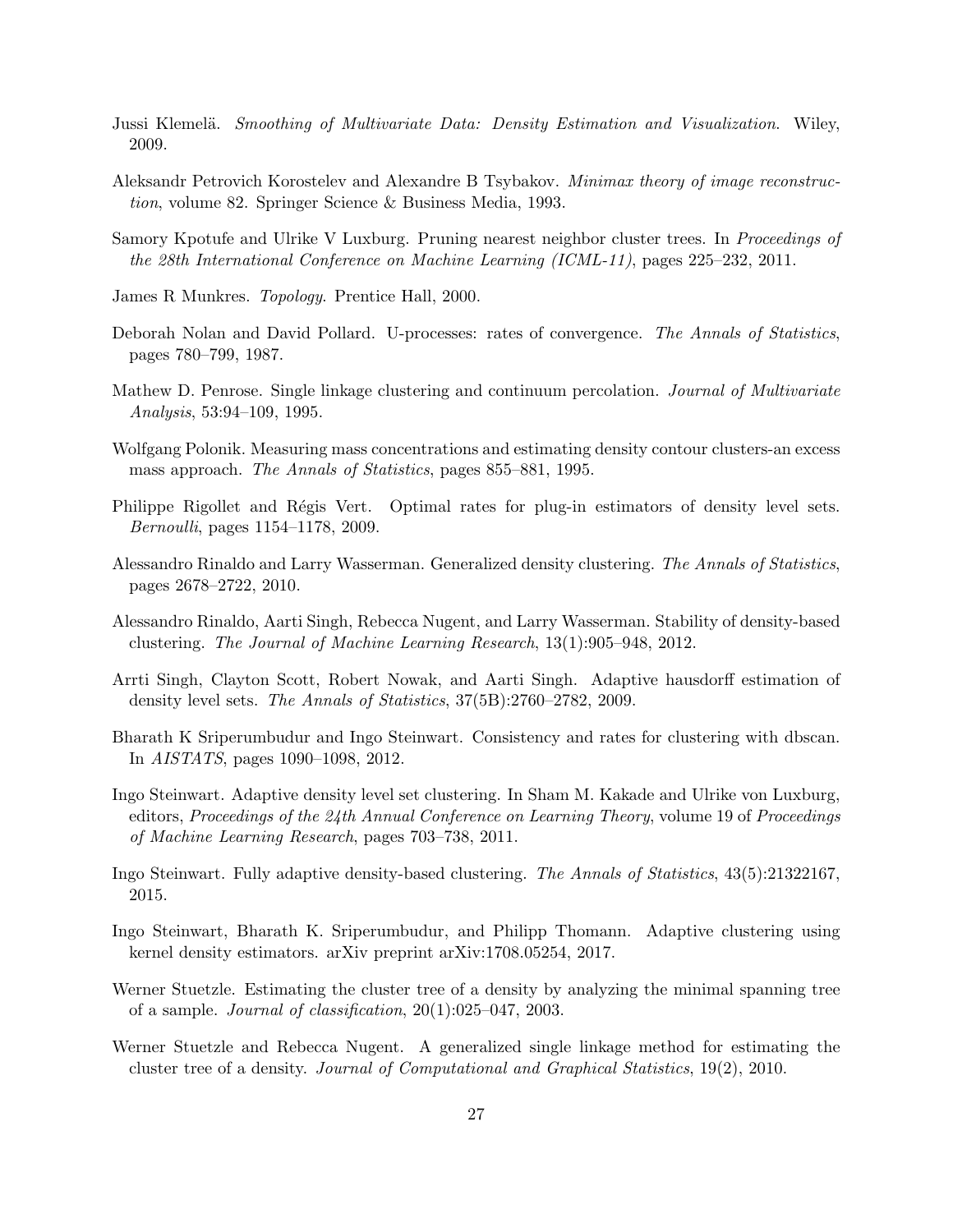- <span id="page-27-5"></span>Alexandre B Tsybakov. Introduction to nonparametric estimation. revised and extended from the 2004 french original. translated by vladimir zaiats, 2009.
- <span id="page-27-1"></span>Alexandre B Tsybakov et al. On nonparametric estimation of density level sets. The Annals of Statistics, 25(3):948–969, 1997.
- <span id="page-27-0"></span>Bingchen Wang, Chenglong Zhang, Lei Song, Lianhe Zhao, Yu Dou, and Zihao Yu. Design and optimization of dbscan algorithm based on cuda.  $arXiv$  preprint  $arXiv:1506.02226$ , 2015.
- <span id="page-27-2"></span>RM Willett and Robert D Nowak. Minimax optimal level-set estimation. IEEE Transactions on Image Processing, 16(12):2965–2979, 2007.

## <span id="page-27-3"></span>A Topological Preliminaries

For completeness, we review the definition of connectedness from the general topology.

**Definition 11** ([Munkres](#page-26-16) [\[2000\]](#page-26-16) Chapter 3). Let U be any nonempty subset in  $\mathbb{R}^d$ . Then U is said to be connected, if, for every pair of open subsets A, A' of U such that  $A \cup A' = U$ , we have either  $A = \emptyset$  or  $A' = \emptyset$ . The maximal connected subsets of U are called the connected components of U.

We briefly explain why the connected components naturally introduce a hierarchical structure to the level sets of p. Let  $\lambda_1 > \lambda_2$ , so we have  $\{p \geq \lambda_1\} \subset \{p \geq \lambda_2\}.$ 

- Suppose A is any subset of  $\mathbb{R}^d$ , and A belongs to the same connected component of  $\{p \geq \lambda_1\}$ . Then A is contained in the same connected component of  $\{p \geq \lambda_2\}.$
- Suppose  $A \cup A' \subset \{p \geq \lambda_1\}$  and they belong to distinct connected components of  $\{p \geq \lambda_2\}$ Then A and A' are not contained in the same connected component of  $\{p \geq \lambda_1\}.$

We also review a closed related concepts, which is call the path connectedness in general topology.

**Definition 12.** We say that a subset  $U \subset \mathbb{R}^d$  is path connected if for any  $x, y \in U$ , there exists a path continuous  $\mathcal{P}: [0, 1] \to U$  such that  $\mathcal{P}(0) = x$  and  $\mathcal{P}(1) = y$ .

The main reason we introduce the path connectedness is that if U is an open set in  $\mathbb{R}^d$ , then U is connected if and only if it is path connected. Therefore a simple but useful consequence is that for any  $\lambda$ , the connected components of  $\{p > \lambda\}$  are also the path connected components. We will repeatedly use these topological properties in our analysis without further mentioning.

The proofs of them are omitted and can be found in [Munkres](#page-26-16) [\[2000\]](#page-26-16) or any other books on general topology.

## <span id="page-27-4"></span>B Proofs from Section [4](#page-7-0)

We begin by justifying  $(6)$ . Since this is a well known result, we simply use a result of [Sriperumbudur](#page-26-0) [and Steinwart](#page-26-0)  $[2012]$ . We will assume the following condition for the kernel K which is fairly standard in the non-parametric literature.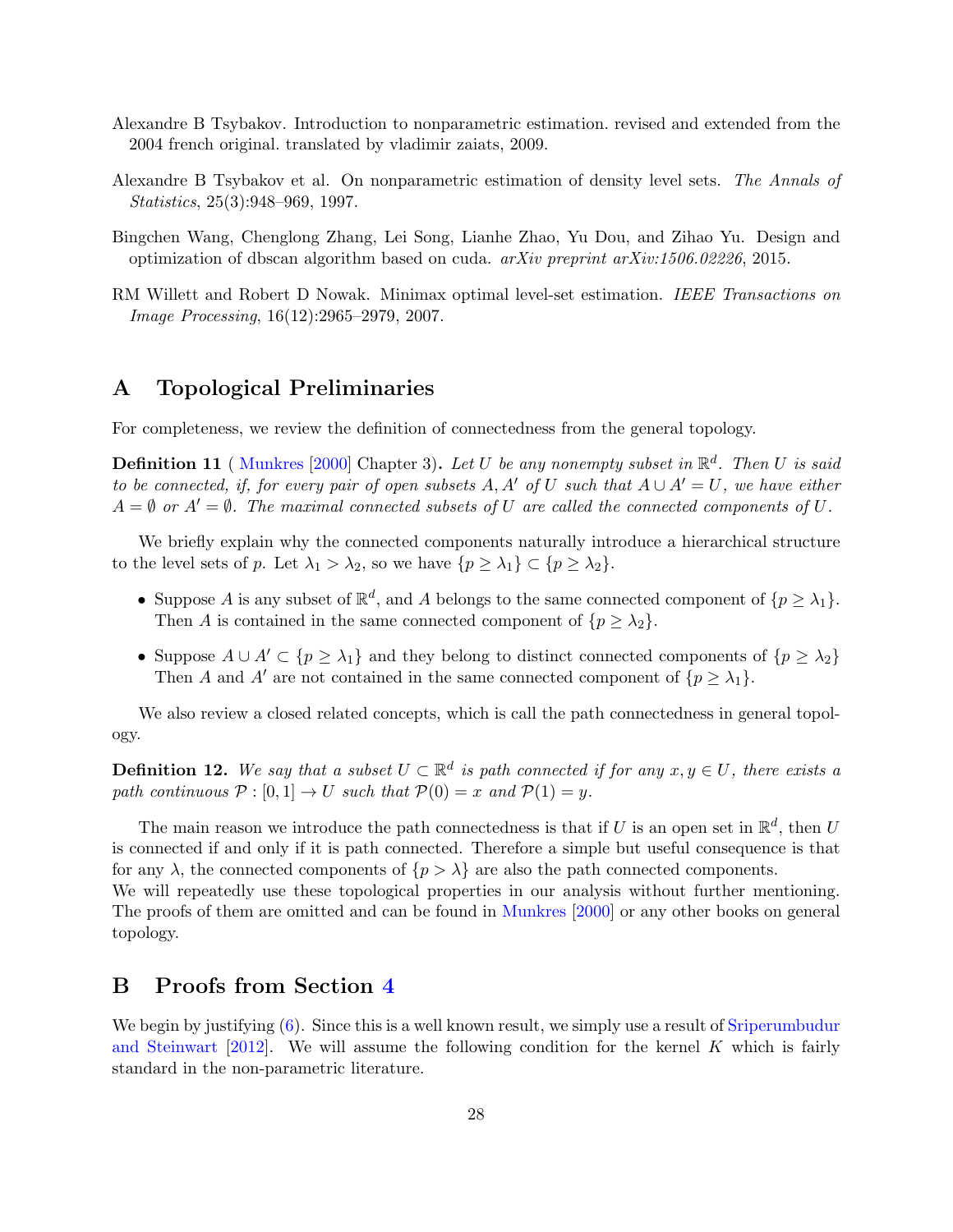VC. The kernel  $K : \mathbb{R}^d \to \mathbb{R}$  has bounded support and integrates to 1. Let F be the class of functions of the form

$$
z \in \mathbb{R}^d \mapsto K(x - z), \quad z \in \mathbb{R}^d.
$$

Then,  $\mathcal F$  is a uniformly bounded VC class: there exist positive constants A and v such that

$$
\sup_{P} \mathcal{N}(\mathcal{F}, L^2(P), \epsilon \|F\|_{L^2(P)}) \le (A/\epsilon)^v,
$$

where  $\mathcal{N}(T, d, \epsilon)$  denotes the  $\epsilon$ -covering number of the metric space  $(T, d)$ , F is the envelope function of F and the sup is taken over the set of all probability measures on  $\mathbb{R}^d$ . The constants A and v are called the VC characteristics of the kernel.

The assumption VC holds for a large class of kernels, including any compact supported polynomial kernel and the Gaussian kernel. See [Nolan and Pollard](#page-26-14) [\[1987\]](#page-26-14) and Giné and Guillou [\[2002\]](#page-25-10).

<span id="page-28-1"></span>**Proposition 7** [\(Sriperumbudur and Steinwart](#page-26-0) [\[2012\]](#page-26-0)). Let P be the probability measure on  $\mathbb{R}^d$ with Lebesgue density bounded by  $||p||_{\infty}$  and assume that the kernel K belongs to  $L^{\infty}(\mathbb{R}^d) \cap L^2(\mathbb{R}^d)$ satisfies the VC assumption. Then for any  $\gamma > 0$  and  $h > 0$ , there exists an absolute constant C depending on the VC characteristic of K such that, with probability no smaller than  $1-e^{-\gamma}$ ,

$$
\|p_h - \widehat{p}_h\|_\infty \le \frac{C}{nh^d} \left( \gamma + v \log \frac{2A}{\sqrt{h^d \|p\|_\infty \|K\|_2^2}} \right) + C \sqrt{\frac{2\|p\|_\infty}{nh^d}} \left( \gamma \|K\|_\infty^2 + v \|K\|_2^2 \log \frac{2A}{\sqrt{h^d \|p\|_\infty \|K\|_2^2}} \right)
$$

<span id="page-28-0"></span>**Lemma 4.** Suppose A' and A' are two clusters of  $T_p(\lambda)$  and they are  $\delta$ -separated. Then their merge height  $m_f(A, A')$  satisfies

$$
m_f(A, A') \leq \lambda - \delta.
$$

*Proof.* By Definition [2,](#page-8-0) there A and A' belong distinct connected components of  $\{p > \lambda - \delta\}$ . For the sake of contradiction, suppose

$$
m_f(A, A') > \lambda - \delta.
$$

Therefore there exists  $\lambda'$  such that  $m_f(A, A') > \lambda' > \lambda - \delta$  and that by Definition [9](#page-22-0) A and A' belong the same connected component of  $\{p \geq \lambda'\}$ . This is a contradiction because  $\{p \geq \lambda'\} \subset$  $\{p > \lambda - \delta\}.$  $\Box$ 

### B.1 Proofs in Section [4.3](#page-10-1)

<span id="page-28-2"></span>Proof of proposition [1.](#page-10-2) To show proposition [1,](#page-10-2) we begin by introducing a standard topology lemma.

**Lemma 5.** Suppose  $p : \mathbb{R}^d \to \mathbb{R}$  are compactly supported. If A and A' are in the same connected components of  $\{p \geq \lambda_i\}$  for  $i = 1, 2, \ldots, \infty$  and that  $\lambda_i \leq \lambda_{i+1}$ , then A and A' are in the same connected components of  $\{p \geq \lambda_0\}$ , where  $\lambda_0 = \sup_i \lambda_i$ .

*Proof of lemma [5.](#page-28-2)* Let  $C_i$  be the connected component of  $\{p \geq \lambda_i\}$  that contains A and A'. Thus  $\mathcal{C}_i$  are compact and connected. Since  $\mathcal{C}_{i+1} \subset \mathcal{C}_i$  for all  $i \geq 1$ ,  $\bigcap_{i=1}^{\infty} \mathcal{C}_i$  is connected. Thus  $A, A' \subset$  $\bigcap_i \mathcal{C}_i \subset \{p \geq \lambda_0\}.$  $\Box$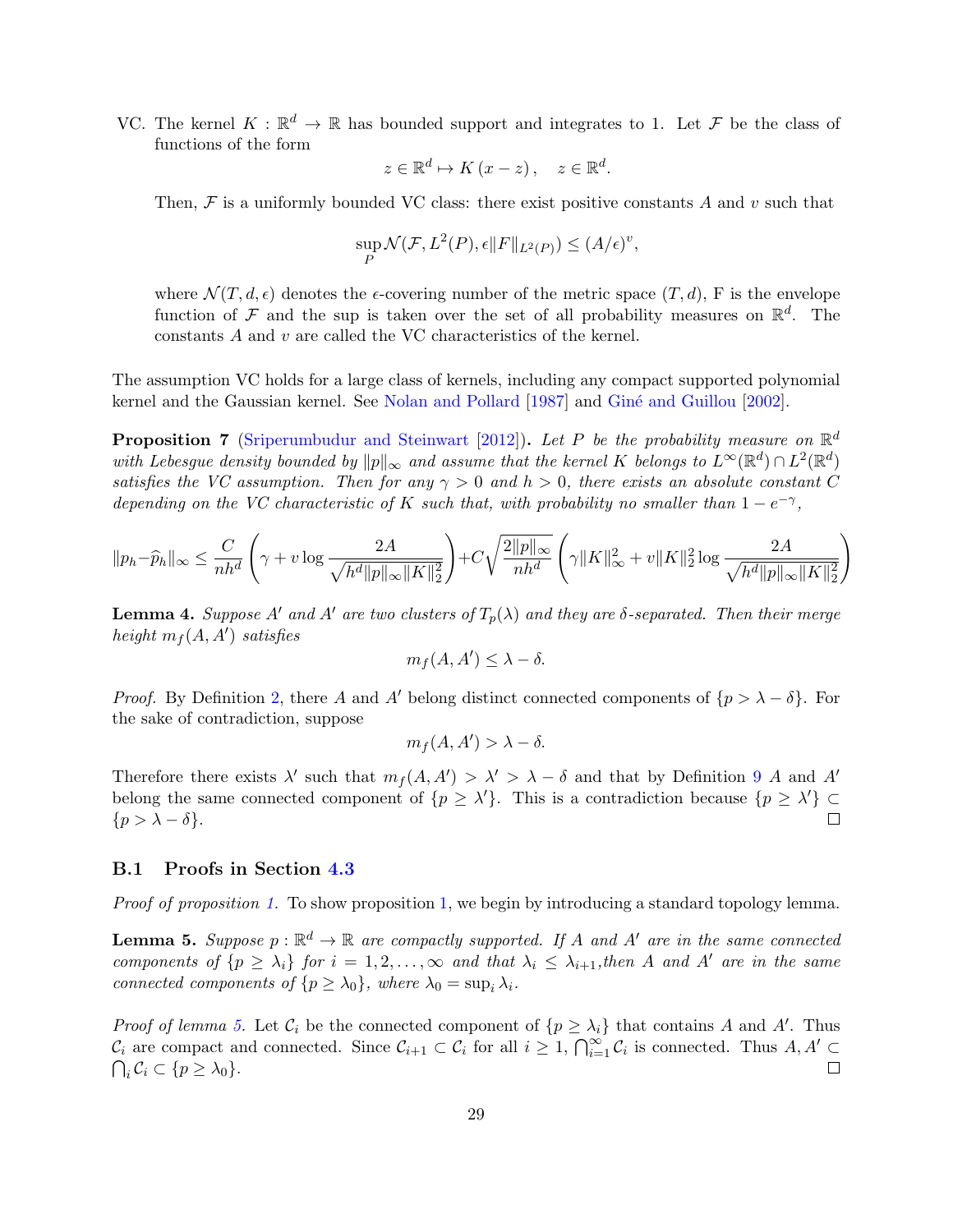Consider

 $\lambda^* = \sup{\lambda : A, A' \text{ belongs to the same connected components of } \{p \geq \lambda\}}$ 

Then  $\lambda_2 \leq \lambda^* \leq \lambda_1$ . By lemma [5](#page-28-2), A and A' are in the same connected components of  $\{p \geq \lambda^*\}.$ Thus  $\lambda_2 \leq \lambda^* < \lambda_1$ .

In order to show that  $\lambda^*$  is split level, it suffices to show that A and A' are in the different connected components of  $\{p > \lambda^*\}$ . Suppose for the sake of contradiction that A and A' are connected in  $\{p > \lambda^*\}.$  Then A and A' are path connected as  $\{p > \lambda^*\}\)$  is open. Thus there exist P connects A and A' in  $\{p > \lambda^*\}$ . Since P is compact,  $p(\mathcal{P}) > \lambda^*$  implies that there exists  $a > 0$  such that  $\lambda^* + a < \lambda_1$  and  $P, A, A' \subset \{p \geq \lambda^* + a\}$ . Thus A and A' belong to the same connected component of  $\{p \geq \lambda^* + a\}$ . This is a contradiction because by construction of  $\lambda^*$ , A and A' belongs to the different connected components of  $\{p \geq \lambda^* + a\}.$  $\Box$ 

*Proof of corollary [1.](#page-11-2)* Suppose A and A' are  $\delta$  separated with respect to  $\lambda$ . Then A and A' belongs to distinct connected components of  $\{p > \lambda - \delta\}$  where  $\lambda = \inf_{x \in A \cup A'} f(x)$ . Let  $0 < \epsilon \leq \delta$  be given. Then since  $\{p \geq \lambda - \delta + \epsilon\} \subset \{p > \lambda - \delta\}$ , A and A' belongs to distinct connected components of  $\{p \geq \lambda - \delta + \epsilon\}.$ 

Since  $\mathbb{R}^d = \{p \geq 0\}$  is connected, A and A' belongs to the same connected component of  $\{p \geq 0\}$ . By proposition [1,](#page-10-2) there exists  $0 \leq \lambda^* < \lambda - \delta + \epsilon$  such that A and A' in the same connected component of  $\{p \geq \lambda^*\}$  and in different connected components of  $\{p > \lambda^*\}$ . By taking  $\epsilon \to 0$ , the claimed result follows.

#### B.2 Proofs in sections [4.4](#page-11-3)

Proof of Lemma [2.](#page-11-4) From the proof of Lemma [6,](#page-39-0) it can be see that

$$
\left\{p\geq \lambda + C \frac{\log(n)}{n^{\alpha/(2\alpha+d)}}\right\} \cap \left\{X_i\right\}_{i=1}^n \subset \widehat{D}(\lambda) \subset \left\{p\geq \lambda - C \frac{\log(n)}{n^{\alpha/(2\alpha+d)}}\right\}.
$$

Thus for any  $y \in B(X_j, h)$  for some  $X_j \in D(\lambda)$ ,

$$
p(y) \ge p(X_j) - L h^{\alpha} \ge \lambda - C \frac{\log(n)}{n^{\alpha/(2\alpha+d)}} - L h^{\alpha},
$$

where the first inequality follows from  $|p(y) - p(X_i)| \leq L h^{\alpha}$ . Therefore the above display implies

$$
\bigcup_{X_j \in \hat{D}(\lambda)} B(X_j, h) \subset \left\{ p \ge \lambda - C \frac{\log(n)}{n^{\alpha/(2\alpha+d)}} - Lh^{\alpha} \right\}.
$$

For the other inclusion, let  $x \in \left\{ p \geq \lambda + C \frac{\log(n)}{n^{\alpha/(2\alpha+d)}} + L h^{\alpha} \right\}$ . Then  $\hat{p}_h(x) \geq \lambda + L h^{\alpha}$ . Thus  $B(x,h) \cap \{X_i\}_{i=1}^n \neq \emptyset$ , or else  $\hat{p}_h(x) = 0$ . Let  $X_j \in B(x,h)$ . Therefore

$$
p(X_j) \ge p(x) - Lh^{\alpha} \ge \lambda + \frac{\log(n)}{n^{\alpha/(2\alpha+d)}}
$$

.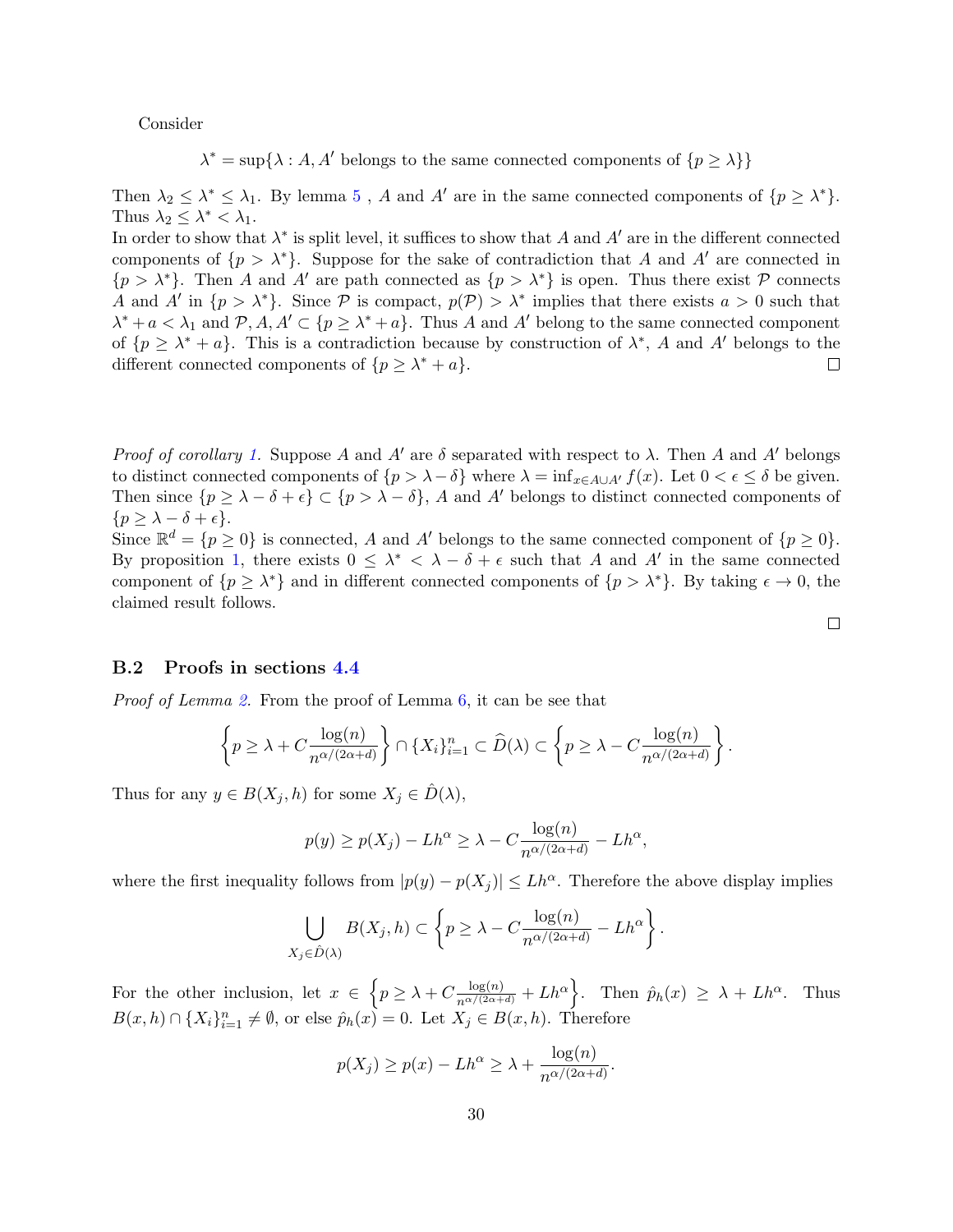Thus  $\widehat{p}_h(X_j) \geq \lambda$ , which means that  $X_j \in D(\lambda)$ . So  $x \in \bigcup_{X_j \in \widehat{D}(\lambda)} B(X_j, h)$  and the first inclusion follows.

 $\Box$ 

*Proof of Theorem [1.](#page-15-1)* Let  $\beta$  be the event that

$$
\mathcal{B} = \{ \sup_{x \in \mathbb{R}^d} |\widehat{p}_h(x) - p(x)| \le a_n \}
$$

By Proposition [7,](#page-28-1) we can choose  $a_n$  so that  $P(\mathcal{B}) \geq 1 - 1/n$  and that  $a_n = O\left(\frac{\log(n)}{n}\right)$  $\binom{m}{n}$ <sup> $\alpha/(d+2\alpha)$ </sup>). All the argument will be made on the good event  $\mathcal{B}$ .

Observe that p has connected support. Therefore  $\lambda = 0$  is not a split level. Assume that  $\lambda_0 = \min\{\lambda^* : \lambda^*$  is a split level of  $p\}$ . Then  $\lambda_0 > 0$ . If  $h = O(n^{-1/(2\alpha+d)})$ , for large n, we have  $2a_n + (4h/c<sub>S</sub>)<sup>\alpha</sup> < \min{\delta<sub>S</sub>, \delta<sub>0</sub>}$ . Take

$$
\delta \ge 2a_n + (4h/c_S)^{\alpha}/c_S.
$$

Let A and A' are two sets being δ-separated and let  $\lambda = \inf_{x \in A \cup A'} p(x)$ . Since A and A' are in distinct connected components of  $\{p > \lambda - \delta\}$ , by proposition [1](#page-10-2) there exists  $\lambda^*$  being a split level of p such that  $\lambda^* \leq \lambda - \delta$  and that A and A' belongs to distinct connected components of  $\{p > \lambda^*\}.$ Thus A and A' belong to distinct connected components of  $\{p > \lambda'\}$ , where

$$
\lambda' = \lambda^* + 2a_n + (4h/c_s)^{\alpha}/c_s.
$$

Let  $\{\mathcal{C}_k\}_{k=1}^K$  be the collection of connected components of  $\{p > \lambda'\}$ . Thus we have  $A \subset \mathcal{C}_k$  and  $A' \subset \mathcal{C}_{k'}$  for some  $k \neq k'$ . In order to show the smallest cluster containing  $A \cap \{X_i\}_{i=1}^n$  and  $A' \cap \{X_i\}_{i=1}^n$  are disjoint with high probability, it suffices to show the following statement.

• Let A and A' be two connected subsets of  $\{p > \lambda'\}$  and belong to two distinct connected components of  $\{p > \lambda^*\}$ . Then the smallest cluster containing  $A \cap \{X_i\}_{i=1}^n$  and  $A' \cap \{X_i\}_{i=1}^n$  are disjoint with high probability.

Note that this observation reduce the original statement which concerns with generic  $\delta$ -separated sets to the current statement which only concerns with one level near the split level. Since there are finitely many split levels, a simple union bound will suffice to show the  $\delta$  consistency of the cluster tree returned by Algorithm [2.](#page-13-0)

The proof will be completed by the following two claims.

**Claim 1.** If A is a connected subset of  $\{p > \lambda'\}$ , then  $A \cap \{X_i\}_{i=1}^n$  is in the same connected component of

$$
\widehat{L}(\lambda' - a_n) := \bigcup_{\{X_j : \widehat{D}(\lambda' - a_n)\}} B(X_j, 2h). \tag{29}
$$

Proof. It suffices to show that

<span id="page-30-0"></span>
$$
\{p > \lambda'\} \subset \widehat{L}(\lambda' - a_n). \tag{30}
$$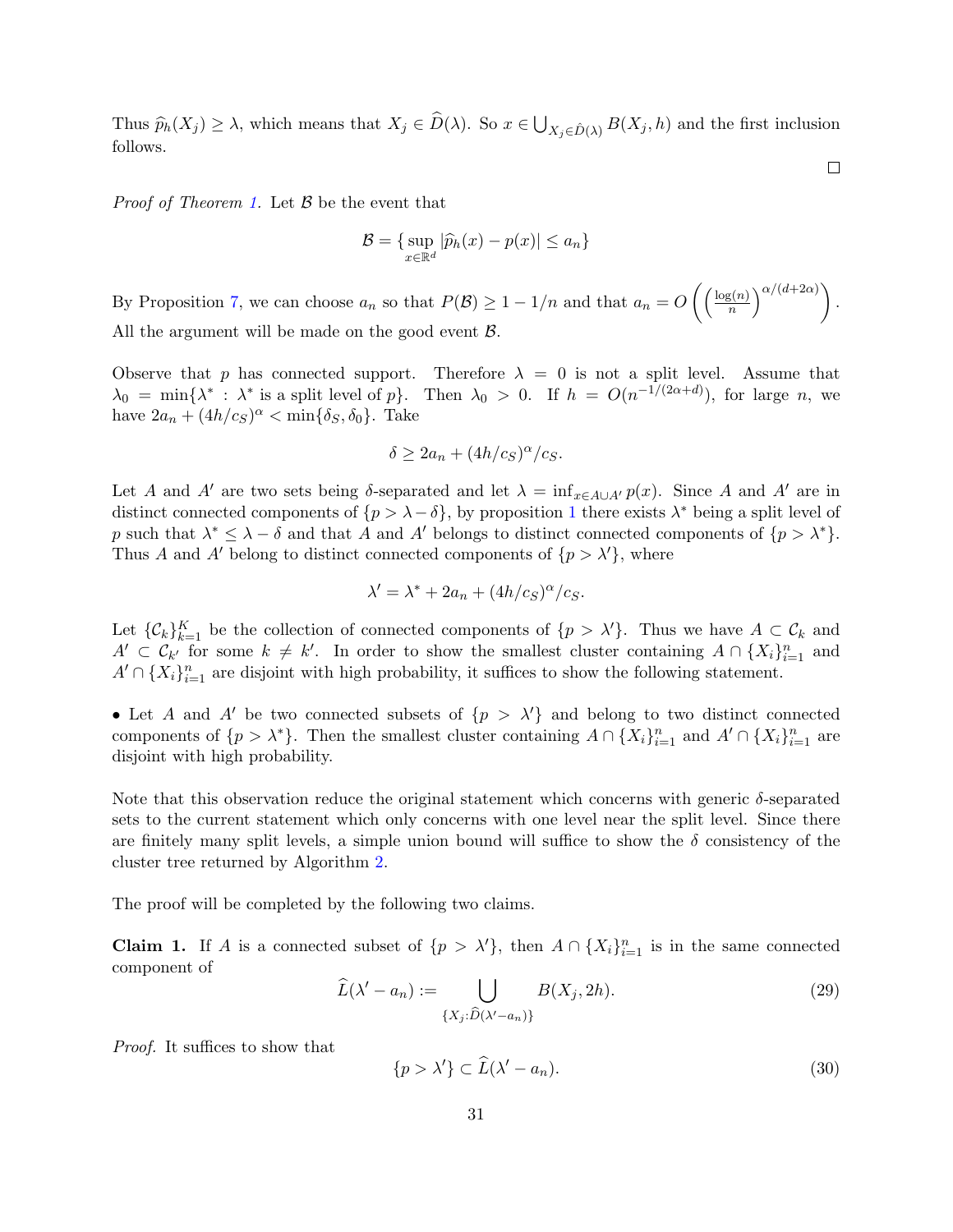Since for large  $n$ ,

$$
a_n + (4h/c_S)^{\alpha} \le \delta_0,
$$

By C2 there exists  $\mathcal{N}_h \subset \{p > \lambda'\}$  with  $card(\mathcal{N}_h) \leq A_c(h)^{-d}$  such that  $\mathcal{N}_h$  is a h cover. Since  $\{p > \lambda'\}$  satisfies the inner cone condition C1,

$$
P(B(x, h) \cap \{p > \lambda'\}) \ge \lambda^* c_I V_d h^d \ge \lambda_0 c_I V_d h^d.
$$

So there exists  $c'_I$  only depending on d and  $c_I$  such that

$$
P(\{\{X_i\}_{i=1}^n \cap B(x,h) \cap \{p > \lambda'\} = \emptyset\}) \le (1 - \lambda_0 c_I V_d h^d)^n \le \exp(-c_I' \lambda_0 n^{2\alpha/(\alpha + d)}) = o(n^{-2}),
$$

where the second inequality follows from  $h = O(n^{1/(2\alpha+d)})$  and the equality follows from  $\lambda_0 n^{2\alpha/(2\alpha+d)}/\log(n) \to \infty$  and n being large enough. Consider the event

$$
\mathcal{A} = \{ \{ X_i \}_{i=1}^n \cap B(x, h) \cap \{ p > \lambda' \} \neq \emptyset \text{ for all } x \in \mathcal{N}_h \}.
$$

By the union bound

$$
P(\mathcal{A}^c) \leq card(\mathcal{N}_h) \exp(-c_I' \lambda_0 n^{2\alpha/(2\alpha+d)}) = A_c h^{-d} \exp(-c_I' \lambda_0 n^{2\alpha/(2\alpha+d)}) = o(1). \tag{31}
$$

So for any  $y \in \{p > \lambda'\}$ , there exists  $x \in \mathcal{N}_h$  such that  $|y - x| \leq h$ . Under event A there exists  $X_j \in \{p > \lambda'\}$  such that  $|X_j - x| \leq h$ . Therefore  $y \in B(X_j, 2h)$ . Since

$$
X_j \in \{X_i\}_{i=1}^n \cap \{p > \lambda'\} \subset \widehat{D}(\lambda' - a_n),
$$

the claim follows.

To finish the proof of the theorem, we still need to show at level  $\lambda' - a_n$  the data points  $A \cap \{X_i\}_{i=1}^n$  and  $A' \cap \{X_i\}_{i=1}^n$  are contained in distinct clusters. Therefore the following claim finish the proof.

**Claim 2.** There exists a partition  $\{S_i\}_{i=1}^I$  of  $\widehat{D}(\lambda'-a_n)$  such that  $A \cap \{X_i\}_{i=1}^n$  and  $A' \cap \{X_i\}_{i=1}^n$ belong to distinct subsets of the partition and that data points in distinct subsets of the partition are mutually disconnected.

*Proof.* Let  ${B_i}_{i=1}^I$  be the collection of connected components of  ${p \ge (4h/c_S)^{\alpha} + \lambda^*}.$  Since A and A' belong to distinct connected components of  $\{p > \lambda^*\}$ , and  $\lambda^* < (4h/c_S)^{\alpha} + \lambda^*$ , A and A' are contained in distinct elements of  $\{B_i\}_{i=1}^I$ . From condition **S**,

<span id="page-31-0"></span>
$$
\min_{i \neq j} d(B_i, B_j) \ge 4h. \tag{32}
$$

Note that  $\widehat{D}(\lambda'-a_n) \subset \{p \geq (4h/c_S)^{\alpha} + \lambda^*\}$  as a consequence of event B. Thus  $S_i = B_i \cap \widehat{D}(\lambda'-a_n)$ form a partition of  $\widehat{D}(\lambda' - a_n)$ . Let

$$
L_i = \bigcup_{X_j \in S_i} B(X_j, 2h).
$$

By [\(32\)](#page-31-0),  $L_i \cap L_j = \emptyset$  if  $i \neq j$ . This shows that data points in distinct subsets of the partition  $\{S_i\}_{i=1}^I$  are mutually disconnected at the graph  $\mathbb{C}(h, \lambda' - a_n)$ .  $\Box$ 

 $\Box$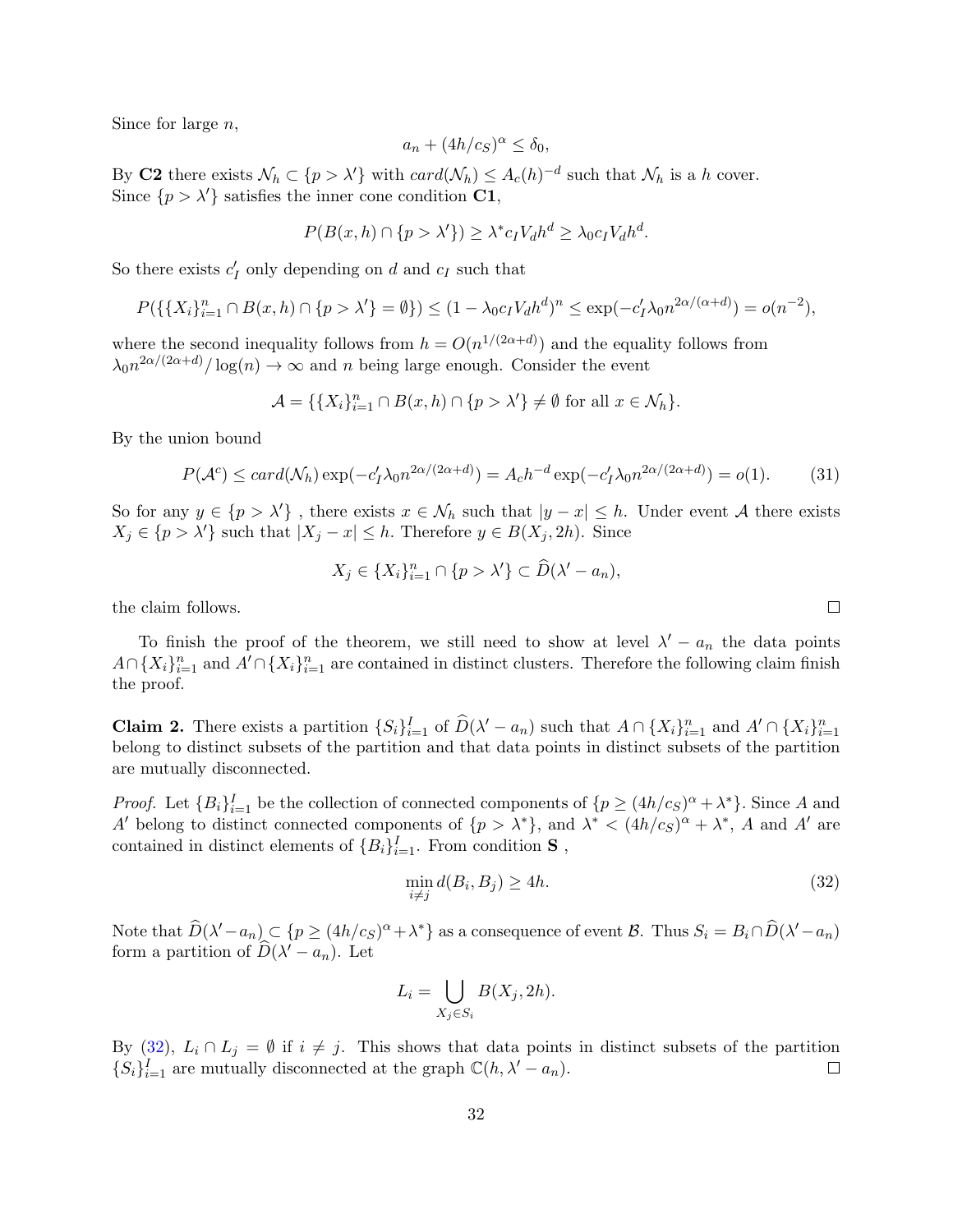#### Proof of Proposition [2.](#page-15-2)

Step 1. In this step we show that condition  $S(2)$  holds. Consider an arbitrary split level  $\lambda$ , and two connected components  $C_1$ ,  $C_2$ . If

$$
\inf_{\delta>0} d(C_1 \cap \{p \ge \lambda + \delta\}, C_2 \cap \{p \ge \lambda + \delta\}) > 0
$$

then we have  $d(C_1 \cap \{p \geq \lambda\}, C_2 \cap \{p \geq \lambda\}) > 0$ , and the thesis is trivial. Thus assume that

$$
\inf_{\delta>0} d(C_1 \cap \{p \ge \lambda + \delta\}, C_2 \cap \{p \ge \lambda + \delta\}) = 0,
$$

i.e.

$$
\lim_{\delta \to 0} d(C_1 \cap \{p \ge \lambda + \delta\}, C_2 \cap \{p \ge \lambda + \delta\}) = 0.
$$

Thus there exists  $y_0 \in \{p = \lambda\}$ , and points  $y_{1,2}^{\delta} \in C_{1,2} \cap \{p \geq \lambda + \delta\}$  such that

$$
y_{1,2}^{\delta} \stackrel{\delta \to 0}{\to} y_0
$$
,  $|y_1^{\delta} - y_2^{\delta}| = d(C_1 \cap \{p \ge \lambda + \delta\}, C_2 \cap \{p \ge \lambda + \delta\}).$ 

It is straightforward to check that  $p(y_1^{\delta}) = p(y_2^{\delta}) = \lambda + \delta$ .

The thesis is now rewritten as  $|y_1^{\delta} - y_2^{\delta}| \geq c_S \delta^{1/2}$  for some constant  $c_S > 0$  and all sufficiently small δ. Since split levels are also critical,  $\nabla p(y_0) = 0$ ; since p is a Morse function,  $\nabla^2 p(y_0)$  is non-degenerate. By Taylor formula we have

<span id="page-32-0"></span>
$$
\delta = p(y_j^{\delta}) - p(y_0) = (y_j^{\delta} - y_0)^T \nabla^2 p(y_0) (y_j^{\delta} - y_0)/2 + O(|y_j^{\delta} - y_0|^3), \qquad j = 1, 2,
$$
 (33)

and, as  $\nabla^2 p(y_0)$  is non-degenerate, it follows  $|y_j^{\delta}-y_0|=O(\delta^{1/2})$ , i.e. there exist constants  $c_1, c_2, \delta_0>$ 0 such that

$$
c_1\delta^{1/2} \le |y_j^{\delta} - y_0| \le c_2\delta^{1/2}
$$
 for all  $\delta \in (0, \delta_0)$ .

We can estimate  $c_2$  from below: denoting by

$$
a := \max\{|e_1(y_0)|, |e_2(y_0)|\},
$$
  $e_1(y_0), e_2(y_0) =$  eigenvalues of  $\nabla^2 p(y_0)$ ,

[\(33\)](#page-32-0) gives

$$
(y_j^{\delta} - y_0)^T \nabla^2 p(y_0) (y_j^{\delta} - y_0) \leq a c_2^2 |y_j^{\delta} - y_0|^2,
$$

hence  $c_2 \geq \sqrt{2/a}$ . By the Lipschitz regularity of the gradient, i.e. hypothesis

$$
|\nabla p(x) - \nabla p(y)| \le L|x - y|
$$

for some  $L > 0$ , we have

<span id="page-32-1"></span>
$$
|\nabla p(y_1^{\delta}) - \nabla p(y_0)| = |\nabla p(y_1^{\delta})| \le L|y_1^{\delta} - y_0| \le Lc_2 \delta^{1/2}.
$$
 (34)

Consider now the segment  $[y_1^{\delta}, y_2^{\delta}]$  between  $y_1^{\delta}$  and  $y_2^{\delta}$ : since  $y_j^{\delta} \in C_j \cap \{p \geq \lambda + \delta\}$   $(j = 1, 2)$ , and  $C_j \cap \{p \geq \lambda + \delta\}$  are disconnected for all  $\delta > 0$ , there exists some point  $z \in [y_1^{\delta}, y_2^{\delta}]$  such that  $p(z) < \lambda + \delta/2$ . By Taylor's formula we then have

$$
p(z) = p(y_1^{\delta}) + \nabla p(y_1^{\delta}) \cdot (z - y_1^{\delta}) + (z - y_1^{\delta})^T \nabla^2 p(y_1^{\delta}) (z - y_1^{\delta}) / 2 + O(|z - y_1^{\delta}|^3)
$$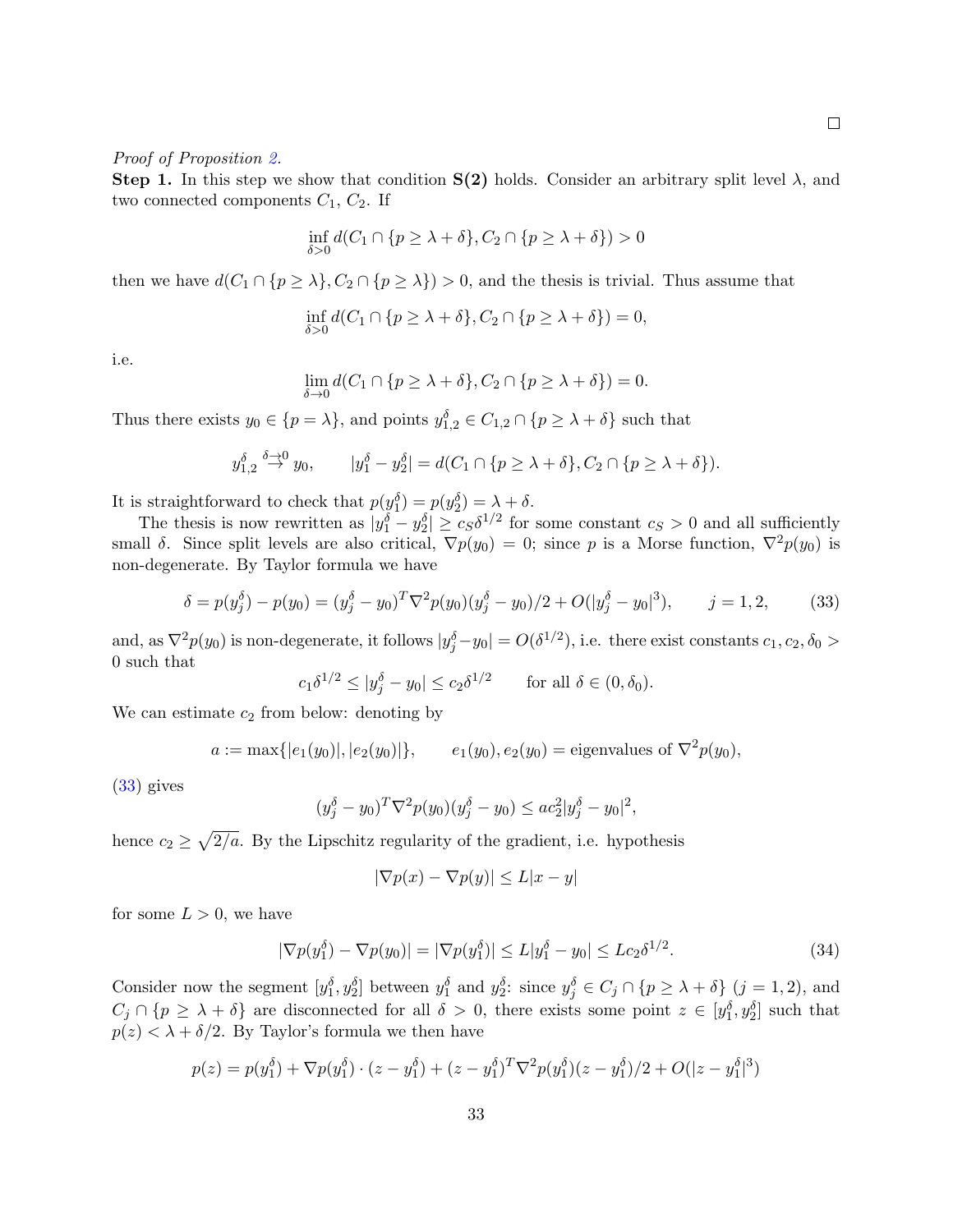If inequality  $|y_1^{\delta} - y_2^{\delta}| \leq k\delta^{1/2}$  were to holds for some  $k > 0$ , then since the domain is compact and  $\nabla^2 p \in C^2$ , denoting by

$$
A := \sup_x \Big( \max\{|e_1(x)|, |e_2(x)|\} \Big), \qquad e_1(x), e_2(x) = \text{eigenvalues of } \nabla^2 p(x),
$$

we have

$$
|p(z) - p(y_1^{\delta})| \le |\nabla p(y_1^{\delta})| \cdot |z - y_1^{\delta}| + |\nabla^2 p(y_1^{\delta})| \cdot |z - y_1^{\delta}|^2 / 2
$$
  

$$
\le |\nabla p(y_1^{\delta})| \cdot |y_1^{\delta} - y_2^{\delta}| + |\nabla^2 p(y_1^{\delta})| \cdot |y_1^{\delta} - y_2^{\delta}|^2 / 2 \le (Lkc_2 + k^2 A/2)\delta.
$$

Since  $p(y_1^{\delta}) = \lambda + \delta$ , and  $p(z) < \lambda + \delta/2$ , we need  $Lkc_2 + k^2A/2 > 1/2$ , hence

$$
k \ge A^{-1}(\sqrt{L^2c_2^2 + A} - Lc2),
$$

i.e.

$$
|y_1^{\delta} - y_2^{\delta}| = d(C_1 \cap \{p \ge \lambda + \delta\}, C_2 \cap \{p \ge \lambda + \delta\})
$$
  
 
$$
\ge A^{-1}(\sqrt{L^2 c_2^2 + A - Lc_2})\delta^{1/2} \ge A^{-1}(\sqrt{2L^2/a + A} - L\sqrt{2/a})\delta^{1/2}.
$$

**Step 2.** In this step we show that condition **C** holds.

**Proof of C1.** Since a Morse function has only isolated non degenerate critical points, and an isolated set in a compact domain is also finite, we infer that  $\nabla p(x) = 0$  only for finitely many x. In particular, since  $\lambda^*$  are split levels, and  $\{p = \lambda^*\}$  contains a critical point, there exist sufficiently small  $\delta_1$ ,  $\delta_2 > 0$  such that  $\{\lambda^* + \delta_1 \leq p \leq \lambda^* + \delta_2\}$  contains no critical points (since there are only finitely many critical points). Since the level sets are orthogonal to the gradient, we infer that  ${p = \lambda^* + \delta_1}$  is smooth. In particular,  ${p = \lambda^* + \delta_1}$  it satisfies the inner cone property with  $c_I = 1/2.$ 

The key difficulty in extending the above argument to  $\{p > \lambda^*\}\$  (instead of just  $\{p \geq \lambda^* + \delta_1\}$ with  $\delta_1 > 0$ ) is that the norm of gradient  $|\nabla p|$  can approach zero as  $\delta_1 \to 0$ , since  $\{p = \lambda^*\}$  is a split level, hence it contains critical points.

The Morse function requirement, however, gives the "bare minimum" regularity to ensure C1. We aim to prove, by contradiction, that  $\{p \geq \lambda^*\}$  also satisfies C1, i.e. the boundary  $\{p = \lambda^*\}$ does not exhibit cusps. If a cusp were to appear, then there exist arc-length parameterized curves  $\gamma_i : [0, \epsilon] \longrightarrow \Omega, j = 1, 2$ , such that  $x_0 = \gamma_1(0) = \gamma_2(0)$  and the angle  $\angle \gamma_1(s)x_0 \gamma_2(s) \rightarrow 0$  as  $s \rightarrow 0$ .

Consider a level set  $\{p = \lambda^* + \delta\}$ , for small  $\delta > 0$ . Let  $y_\delta \in \{p = \lambda^* + \delta\}$  be the point on  $\{p = \delta, \delta\}$  $\lambda^* + \delta$  closest to  $x_0$ , i.e.  $|x_0 - y_\delta| = \min_{y \in \{p = \lambda^* + \delta\}} |x_0 - y|$ , and we proved that  $|x_0 - y_\delta| = O(\sqrt{\delta}).$ Let  $p_{\delta}$ ,  $q_{\delta}$  be the intersection between  $\{p = \lambda^*\}$  and the tangent line to  $\{p = \lambda^* + \delta\}$  through  $y_{\delta}$ . Clearly, as  $\{p = \lambda^*\}$  has a cusp at  $x_0$ , we get  $\lim_{\delta \to 0} \angle p_\delta x_0 q_\delta = 0$ . Thus

$$
d(y_\delta, \{p = \lambda^*\}) \le |p_\delta - y_\delta| = o(\sqrt{\delta}).
$$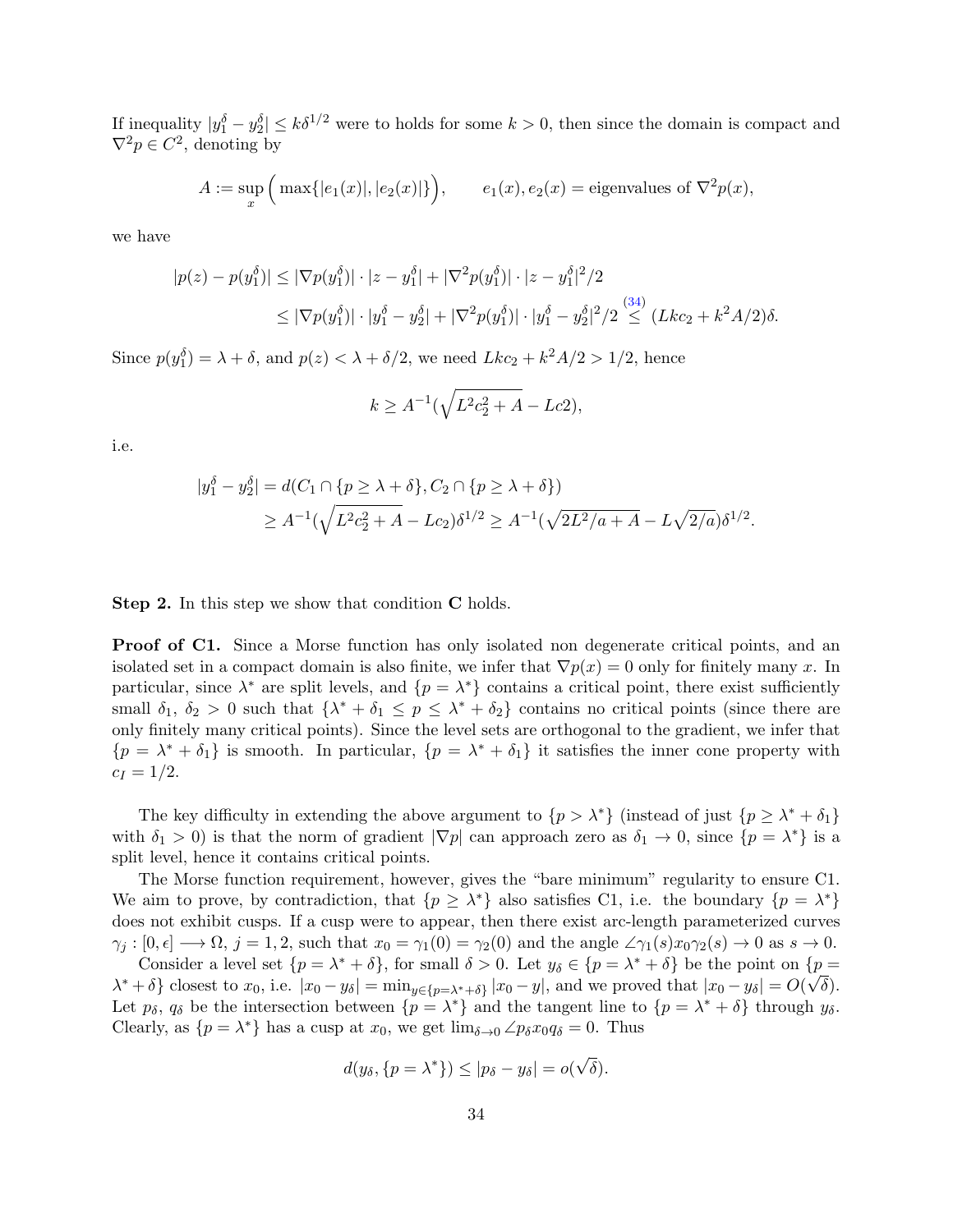

Figure 3: Construction in the proof of Morse function case.

Since  $\nabla p(x_0) = 0$ , and the gradient  $\nabla p$  is L-Lipschitz continuous for some constant L, we infer  $|\nabla p(y)| \leq A\sqrt{\delta}$  for some  $A > 0$  and all y on the segment  $[p_\delta, y_\delta]$ . Thus it follows

$$
\delta = |p(p_\delta) - p(y_\delta)| \leq A L \sqrt{\delta} |p_\delta - y_\delta| = o(\delta).
$$

This is a contradiction.

**Proof of C2.** Let  $U = \{p \geq \lambda^* + \delta\}$ . Fix an arbitrary r. Clearly  $U \subseteq \bigcup_{x \in U} B(x, r/3)$ . Since  $U = \{p \geq \lambda^* + \delta\}$  is closed, and the domain  $\Omega$  is compact, we infer  $U = \{p \geq \lambda^* + \delta\}$  is also compact. Thus we can extract a covering  $U \subseteq \bigcup_{i=1}^{C_r} B(x_i, r/3)$  with finitely many balls. By Vitali covering lemma, we can further extract mutually disjoint balls  $B(x_{i_j}, r/3)$  such that

$$
U\subseteq \bigcup_{j=1}^{C'_r} B(x_{i_j},r)
$$

Since  $B(x_{i_j}, r/3) \subset \Omega_{r/3}$ , and  $\{B(x_{i_j}, r/3)\}_{j=1}^{C'_r}$  are pairwise disjoint, we have

$$
V_d C'_r (r/3)^{-d} \leq \mathcal{L}^d(\Omega_{r/3}).
$$

Thus we can choose  $\mathcal{N}_r = \{x_{i_j}\}, j = 1, \cdots, C'_r$ .

### B.2.1 Proofs in Section [4.5](#page-15-0)

*Proof of lemma [2.](#page-15-3)* Let  $\lambda > 0$  be given. Later in the proof, it can be seen that  $\lambda = C_0$ , being the common upper bound of  $f_i \in F$ . Define  $a > 0$  to be such that

$$
56\lambda \cdot 8^{d-1}a^d = 1. \tag{35}
$$

 $\Box$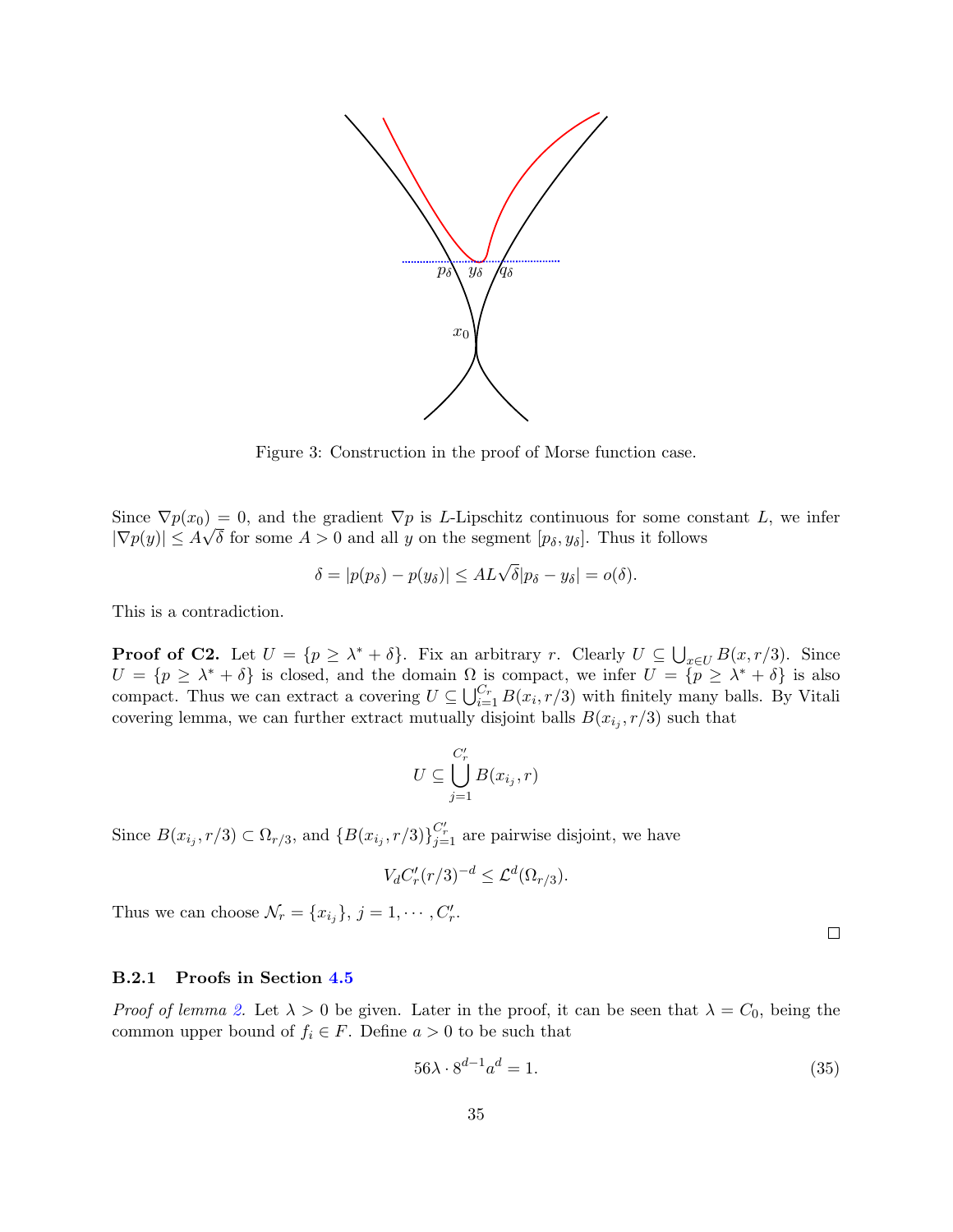Consider

$$
f(x) = \begin{cases} \lambda, & x \in [0, 56a] \times [0, 8a]^{d-1} = \Omega \\ 0, & \text{otherwise.} \end{cases}
$$
 (36)

Let  $b = \left(\frac{\log(32)}{n\lambda V}\right)$  $n\lambda V_d$  $\int_{0}^{1/d}$ . For  $0 < \alpha < 1$ , define  $\begin{cases} 0, & 0 \leq r \leq b \end{cases}$ 

$$
g(r) = \begin{cases} 0, & 0 \le r \le 0 \\ \mathcal{K}\left(\left(\frac{\delta}{\mathcal{K}}\right)^{1/\alpha} - |r - b - \left(\frac{\delta}{\mathcal{K}}\right)^{1/\alpha}| \right)^{\alpha}, & |r - b - \left(\frac{\delta}{\mathcal{K}}\right)^{1/\alpha} | \le \left(\frac{\delta}{\mathcal{K}}\right)^{1/\alpha} \\ 0, & \text{otherwise,} \end{cases}
$$

and for  $\alpha \geq 1,$  define

$$
g(r) = \begin{cases} 0, & 0 \leq r \leq b \\ 2^{1-\alpha}\delta - \mathcal{K}|r - b - \left(\frac{\delta}{\mathcal{K}}\right)^{1/\alpha} |^{\alpha}, & 0 \leq |r - b - \left(\frac{\delta}{\mathcal{K}}\right)^{1/\alpha} | \leq \frac{1}{2} \left(\frac{\delta}{\mathcal{K}}\right)^{1/\alpha} \\ \left(\delta^{1/\alpha} - \mathcal{K}^{1/\alpha}|r - b - \left(\frac{\delta}{\mathcal{K}}\right)^{1/\alpha}| \right)^{\alpha}, & \frac{1}{2} \left(\frac{\delta}{\mathcal{K}}\right)^{1/\alpha} \leq |r - b - \left(\frac{\delta}{\mathcal{K}}\right)^{1/\alpha} | \leq \left(\frac{\delta}{\mathcal{K}}\right)^{1/\alpha} \\ 0, & \text{otherwise}, \end{cases}
$$

where  $\mathcal{K} \leq 1$  is chosen so that  $g \in \Sigma(L, \alpha)$ . By construction  $0 \leq g(r) \leq \delta$ . Consider the inequality



Figure 4: The radial function g for  $\alpha = 1, 2$ .

$$
b + 2\left(\frac{\delta}{\mathcal{K}}\right)^{1/\alpha} = \left(\frac{\log(32)}{n\lambda V_d}\right)^{1/d} + 2\left(\frac{\delta}{\mathcal{K}}\right)^{1/\alpha}
$$
  
\n
$$
\leq \left(\frac{1}{4^d 8\lambda}\right)^{1/d} + 2\left(\frac{1}{16(7\lambda)^{1/d}}\right)
$$
  
\n
$$
\leq \frac{1}{4}\left(\frac{1}{7}\right)^{1/d}\lambda^{-1/d} + \frac{1}{8}\left(\frac{1}{7}\right)^{1/d}\lambda^{-1/d} = 3a
$$
\n(37)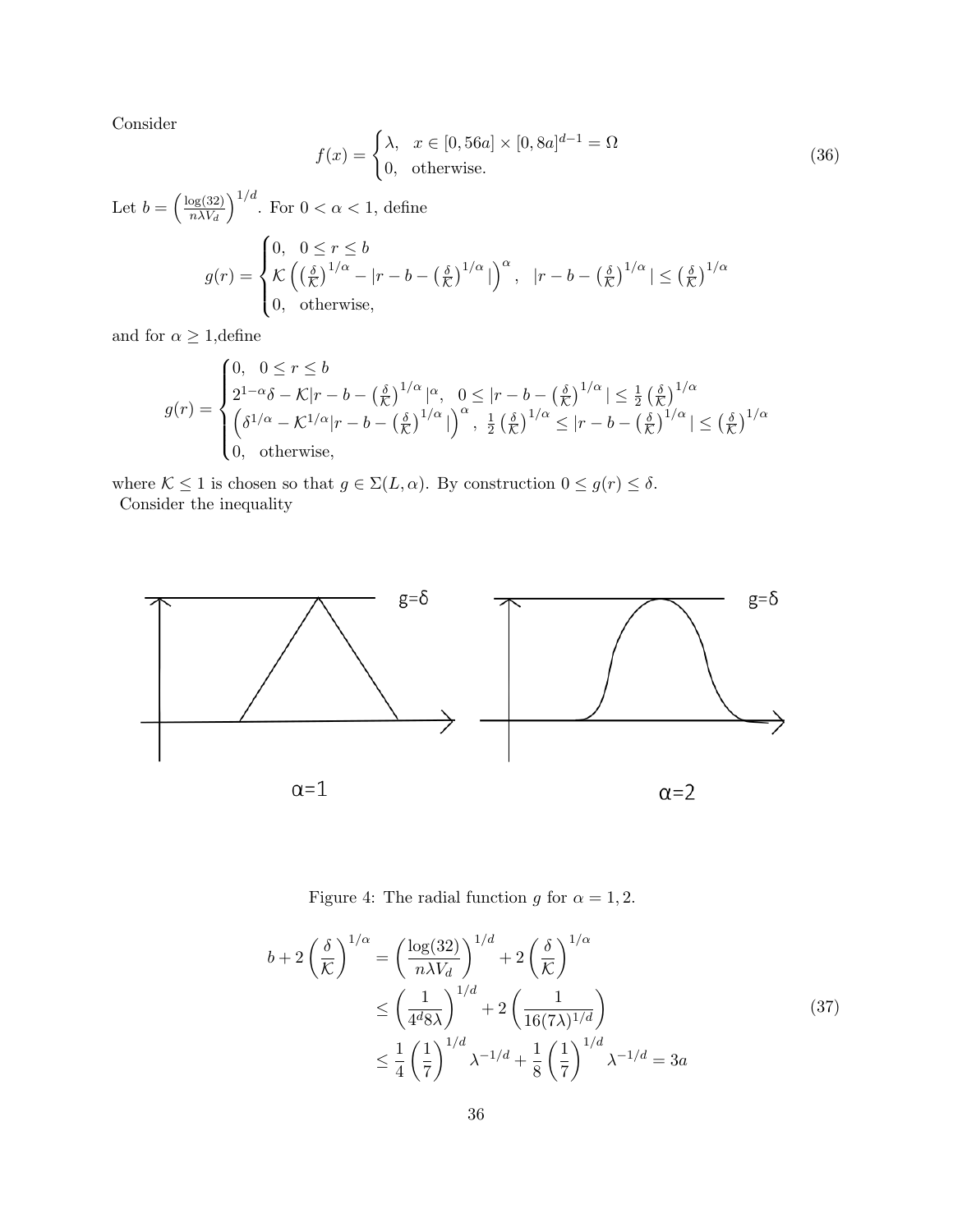where the first inequality follows from  $n \geq 4^d \frac{8 \log(32)}{V}$  $\frac{\log(32)}{V_d}$  and  $\delta \leq \left(\frac{\mathcal{K}}{16^{\alpha}(7\lambda)^{\alpha/d}}\right)$ . So by construction, 9 disjoint ball  $\left\{B\left(x_i, b+2\left(\frac{\delta}{\mathcal{K}}\right)^{1/\alpha}\right)\right\}_{i=0}^8$  can be placed in  $\Omega$ . For  $i=1,\ldots,8$ , let  $f_i = f(x)$  –  $g(|x-x_i|)+g(|x-x_0|)$ . Thus  $f_i \in \Sigma(L,\alpha)$  for  $i=1,\ldots,8$  and the common upper bound of  $f_i$  is  $||f_i||_{\infty} = \lambda$ . Since  $\int f = 1$ , by symmetry each  $f_i$  also integrates to 1. The fact that  $f_i \geq 0$  follows from  $0 \le g(r) \le \delta \le p_{\text{max}}$ . Since for any  $1 \le i, j \le 8$ ,  $f_j(x) = \lambda$  for any  $x \in B(x_i, b)$ .

$$
P(\text{There exists a point in } B(x_i, b) \text{ for any } i) \ge 1 - (1 - \lambda V_d b^d)^n
$$

$$
\ge 1 - \exp(-V_d b^d \lambda n) = 1 - 1/32
$$

where  $b = \left(\frac{\log(32)}{nW}\right)$  $n\lambda V_d$  $\int_0^{1/d}$  is used in the last equality. Thus

 $P(\text{There exists a point in every } B(x_i, b) \text{ for } i = 1...8) \geq 3/4.$ 

Suppose the family  $F = \{f_i\}_{i=1}^8$  is given ahead. One wants to show that any algorithm being  $\delta$  consistent with probability 3/4 can identify  $f_i$  with probability at least 1/2. To begin consider  $B_i = \{f_i \geq \lambda\}$ .  $B_i$  has exactly two connected components and one is  $B(x_i, b)$ . Denote the other connected component of  $B_i$  by  $V_i$ . Thus  $B_i = V_i \cup B(x_i, b)$ , where  $V_i \cap B(x_i, b) = \emptyset$ . Define the three events  $\mathcal{E}_1$ ,  $\mathcal{E}_1$  and  $\mathcal{E}_3$  as following

$$
\mathcal{E}_1 = \{\text{There exists a point in every } B(x_i, b) \text{ for } i = 1...8\}
$$
  

$$
\mathcal{E}_2 = \{\text{The algorithm is } (\delta, \epsilon) \text{ consistent }\}
$$
  

$$
\mathcal{E}_3 = \{\text{The algorithm can indentify the true density}\}\
$$
 (38)

Then one has  $\mathcal{E}_1 \cap \mathcal{E}_2 \subset \mathcal{E}_3$ . This is because if an algorithm is  $\delta$ , consistent and every  $B(x_i, b)$ contains at least one point, the algorithm will assign points in  $\cup_{j\neq i} B(x_j, b)$  and points  $B(x_i, b)$ into different clusters before joining them into the same cluster. In this way, the algorithm can identify the true density. Since  $P(\mathcal{E}_1) \geq 3/4$  and  $P(\mathcal{E}_2) \geq 3/4$ ,  $P(\mathcal{E}_3) \geq 1/2$ 

It remains to compute the KL divergent between  $f_1$  and  $f_2$  and apply Fano's lemma. Using spherical coordinate centering at  $x_1$  and  $x_2$ , the KL divergent is given by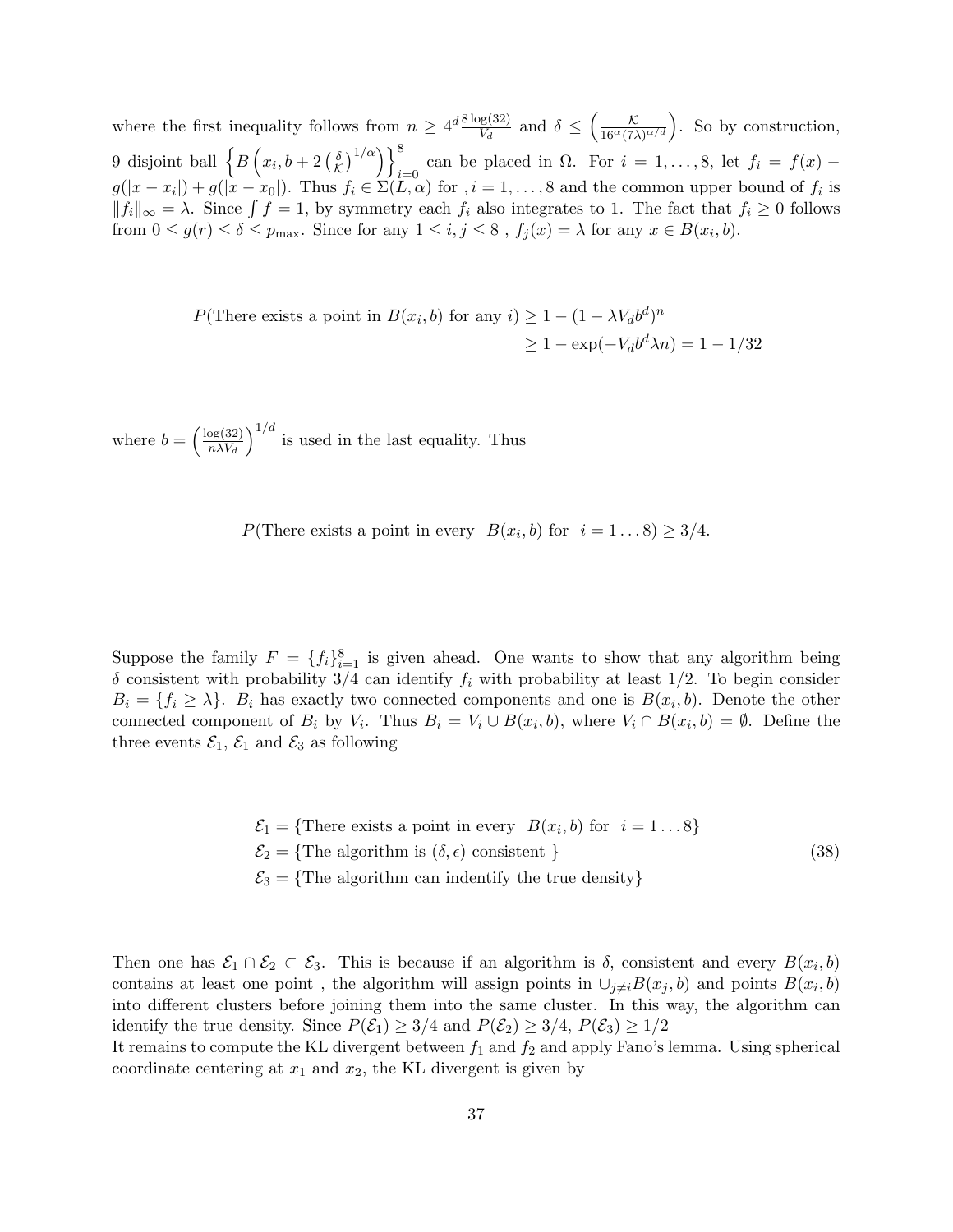$$
\begin{split} \text{KL}(f_1, f_2) &= dV_d \int_b^{b+2\left(\frac{\delta}{K}\right)^{1/\alpha}} (\lambda) \log\left(\frac{\lambda}{\lambda - g(r)}\right) r^{d-1} + (\lambda - g(r)) \log\left(\frac{\lambda - g(r)}{\lambda}\right) r^{d-1} dr \\ &= dV_d \int_b^{b+2\left(\frac{\delta}{K}\right)^{1/\alpha}} g(r) \log\left(\frac{\lambda}{\lambda - g(r)}\right) r^{d-1} dr \\ &= dV_d \int_b^{b+2\left(\frac{\delta}{K}\right)^{1/\alpha}} g(r) \log\left(1 + \frac{g(r)}{\lambda - g(r)}\right) r^{d-1} dr \\ &\le dV_d \int_b^{b+2\left(\frac{\delta}{K}\right)^{1/\alpha}} g(r) \frac{g(r)}{\lambda - g(r)} r^{d-1} dr \le dV_d \int_b^{b+2\left(\frac{\delta}{K}\right)^{1/\alpha}} g(r) \frac{g(r)}{\lambda} r^{d-1} dr \\ &\le d\lambda^{-1} \delta^2 V_d \int_b^{b+2\left(\frac{\delta}{K}\right)^{1/\alpha}} r^{d-1} dr \\ &\le \frac{d\delta^2 V_d}{\lambda d} \left(b+2\left(\frac{\delta}{K}\right)^{1/\alpha}\right)^d \end{split}
$$

Thus by Fano's lemma

$$
n \ge \frac{(1/2)\log_2(8) - 1}{\text{KL}(f_1, f_2)} = \frac{1}{2\text{KL}(f_1, f_2)}\tag{39}
$$

and this implies

<span id="page-37-0"></span>
$$
\left(\frac{\lambda}{2\delta^2 V_d n}\right)^{1/d} \le 2\left(\frac{\delta}{\mathcal{K}}\right)^{1/\alpha} + \left(\frac{\log(32)}{n\lambda V_d}\right)^{1/d}.\tag{40}
$$

Since  $\delta \leq \lambda/(2^{d/2+1})$ , this gives

<span id="page-37-1"></span>
$$
\frac{\lambda}{2^{d+1}\delta^2 V_d n} \ge \frac{\log(32)}{n\lambda V_d}.\tag{41}
$$

Combines equation  $(40)$  and equation  $(41)$  one has

$$
2\left(\frac{\delta}{\mathcal{K}}\right)^{1/\alpha} \ge \left(\frac{\lambda}{2\delta^2 V_{d} n}\right)^{1/d} (1 - \frac{1}{2})\tag{42}
$$

This gives

$$
n \ge \frac{\lambda \mathcal{K}^{d/\alpha}}{C(d)\delta^{2+d/\alpha}},\tag{43}
$$

where  $C(d) = 2^{2d+1}V_d$ .

To justify that the collection of functions  $\{f_i\}_{i=1}^8$  constructed in the previous proof satisfies condition **C** and  $S(\alpha)$ , observe that  $\lambda$  is the only split level of  $f_i$  for all  $1 \le i \le 8$ . The case of  $\alpha > 1$  is only provided as the case of  $\alpha < 1$  is simpler. Straight forward computations shows that for any  $t \leq 2^{-\alpha}, \{x : f_i(x) \geq \lambda + t\}$  has two connected components:  $B\left(x_i, b_0 + \frac{1}{2}\right)$  $\frac{1}{2} \left( \frac{\delta}{\mathcal{K}} \right)^{1/\alpha} - \left( \frac{t}{\mathcal{K}} \right)^{1/\alpha}$  and  $\frac{1}{2} \left(\frac{\delta}{\mathcal{K}}\right)^{1/\alpha}$   $\Big)$   $\Big)$   $\cap$   $\Omega$ . Therefore condition **C** and **S**( $\alpha$ ) are trivially satisfied.  $\left(B\left(x_i,b_0+\frac{1}{2}\right)\right)$  $\Box$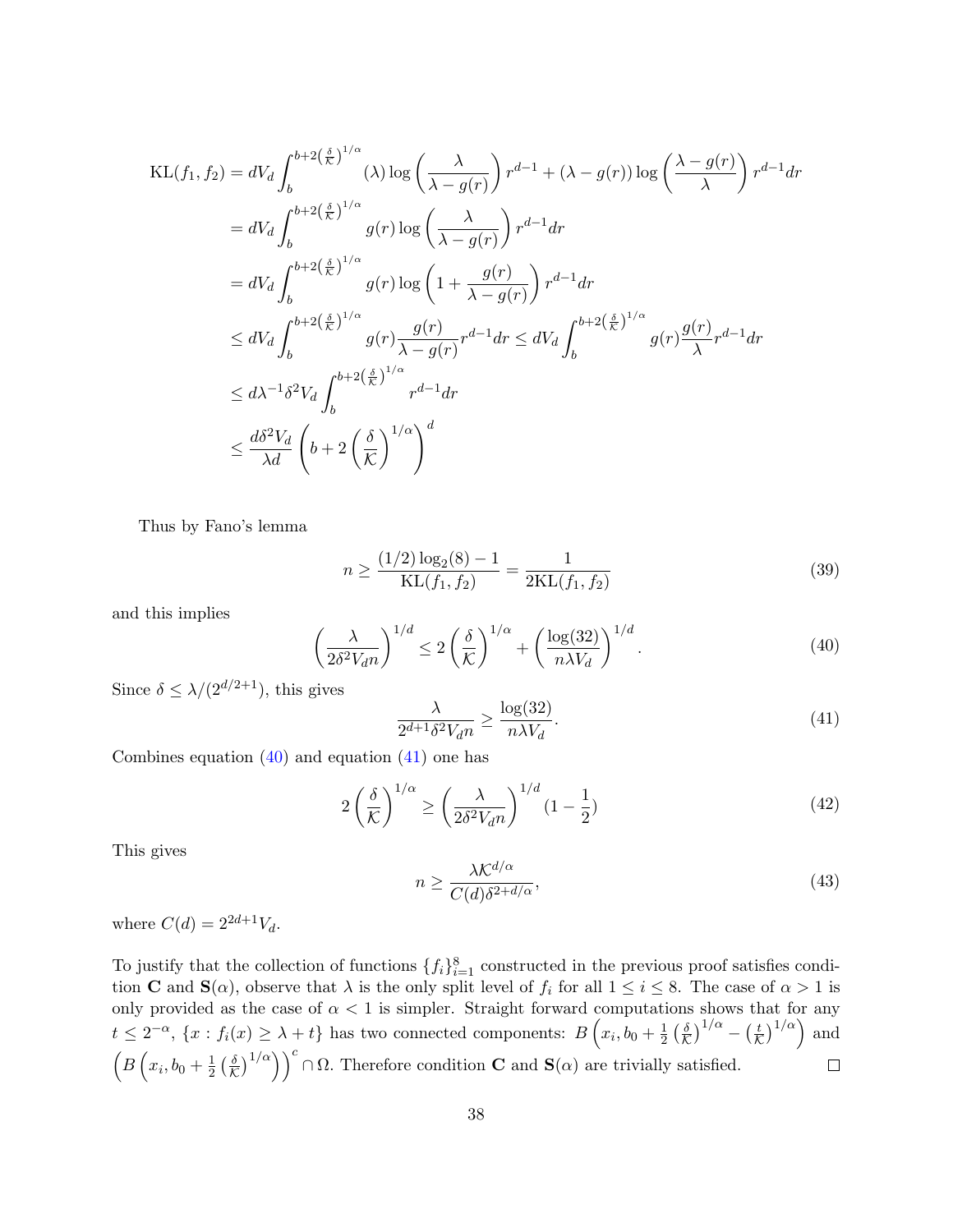### B.3 Proofs in Section [4.6](#page-16-0)

*Poof proposition [3.](#page-16-2)* By [\(9\)](#page-8-5), with probability at least  $\gamma$ , we have

$$
\|\widehat{p}_h-p\|_{\infty}\leq a_n.
$$

**Step 1.** In this step, we show that for any split level  $\lambda^*$  satisfying [\(18\)](#page-17-2), there exists  $\widehat{\lambda^*}$  being ∆-significant and that

$$
|\widehat{\lambda^*} - \lambda^*| \le \Delta
$$

for large n. Let C and C' be two sets split at  $\lambda^*$ . Thus there exists B being the connected component of  $\{p \geq \lambda^*\}$  containing both  $\mathcal C$  and  $\mathcal C'$ .

By [\(18\)](#page-17-2), for large n, neither  $\{X_i\}_{i=1}^n \cap \mathcal{C} \cap \{p \geq \lambda^* + 2\Delta\}$  nor  $\{X_i\}_{i=1}^n \cap \mathcal{C}' \cap \{p \geq \lambda^* + 2\Delta\}$  is empty. Let  $X_i \in \mathcal{C} \cap \{p \geq \lambda^* + 2\Delta\}$  and  $X_j \in \mathcal{C}' \cap \{p \geq \lambda^* + 2\Delta\}.$ 

• By the same argument that gives  $(30)$ 

<span id="page-38-0"></span>
$$
\{p \ge \lambda^*\} \subset \widehat{L}(\lambda^* - a_n) := \bigcup_{\{X_j : \widehat{D}(\lambda^* - a_n)\}} B(X_j, 2h). \tag{44}
$$

Since  $\mathcal{B} \subset \{p \geq \lambda^*\}$  and that  $\mathcal{B}$  is connected,  $X_i$  and  $X_j$  have the same label in  $\mathbb{C}(h, \lambda^* - a_n)$ .

• Since  $X_i \in \mathcal{C}, X_j \in \mathcal{C}'$  and that  $\mathcal{C}$  and  $\mathcal{C}'$  are split exactly at  $\lambda^*, X_i, X_j$  are contained in the distinct connected components of  $\{p \geq \lambda^* + \Delta\}$ . By Claim 2 in the proof of Theorem [1,](#page-15-1)  $X_i$  and  $X_j$  belong to distinct connected components of  $\mathbb{C}(h, \lambda^* + \Delta - a_n)$ . Let  $\widehat{\lambda^*}$  be defined as in [\(17\)](#page-16-3). By the above two bullet points,

$$
\lambda^* - a_n \leq \widehat{\lambda^*} \leq \lambda^* + \Delta - a_n.
$$

The fact that  $\widehat{\lambda^*}$  is  $\Delta$ -significant follows from the observation that

$$
X_i, X_j \in \mathbb{C}(h, \lambda^* + 2\Delta - a_n).
$$

**Step 2.** In this step, we show that if  $\widehat{\lambda^*}$  is a  $\Delta$ -significant level of the cluster tree constructed using modified DBSCAN, then there exists  $\lambda^*$  being a split level of p such that

$$
|\widehat{\lambda^*} - \lambda^*| \leq \Delta.
$$

So suppose  $X_i$ ,  $X_j$  and  $\widehat{\lambda^*}$  satisfies [\(17\)](#page-16-3) and that  $X_i, X_j \in \mathbb{C}(h, \widehat{\lambda^*} + \Delta)$ . Let

 $\lambda^* := \sup\{\lambda \geq 0 : X_i \text{ and } X_j \text{ are in the same connected component of } \{p \geq \lambda\}\}.$ 

• By [\(44\)](#page-38-0),  $X_i$  and  $X_j$  have the same label in  $\mathbb{C}(h, \lambda^* - a_n)$ . Therefore,

$$
\lambda^* - a_n \leq \widehat{\lambda^*}.
$$

• For the sake of contradiction, suppose that

$$
\widehat{\lambda^*} > \lambda^* + \Delta.
$$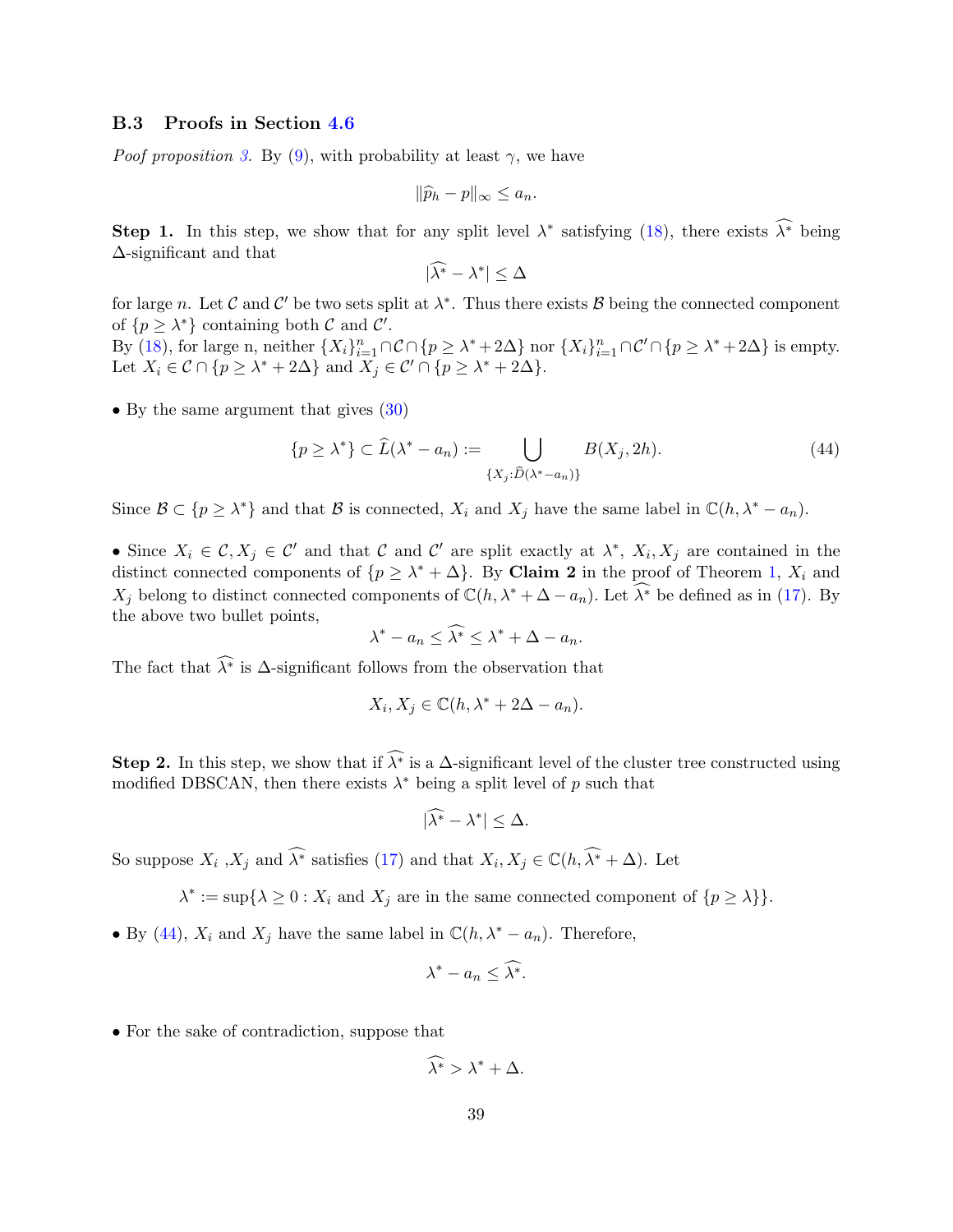Then by Claim 2 in the proof of Theorem [1,](#page-15-1)  $X_i$  and  $X_j$  belong to distinct connected components of  $\mathbb{C}(h, \lambda^* + \Delta - a_n)$ . By definition of  $\widehat{\lambda^*}$ , this implies

$$
\lambda^* + \Delta - a_n \ge \widehat{\lambda^*},
$$

which is a contradiction. This finishes the proof.

### <span id="page-39-3"></span>B.4 A Side result: consistency of the KDE tree

As a side result, we also compute the upper bound of cluster tree estimators generated by kernel density estimators. We acknowledge that KDE clustering algorithms have been studied by many authors including [Rinaldo and Wasserman](#page-26-6) [\[2010\]](#page-26-6), [Rigollet and Vert](#page-26-5) [\[2009\]](#page-26-5) and [Kim et al.](#page-25-6) [\[2016\]](#page-25-6). For completeness, we provide  $\delta$ -consistency results for KDE cluster tree returned by Algorithm [3,](#page-39-1) but we do not claim the novelty of these results.

Algorithm 3 Clustering based on connected components

**INPUT:** i.i.d sample  $\{X_i\}_{i=1}^n$ , the kernel  $K : \mathbb{R}^d \to \mathbb{R}$ , the level  $\lambda$  and  $h > 0$ 

- 1. Compute  $\widehat{L}(\lambda) = \{x : \widehat{p}_h(x) \geq \lambda\}.$
- 2. Construct a graph  $\mathbb{G}_{h,k}$  with nodes

<span id="page-39-1"></span>
$$
\widehat{D}(\lambda) = \{X_i\}_{i=1}^n \cap \widehat{L}(\lambda)
$$

and edges  $(X_i, X_j)$  if  $X_i$  and  $X_j$  belong to the same connected component of  $L(\lambda)$ . 3. Compute  $\mathbb{C}(h,\lambda)$ , the graphical connected components of  $\mathbb{G}_{h,\lambda}$ . **OUTPUT:**  $\widehat{T}_n = \{ \mathbb{C}(h, \lambda), \lambda \geq 0 \}.$ 

We start by showing that for generic  $\alpha > 0$ , if  $p \in \Sigma(L, \alpha)$ , level sets of KDE estimator are good approximations of the corresponding population quantities.

<span id="page-39-0"></span>**Lemma 6.** Assume that  $p \in \Sigma(L, \alpha)$ , where  $\alpha > 0$ , and let K be a  $\alpha$ -valid kernel. Then, there exist constants  $C_1$  and  $C_2$ , depending on  $||p||_{\infty}$ , K, L and d such that if  $h = C_1 \frac{1}{n^{1/(2\ell)}}$  $\frac{1}{n^{1/(2\alpha+d)}},$  then with probability  $1 - 1/n$ , uniformly over all  $\lambda > 0$ ,

$$
\left\{ x \colon p(x) \ge \lambda + C_2 \left( \frac{\log(n)}{n} \right)^{\alpha/(2\alpha+d)} \right\} \subset \left\{ x \colon \widehat{p}_h(x) \ge \lambda \right\} \subset \left\{ x \colon p(x) \ge \lambda - C_2 \left( \frac{\log(n)}{n} \right)^{\alpha/(2\alpha+d)} \right\}
$$
(45)

As a direct corollary of Lemma [6,](#page-39-0) we show that algorithm [3](#page-39-1) is consistent with the optimal rate.

<span id="page-39-2"></span>**Corollary 3.** Let h be chosen as in Lemma [6.](#page-39-0) Under the assumptions of Lemma [6,](#page-39-0) the cluster tree returned by Algorithm [3](#page-39-1) is  $\delta$ -consistent with probability at least  $1 - 1/n$ , where

$$
\delta \ge 3C_2 \left(\frac{\log n}{n}\right)^{\alpha/(2\alpha+d)},\tag{46}
$$

with  $C_2 = C_2(||p||_{\infty}, K, L, d)$  a constant independent of n and  $\delta$ .

 $\Box$ 

.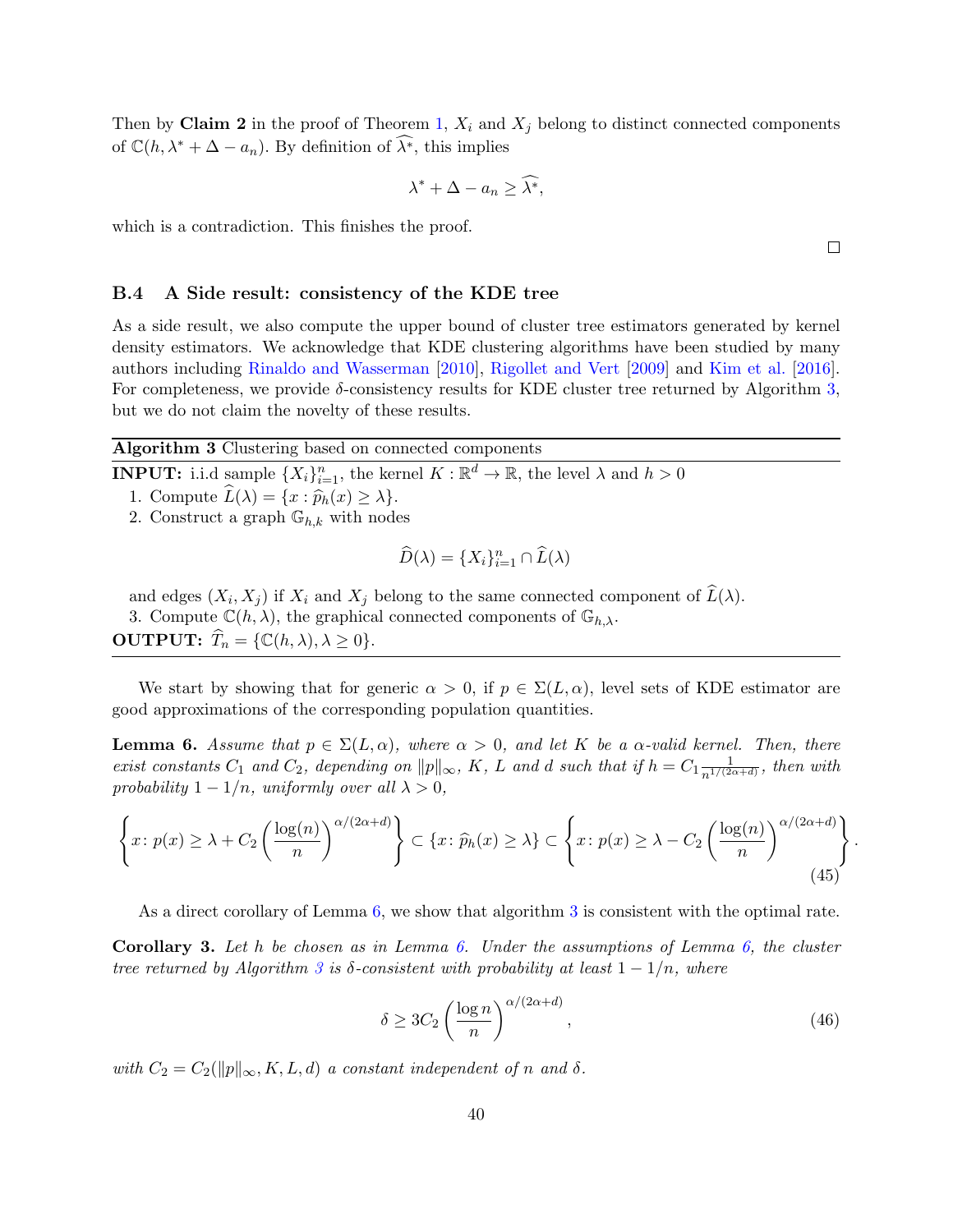We remark that Algorithm [3](#page-39-1) is computationally infeasible even in small dimensions. This is mainly because it requires to compute the level set  $\{x : \hat{p}_h(x) \geq \lambda\}$  exactly to determine the clustering structure of the data points. However Algorithm [3](#page-39-1) does not require additional regularity conditions such as  $S(\alpha)$  and C to attain the minimax optimal rates.

### B.4.1 Proofs in Appendix [B.4](#page-39-3)

*Proof of lemma 6*. For any  $x \in \mathbb{R}^d$ , with probability at least  $1 - 1/n$ 

<span id="page-40-0"></span>
$$
|\hat{p}_h(x) - p(x)| \le |\hat{p}_h(x) - p_h(x)| + |p_h(x) - p(x)|
$$
  

$$
\le C_1(K, d, \|p\|_{\infty}) \sqrt{\frac{\log n}{nh^d}} + C_2(K, \alpha, L) h^{\alpha}
$$
 (47)

where the second inequality follows from proposition [7](#page-28-1) and standard calculations for the bias. By taking

$$
h = h_n = \Theta\left(\frac{\log n}{n}\right)^{1/(2\alpha + d)}
$$

in [\(47\)](#page-40-0),

$$
\sup_{x \in \mathbb{R}^d} |\hat{p}_h(x) - p(x)| \le C(||p||_{\infty}, K, L, \alpha, d) \left(\frac{\log(n)}{n}\right)^{\alpha/(2\alpha + d)}
$$

This completes the proof.

*Proof of Corollary [3.](#page-39-2)* Let A and A' be two given connected subsets of  $\mathbb{R}^d$ . Suppose  $\lambda > 0$  satisfies  $\lambda + 3\delta = \inf_{x \in A \cup A'} f(x)$  and that A and A' are contained in two distinct connected components of  $\{p > \lambda\}$ . It suffices to show that the estimate cluster tree at  $\{\hat{p}_h \geq \lambda + 2\delta\}$  gives correct labels to  $A \cap \{X_i\}_{i=1}^n$  and  $A' \cap \{X_i\}_{i=1}^n$ , where

$$
h = h_n = \Theta\left(\frac{\log n}{n}\right)^{1/(2\alpha + d)}
$$

• Since  $A, A'$  are connected and

$$
A, A' \subset \{ p \ge 3\delta + \lambda \} \subset \{ \hat{p}_h \ge 2\delta + \lambda \},
$$

A and A' each belongs to the connected component of  $\{\hat{p}_h \geq 2\delta + \lambda\}$ . Therefore the cluster tree at  $\{\hat{p}_h \geq 2\delta + \lambda\}$  will assign  $A \cap \{X_i\}_{i=1}^n$  the same label. This is also true for  $A' \cap \{X_i\}_{i=1}^n$ .

• It remains to show that A and A' are in the two distinct connected components of  $\{\hat{p}_h\geq\}$  $2\delta + \lambda$ . For the sake of contradiction, suppose that A and A' are in the same connected components of  $\{\hat{p}_h \geq 2\delta + \lambda\}$ . Since

$$
\{\hat{p}_h \ge \lambda + 2\delta\} \subset \{p \ge \lambda + \delta\} \subset \{p > \lambda\},\
$$

A and A' are in the same connected components of  $\{p > \lambda\}$ . This is a contradiction.

 $\Box$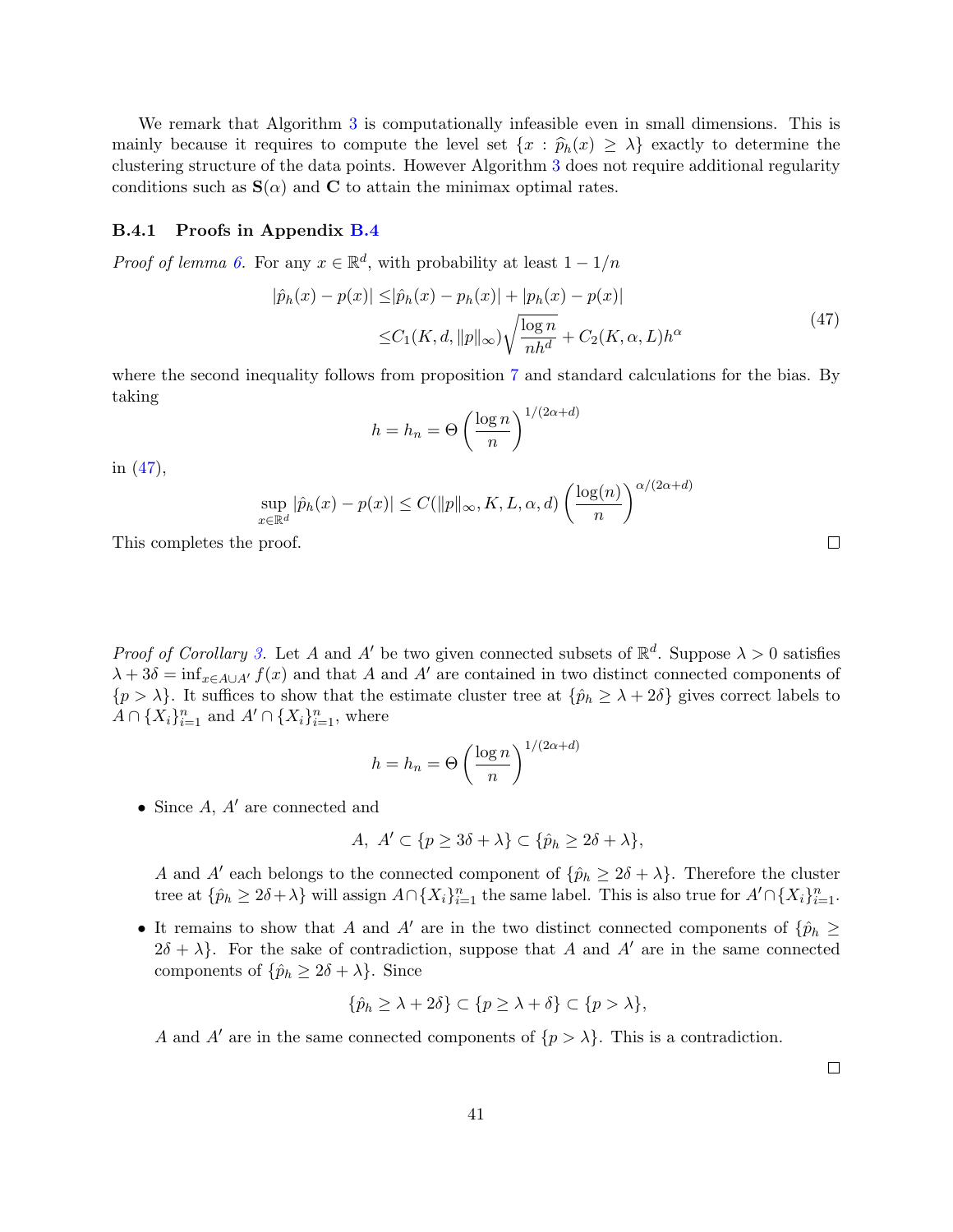## C Proofs from Section [5](#page-17-0)

## C.1 Proof of Proposition [4](#page-19-0)

<span id="page-41-0"></span>We first prove two simple technical lemmas, that will also be used in the proof of Proposition [6.](#page-21-1)

**Lemma 7.** Suppose that  $\epsilon > 2a_n$ , where

$$
\sup_{x \in \mathbb{R}^d} |\hat{p}_h(x) - p_h(x)| \le a_n,
$$

and let  $\lambda \in (\lambda_* + a_n, \lambda^* - a_n)$ . Then,

$$
S_{-h} \cap \{X_i\}_{i=1}^n \subset \hat{D}_h(\lambda) \subset S_h,
$$

where  $S = \{p \geq \lambda^*\}\$ and

$$
\hat{D}_h(\lambda) = \{x : \hat{p}_h(x) \ge \lambda\} \bigcap \{X_i\}_{i=1}^n.
$$

*Proof of lemma [7.](#page-41-0)* For the first inclusion, suppose  $X_j \in S_{-h} \cap \{X_i\}_{i=1}^n$ . Then  $B(X_j, h) \subset S$ . Since K is supported on  $B(0,1)$ ,

<span id="page-41-1"></span>
$$
p_h(X_j) = \frac{1}{V_d h^d} \int_{B(X_j, h)} p(y) dy \ge \lambda^*.
$$
\n(48)

As a result,

$$
\hat{p}_h(X_j) \ge p_h(X_j) - a_n \ge \lambda^* - a_n \ge \lambda,
$$

which implies that  $X_j \in \hat{D}_h(\lambda)$ . For the second inclusion, if  $X_j \in \hat{D}_h(\lambda)$ , then  $\hat{p}_h(X_j) \geq \lambda$ . So

$$
p_h(X_j) \ge \hat{p}_h(X_j) - a_n \ge \lambda - a_n > \lambda_*
$$

However, for any point  $x \in S_h^c$ , since  $B(x, h) \subset S^c$ ,  $p_h(x) \leq \lambda_*$  (see [\(48\)](#page-41-1)). So  $X_j \in \hat{D}_h(\lambda)$  implies  $\Box$  $X_j \in S_h$ .

<span id="page-41-2"></span>**Lemma 8.** Under the same assumption as in Lemma [7,](#page-41-0) suppose further that  $\lambda^* > a_n$ . Let  $\hat{L}(\lambda) =$  $\bigcup_{X_i \in \hat{D}_h(\lambda)} B(X_i, h)$  and C be any connected components of S. Then  $C_{-2h} \subset \hat{L}(\lambda)$ .

*Proof of lemma [8.](#page-41-2)* Let  $x \in C_{-2h}$ . Then,  $B(x, h) \subset S$ , which implies, by [\(48\)](#page-41-1), that  $p_h(x) \geq \lambda^*$  and therefore that

$$
\hat{p}_h(x) \ge p_h(x) - a_n \ge \lambda^* - a_n > 0.
$$

Therefore,  $B(x,h) \cap \{X_i\}_{i=1}^n$  is not empty – otherwise  $\hat{p}_h(x) = 0$  – so that there exists a sample point, say  $X_j$ , in  $B(x, h)$ . Since  $B(x, h) \subset S_{-h}$ , we conclude that  $X_j \in S_{-h}$ . By lemma [7](#page-41-0) we then have that  $X_j \in \hat{D}_h(\lambda)$ . This shows that if  $x \in \mathcal{C}_{-2h}$ , then there exists some  $X_j \in \hat{D}_h(\lambda)$  such that  $x \in B(X_j, h)$ . This finishes the lemma.  $\Box$ 

*Proof of Proposition [4.](#page-19-0)* Let

$$
a_n = C_1 \sqrt{\frac{\log(n) + \log(1/h)}{nh^d}}
$$

be defined as in  $(7)$ . Then by  $(6)$ ,

$$
P\left(\sup_{x\in\mathbb{R}^d}|\hat{p}_h(x)-p_h(x)|\leq a_n\right)\geq 1-1/n.\tag{49}
$$

Denote  $h = C\left(\frac{\log(n)}{n\epsilon^2}\right)^{1/d}$  where C is chosen such that  $3a_n \leq \epsilon$ .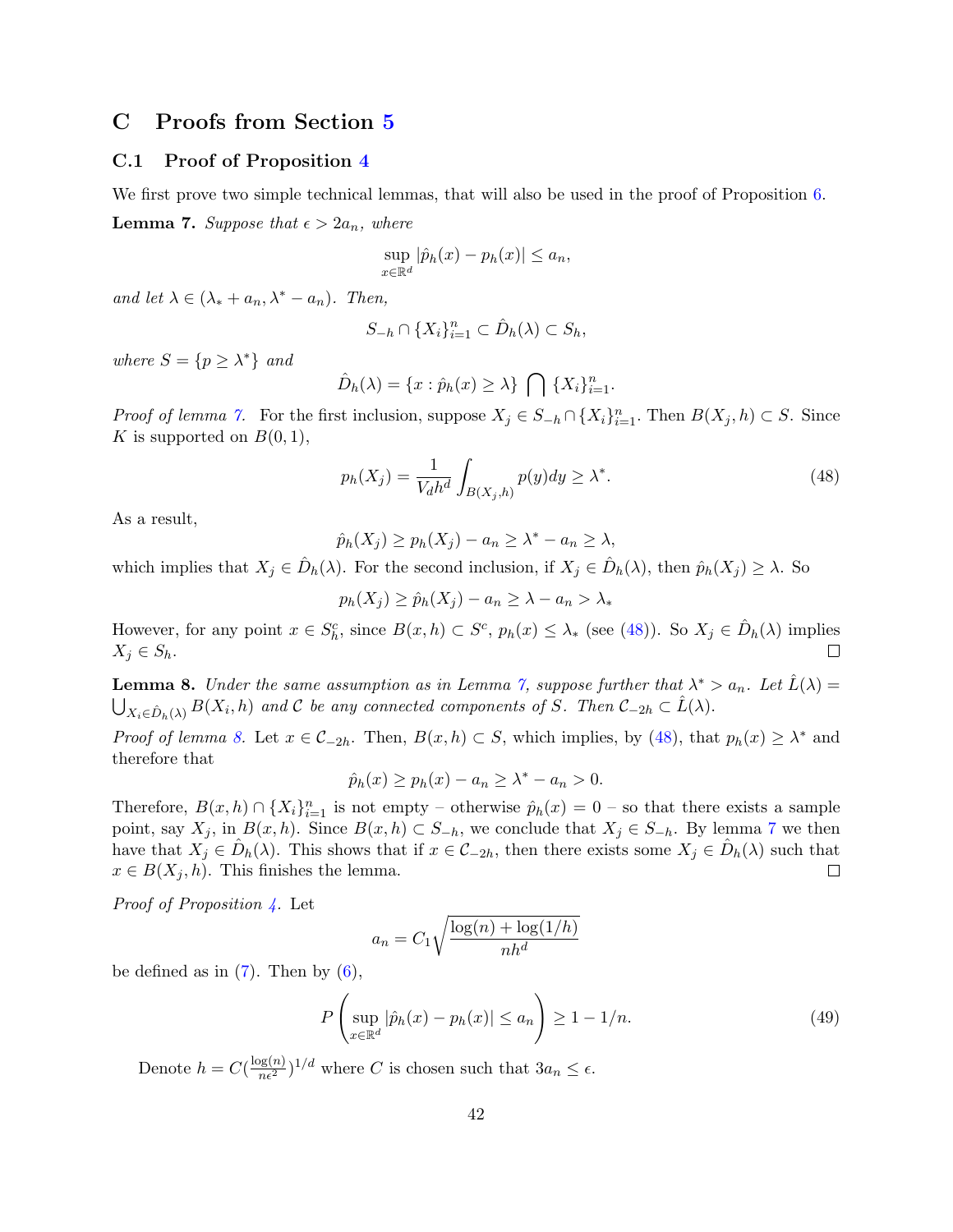- Step 1. Suppose  $A_{2h} \subset \mathcal{C}_i$ . Then  $A \subset \mathcal{C}_{i,-2h}$ . Then by Lemma [8,](#page-41-2) one has  $A \subset \mathcal{C}_{i,-2h} \subset \hat{L}(\lambda)$ . Since data points in connected components of  $\hat{L}(\lambda)$  have the same label, and A is contained in only one connected components of  $\hat{L}(\lambda)$ , points in  $A \cap \{X_i\}_{i=1}^n$  have the same labels.
- Step 2. Suppose A1 holds. Since  $d(C_i, C_j) > 4h$ ,  $\{C_{i,2h}\}_{i=1}^I$  are pairwise disjoint. Since  $\hat{D}_h(\lambda_k) \subset \bigcup_{i=1}^I C_{i,h}$ , this means for any  $i, j$  there is no edges connect  $\hat{D}_h(\lambda_k) \cap C_{i,h}$  and  $\hat{D}_h(\lambda_k) \cap C_{j,h}$ . Since A and A' belong to distinct members of  $\{\mathcal{C}_i\}_{i=1}^I$ , labels in  $A \cap \{X_i\}_{i=1}^n$ and in  $A' \cap \{X_i\}_{i=1}^n$  are different.

 $\Box$ 

## C.2 Proof of Proposition [5](#page-20-0)

Proof of Proposition [5.](#page-20-0) Let

$$
a_n = C_1 \sqrt{\frac{\log(n) + \log(1/h)}{nh^d}}
$$

be defined in  $(9)$ . Then by  $(6)$ .

$$
P\left(\sup_{x\in\mathbb{R}^d}|\hat{p}_h(x)-p_h(x)|\leq a_n\right)\geq 1-1/n.\tag{50}
$$

Denote  $h = C(\frac{\log(n)}{n\epsilon^2})^{1/d}$  where C is chosen such that  $3a_n \leq \epsilon$ . Denote  $\lambda_k = \frac{k}{nh^dV_d}$ . Therefore  $\lambda^* - \lambda_* \geq 3a_n.$ 

Consequently  $\lambda$  is well defined and one has

 $\lambda_* + a_n \leq \lambda \leq \lambda^* - a_n$ .

By lemma [7,](#page-41-0) the nodes of  $\mathbb{G}_{h,k}$  are contained in  $S_h$ . Thus

$$
\bigcup_{X_j \in \mathbb{G}_{h,k}} B(X_j, h) \subset S_{2h}.\tag{51}
$$

By lemma [8,](#page-41-2)

$$
S_{-2h} \subset \bigcup_{X_j \in \mathbb{G}_{h,k}} B(X_j, h). \tag{52}
$$

Since  $h_0 \geq h$  using assumption A3 then

$$
\mathcal{L}(\hat{S}\triangle S) \leq \mathcal{L}(S_{2h}\backslash S) + \mathcal{L}(S_h\backslash S_{-2h}) \leq C_0 h.
$$

### C.3 Proof of Proposition [6](#page-21-1)

<span id="page-42-0"></span>We begin by constructing of a well-behaved class of sets satisfying the boundary regularity condition (R). These sets will then be used to define high-density clusters in the proof of Proposition [6.](#page-21-1) Sets satisfying the properties given in the next definition are well known in the literature on support estimation: see, e.g., [Korostelev and Tsybakov](#page-26-15) [\[1993\]](#page-26-15). For completeness we also show that they satisfy the boundary regularity condition  $(R)$ .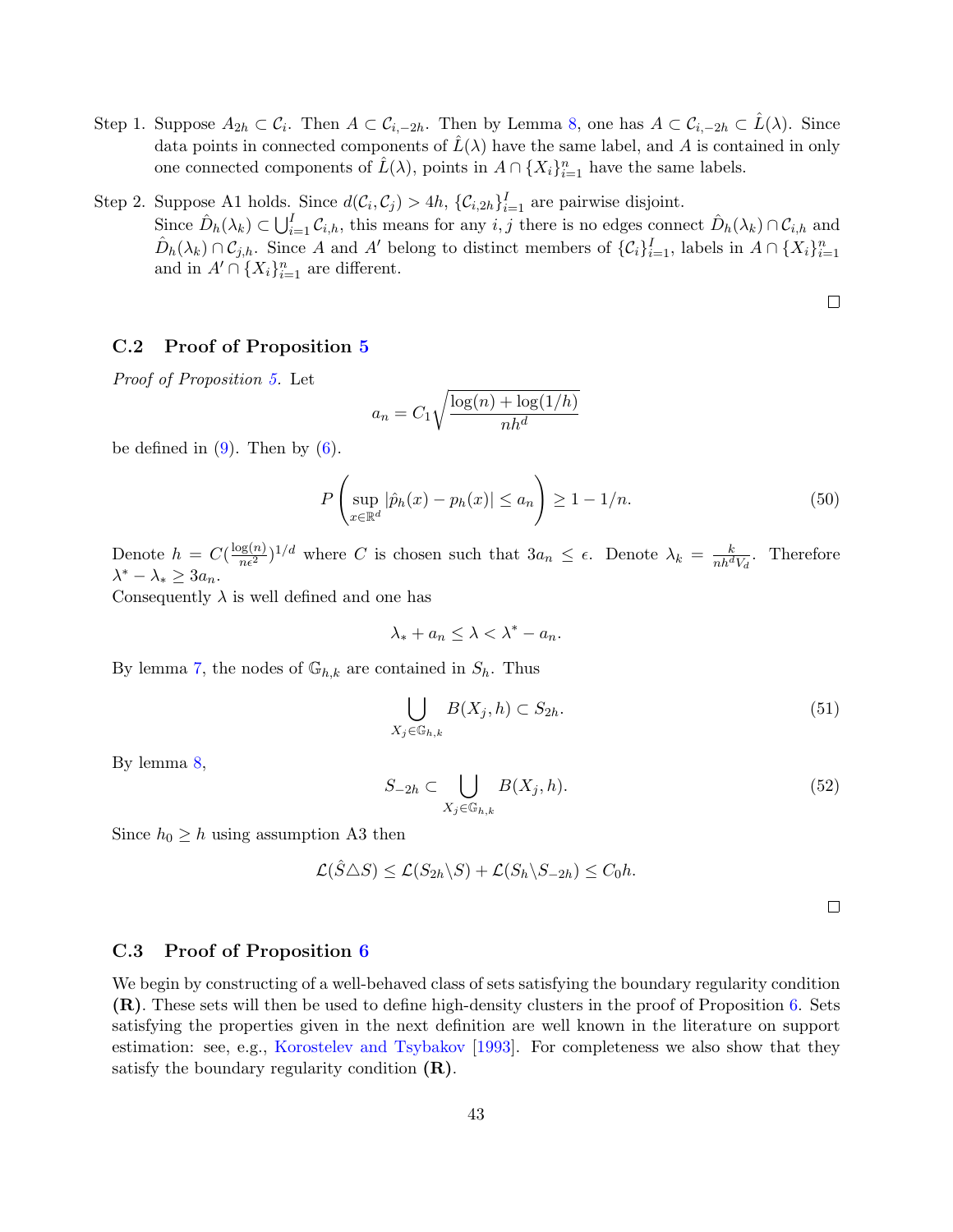**Definition 13.** Denote by  $\mathcal{G}_d(L)$  the class of all domains in  $[0,1]^d$  satisfying

$$
\{(x_1,\ldots,x_d): (x_1,\ldots,x_{d-1})\in [0,1]^{d-1}, \ 0\leq x_d\leq g(x_1,\ldots,x_{d-1})\},\
$$

where  $g: \mathbb{R}^{d-1} \to \mathbb{R}$  satisfies

• 
$$
1/2 \le |g(x)| \le 3/2
$$
 for all  $x \in [0, 1]^{d-1}$ 

•  $|g(x) - g(x')| \le L|x - x'|$  for all  $x, x' \in \mathbb{R}^{d-1}$ .

<span id="page-43-0"></span>**Lemma 9.** There exist a constants  $h_0$  only depending only on L such that for any  $\Omega \in \mathcal{G}_d(L)$ , one has for any  $0 \leq h \leq h_0$ ,

$$
\mathcal{L}(\Omega_h \backslash \Omega_{-h}) \leq C_0 h,
$$

where  $\Omega_h = \bigcup_{x \in \Omega} B(x, h), \Omega_{-h} = \{x \in \Omega : B(x, h) \subset \Omega\}$  and  $C_0$  is some constant depending on d.

*Proof of lemma [9.](#page-43-0)* Given  $\Omega \in \mathcal{G}_d(L)$ , let g be the corresponding map as in definition [13.](#page-42-0) Denote x be a generic point in  $\mathbb{R}^{d-1}$ . Consider the change of coordinate map  $\phi : \mathbb{R}^d \to \mathbb{R}^d$  defined as

$$
\phi(\underline{x}, x_d) = (\underline{x}, x_d g(\underline{x})).
$$

The inverse map  $\phi^{-1} : \mathbb{R}^d \to \mathbb{R}^d$  where  $\phi^{-1}(\underline{x}, x_d) = (\underline{x}, x_d/g(\underline{x}))$  is also well defined as  $g > 0$ . Observe that  $\phi([0,1]^d) = \Omega$ , and there exists a constant  $C(d)$  depending only on d such that  $[0,1]^d$ satisfies condition A3 with  $h_0 = 1/2$  and  $C_0 = C(d)$ . Thus in order to justify the lemma, it suffices to show that the maps  $\phi$  and  $\phi^{-1}$  only distort the distance and volume by factors depending on L only.

To be more precise, it suffices to show that for some constant  $L'$  depending on  $L$  and some absolute  $constant C$ ,

$$
|\phi^{-1}(x) - \phi^{-1}(x')| \le L'|x - x'| \text{ and } |\phi(x) - \phi(x')| \le L'|x - x'| \text{ for all } x, x' \in [-2, 2]^d
$$
  

$$
\mathcal{L}(\phi^{-1}(B)) \le C\mathcal{L}(B) \text{ and } \mathcal{L}(\phi(B)) \le C\mathcal{L}(B) \text{ for any } B \subset [-2, 2]^d.
$$

Since the calculations of  $\phi$  are similar to that of  $\phi^{-1}$ , only the former one is shown in this case.

Step 1. To show that  $\phi(x)$  is Lipschitz, it suffices to bound  $\|\nabla \phi\|_{op}$ .

$$
\nabla \phi(\underline{x}, x_d) = \begin{pmatrix} \frac{\partial \phi_i}{\partial x_j} \end{pmatrix} = \begin{bmatrix} 1 & 0 & \dots & 0 & x_d \frac{\partial g(\underline{x})}{\partial x_1} \\ 0 & 1 & \dots & 0 & x_d \frac{\partial g(\underline{x})}{\partial x_2} \\ \vdots & \vdots & \ddots & \vdots & \vdots \\ 0 & 0 & \dots & 1 & x_d \frac{\partial g(\underline{x})}{\partial x_{d-1}} \\ 0 & 0 & \dots & 0 & g(\underline{x}) \end{bmatrix}
$$

A straight forward calculations shows that for any  $(\underline{x}, x^d) \in [-2, 2]^d$ ,

$$
\|\nabla \phi\|_{op} \le 1 + x_0 \|\nabla g(\underline{x})\|_2 + g(\underline{x}) \le 5/2 + 2L.
$$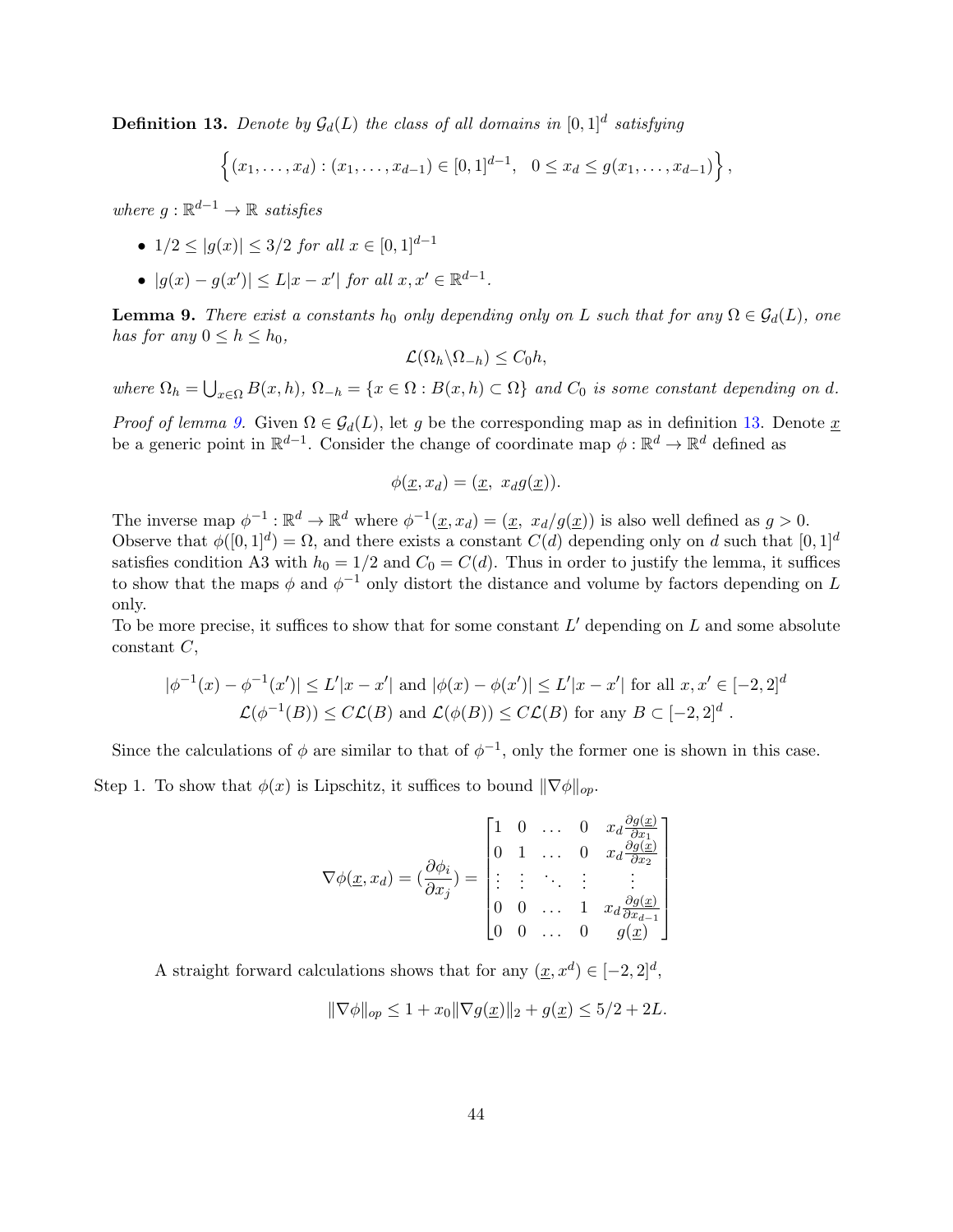Step 2. The change of variables equations gives

$$
\mathcal{L}(\phi(B)) = \int_{\phi(B)} d\mathcal{L} = \int_B |\det(\nabla \phi(x))| dx.
$$

Since det( $\nabla \phi(x, x_d)$ ) =  $g(x)$  which is bounded above by 3/2, one has  $\mathcal{L}(\phi(B)) \leq (3/2)\mathcal{L}(B)$ .

 $\Box$ 

*Proof of Proposition [6.](#page-21-1)* Let  $0 < \delta \leq 1/16$  be depending on  $\epsilon$  which will be specified later. For some constant depending  $C(d)$  only depending on d, it is desired to construct  $\{S_i\}_{i=1}^M \in \mathcal{G}_d(C(d))$  such that  $\mathcal{L}(S_i \triangle S_j) \ge \delta$  and that M is of order  $\delta^{-d+1}$ .

Step 1. Consider a hyper rectangle  $[0, 2\delta] \times [0, \delta]^{d-2}$  in  $\mathbb{R}^{d-1}$ . One can place  $N = |\delta^{-1}|^{d-1}/2$  such hyper rectangles into  $[0, 1]^{d-1}$  without having any two intersect. Denote theses hype rectangles by  $\{R_i\}_{i=1}^N$ .  $R_i$  is composed of two hypercube of dimension  $[0,\delta]^{d-1}$ , which are denoted as  $R_i^0$  and  $R_i^1$ .

Denote <u>x</u> to be a generic point in  $\mathbb{R}^{d-1}$ . One can defined a map  $g: [-\delta/2, \delta/2]^{d-1} \to \mathbb{R}$ by

$$
g(\underline{x}) = \begin{cases} C(d) \left(\delta/2 - ||\underline{x}||_{\mathbb{R}^{d-1}}\right), & \text{if } ||\underline{x}||_{\mathbb{R}^{d-1}} \le \delta/2 \\ 0, & \text{otherwise} \end{cases}
$$

The region

$$
C = \{ (\underline{x}, x_d) : \underline{x} \in [-\delta/2, \delta/2]^{d-1}, 0 \le x_d \le g(\underline{x}) \}
$$

defines a region of hyper cone in  $\mathbb{R}^d$  and  $C(d)$  is set so that the cone volume

$$
\int_{[-\delta/2,\delta/2]^{d-1}} g(\underline{x}) d\underline{x} = \delta^d.
$$

Let  $g_i^0$  and  $g_i^1$  be the corresponding map on  $R_i^0$  and  $R_i^1$ , as the later ones are copies of  $[-\delta/2, \delta/2]^{d-1}.$ 

Step 2. Let  $W = \{w = (w_1, \ldots, w_N), w_j \in \{0, 1\}\}\.$  By Varshamov-Gilbert lemma, there exist  $w^1, \ldots, w^M \in W$  such that (i)  $M \geq 2^{N/8}$  (ii)  $H(w^i, w^j) \geq N/8$ , where H denote the hamming distance.

For  $1 \leq j \leq M$ , let  $G_j : [0,1]^{d-1} \to \mathbb{R}^d$  be defined as

$$
G_j(\underline{x}) = 1/2 + \sum_{i=1}^{N} g_i^{w_i^j}(\underline{x}).
$$

Consider

$$
S_j = \{ (\underline{x}, x_d) : \underline{x} \in [0, 1]^{d-1}, 0 \le x_d \le G_j(\underline{x}) \}
$$

Thus by construction  $G_j \in \mathcal{G}_d(C(d))$  in definition [13.](#page-42-0) For  $l = 0, 1$  and  $1 \le i \le N$ , define

$$
\mathcal{C}_i^l = \{ (\underline{x}, x_d) : \underline{x} \in R_i^l, 0 \le x_d \le g_i^l(\underline{x}) \}.
$$

So  $\mathcal{C}_j^l$  are non-overlapping cones with volume being  $\delta^d$ , which are indexical copies of  $\mathcal{C}$ .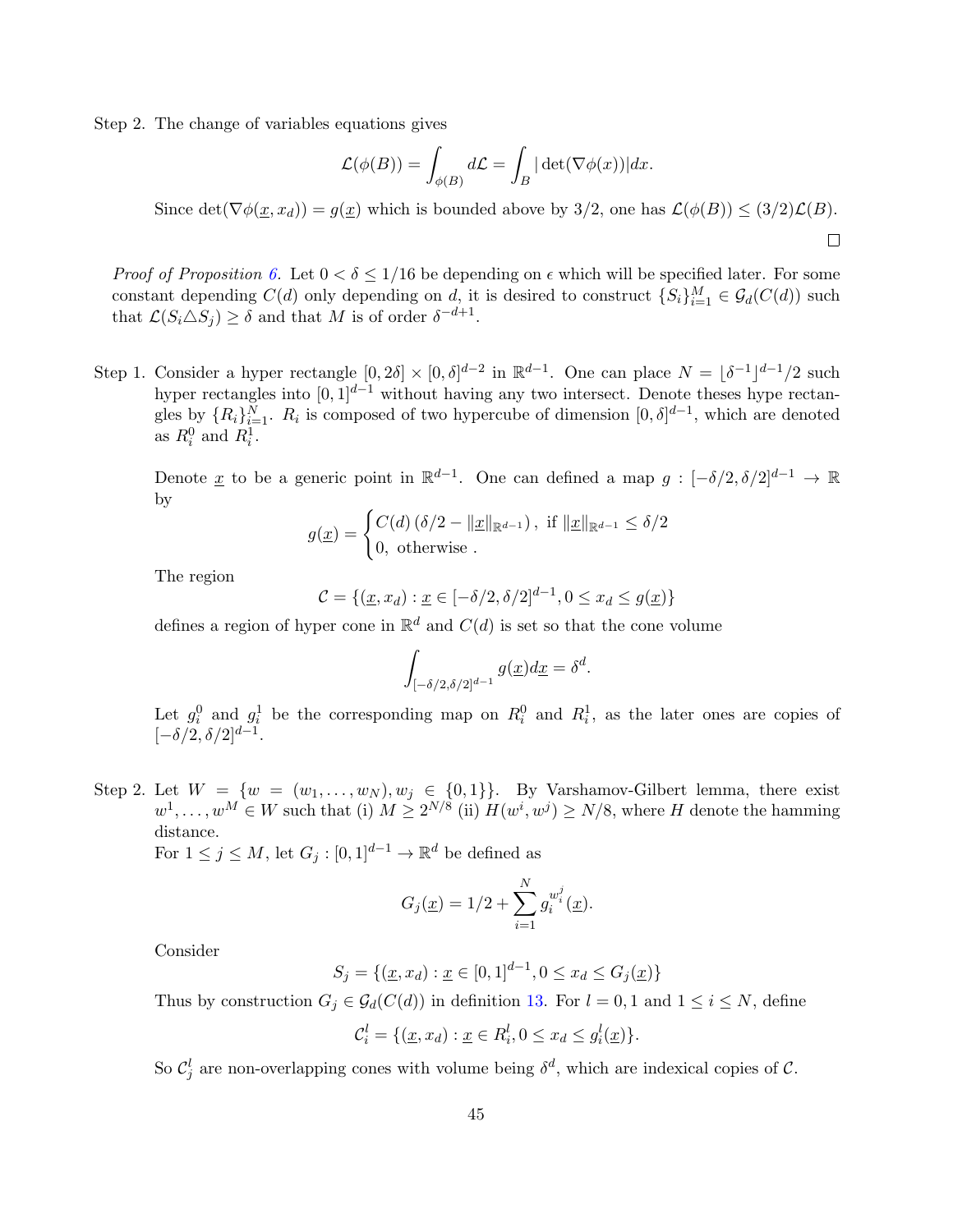Step 3. Let  $\{f_j\}_{j=1}^M$  be such that

$$
f_j = \begin{cases} 1/4, \text{ if } x \in [0, a]^d \backslash S_j \\ 1/4 + \epsilon, \text{ if } x \in S_j \\ 0, \text{ otherwise} \end{cases}
$$

Since  $1 = \int f_j = a^d/4 + (1/4 + \epsilon)(3/4)^d \le a^d/4 + (1/2)(3/4)^d$ , a has to be greater than 1. Thus  $S_j \subset [0, a]^d$  and so  $S_j$  can be viewed as the support of  $f_i$  at the gap.

Step 5. For any i and j Since  $f_i$  and  $f_j$  are only possibly different on  $\{\mathcal{C}_k^0 \cup \mathcal{C}_k^1\}_{k=1}^N$ . Also  $f_i \neq f_j$ within  $\mathcal{C}_k^0 \cup \mathcal{C}_k^1$  if and only if  $w_k^i \neq w_k^j$ <sup>*j*</sup>. Thus the  $KL(f_i, f_j)$  is determined by

$$
KL(f_i, f_j) = \sum_{k=1}^{N} \int_{\mathcal{C}_k^0 \cup \mathcal{C}_k^1} f_i \log \left( \frac{f_i}{f_j} \right) = \sum_{k: w_k^i \neq w_k^j} \int_{\mathcal{C}_k^0 \cup \mathcal{C}_k^1} f_i \log \left( \frac{f_i}{f_j} \right)
$$

Suppose  $w_k^i \neq w_k^j$  $\frac{j}{k}$ , then

$$
\int_{\mathcal{C}_k^0 \cup \mathcal{C}_k^1} f_i \log \left( \frac{f_i}{f_j} \right) = \int_{\mathcal{C}} (1/4 + \epsilon) \log \left( \frac{1/4 + \epsilon}{1/4} \right) + (1/4) \log \left( \frac{1/4}{1/4 + \epsilon} \right) \le 4\delta^d \epsilon^2.
$$
  
So  $KL(f_i, f_j) \le H(w^i, w^j) \delta^d \epsilon^2 \le N \delta^d \epsilon^2$ .

Step 6. To apply Fano's lower bound lemma (see [Tsybakov](#page-27-5) [\[2009\]](#page-27-5)) it suffices to have

$$
\max_{i \neq j} KL(P_i, P_j) \le \frac{\log M}{16n}
$$

Since  $M \ge 2^N/8$  it suffices to have  $nN\delta^d\epsilon^2 \le N\log(2)/128$ . Thus it suffices to have  $\delta^d =$  $\min\{a\frac{1}{n\epsilon^2}, 1/16\}$  for some absolute constant a.

Step 7. By Fano's lemma, the minimax rate is bounded from below above by

$$
\mathcal{L}(S_i \triangle S_j) = H(w^i, w^j) 2\mathcal{L}(\mathcal{C}) \ge (N/8) 2\delta^d = c\delta,
$$

for some absolute constant c.

 $\Box$ 

### <span id="page-45-0"></span>C.4 Lower bounds of clustering at the Gap

We cite Theorem VI.1 of [Chaudhuri et al.](#page-24-0) [\[2014\]](#page-24-0) to demonstrate that the scaling in Proposition [4](#page-19-0) is minimax optimal.

**Proposition 8.** Consider a finite family of density functions  $F = \{f_j\}$ . Suppose all  $f_j \in F$  have gap of size  $\epsilon > 0$  at level  $\lambda_*$ . This means that for any j,  $\{f_j \geq \lambda_* + \epsilon\} \cup \{f_j \leq \lambda_*\} = \mathbb{R}^d$ . For any j, let  $\{\mathcal{C}_j^i\}_{i=1}^{I_j}$  be the connected components of  $\{f_j \geq \lambda_* + \epsilon\}$  and  $d(\mathcal{C}_j^i, \mathcal{C}_j^{i'}$  $j^{i'}_j$ )  $\geq \sigma$  for  $i \neq i'$ .

There exists subsets  $A_j$  and  $A'_j$  for density  $f_j$  such that  $A_{j,\sigma} \subset C_j^i$  and  $A'_{j,\sigma} \subset C_j^{i'}$  with the following additional property.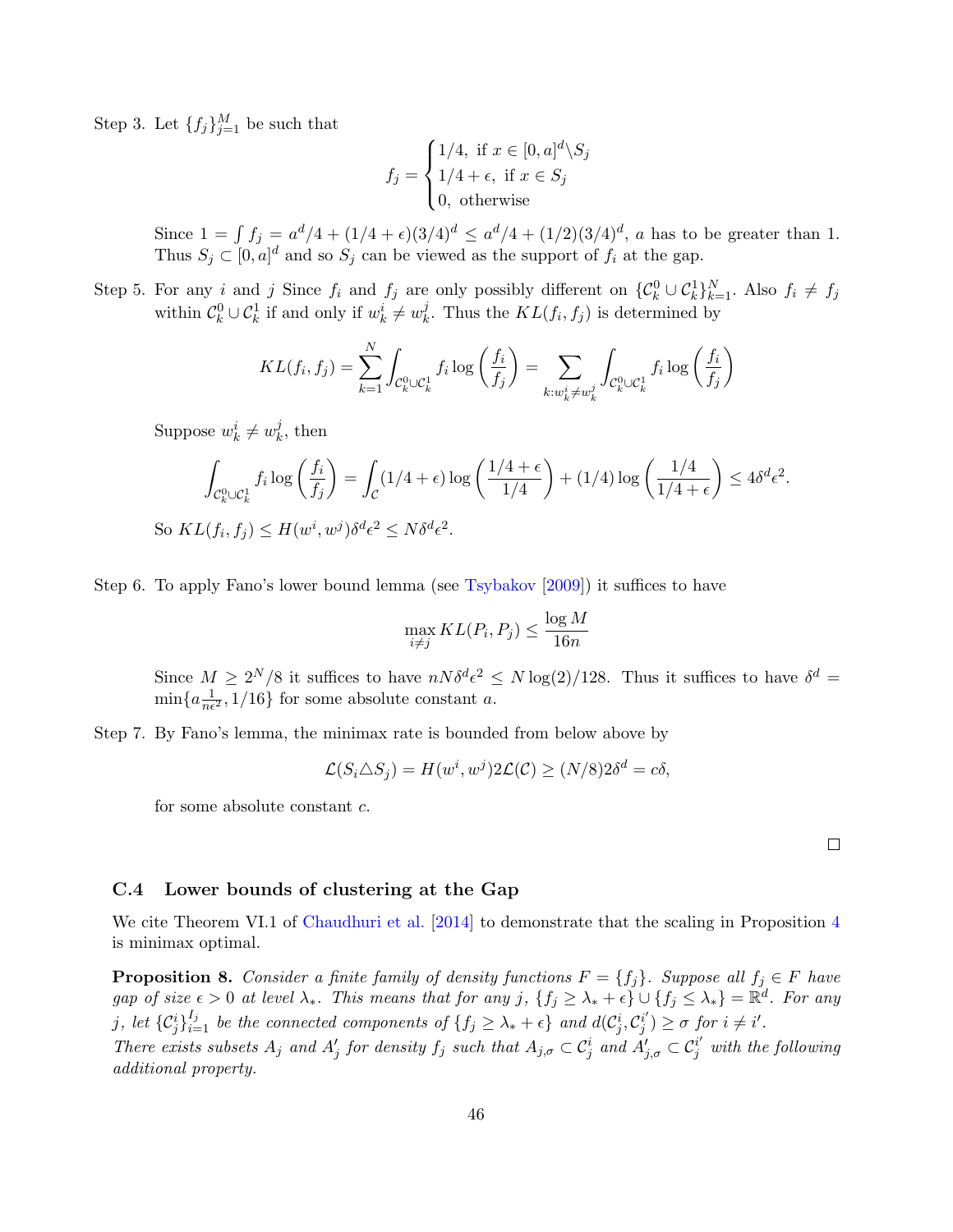Consider any algorithm that is given  $n \geq 100$  i.i.d. samples  $\{X_i\}_{i=1}^n$  from some  $f_j \in F$  and, with probability at least 3/4, outputs a tree in which the smallest cluster containing  $A_j \cap \{X_i\}_{i=1}^n$  is disjoint from the smallest cluster containing  $A'_j \cap \{X_i\}_{i=1}^n$ . Then there exists a constant  $C(d)$  only depending on d such that

<span id="page-46-1"></span>
$$
n \ge \frac{C(d)}{\sigma^d \lambda^* \epsilon^2} \log \frac{1}{\sigma^d \lambda^*}.\tag{53}
$$

The proof of the proposition can be found in Theorem VI.1 of [Chaudhuri et al.](#page-24-0) [\[2014\]](#page-24-0). We omit the details of the proof for brevity.

## <span id="page-46-0"></span>D A Cluster Consistency Resut for General Densities

The type of cluster consistency result we have obtained for densities with gaps can be easily generalized to arbitrary densities. To that end, we will introduce the notion of  $(\epsilon, \sigma)$ -separated clusters and of h-thick clusters, where  $\epsilon$ ,  $\sigma$  and h are positive numbers..

**Definition 14.** Let  $\epsilon$  and  $\sigma$  be positive numbers. Two connected subsets A and A' of the support of P are said to be  $(\epsilon, \sigma)$ -separated when

- they belong to different connected components of  $L(\lambda^* \epsilon)$ , where  $\lambda^* = \inf_{x \in A \cup A} f(x) > \epsilon$ , and
- $\min_{k \neq l} \text{dist}(\mathcal{C}_k, \mathcal{C}_l) > \sigma$ , where  $\mathcal{C}_1, \ldots, \mathcal{C}_m$  are the connected components of  $L(\lambda^* \epsilon)$ .

In addition to being well-separated, we further require the clusters to be thick, in a sense made precise below.

**Definition 15.** A subset A is h-thick if  $A_{-h} \neq \emptyset$ .

Remark 2. Comparison with the separation criterion of [Chaudhuri et al.](#page-24-0) [\[2014\]](#page-24-0). The notion of  $(\epsilon, \sigma)$ -separated clusters is analogous to the corresponding notion of separated clusters introduced in [Chaudhuri et al.](#page-24-0) [\[2014\]](#page-24-0), with  $\epsilon$  and  $\sigma$  quantifying the degree of "vertical" and "horizontal" separation among clusters. There are however, two main differences. First, in our definition the parameter  $\epsilon$  is on the same scale as the density p and, therefore, represents vertical separation among level sets in an additive and not multiplicative way. Secondly, we use different parameters to measure the degree of horizontal separation among clusters ( $\sigma$ ) and the degrees of thickness of the clusters (h); in contrast, [Chaudhuri et al.](#page-24-0) [\[2014\]](#page-24-0) rely on just one parameter ( $\sigma$  in their notation) to express both separation and thickness.

With these general notions of thick and well-separated clusters in place, we provide the following uniform consistency results for clustering, which applies to arbitrary densities.

**Corollary 4.** Let  $\{X_1, \ldots, X_n\}$  be an i.i.d. sample from a probability distribution P with an arbitrary density p and let  $\epsilon > 0$  and  $\sigma > 0$ . Set  $a_n = C_1 \sqrt{\frac{\log(n) + \log(1/h)}{nh^d}}$  as in [\(7\)](#page-7-3) and suppose the input parameters h satisfying

$$
\sigma/4 \ge h \ge C \left(\frac{\log(n)}{n\epsilon^2}\right)^{1/d} \quad \text{and,} \tag{54}
$$

for any  $C > 0$  such that  $2a_n < \epsilon$ . Then with probability at least  $1 - 1/n$ , uniformly over all clusters A' and A that are h thick and  $(\epsilon, \sigma)$  separated,